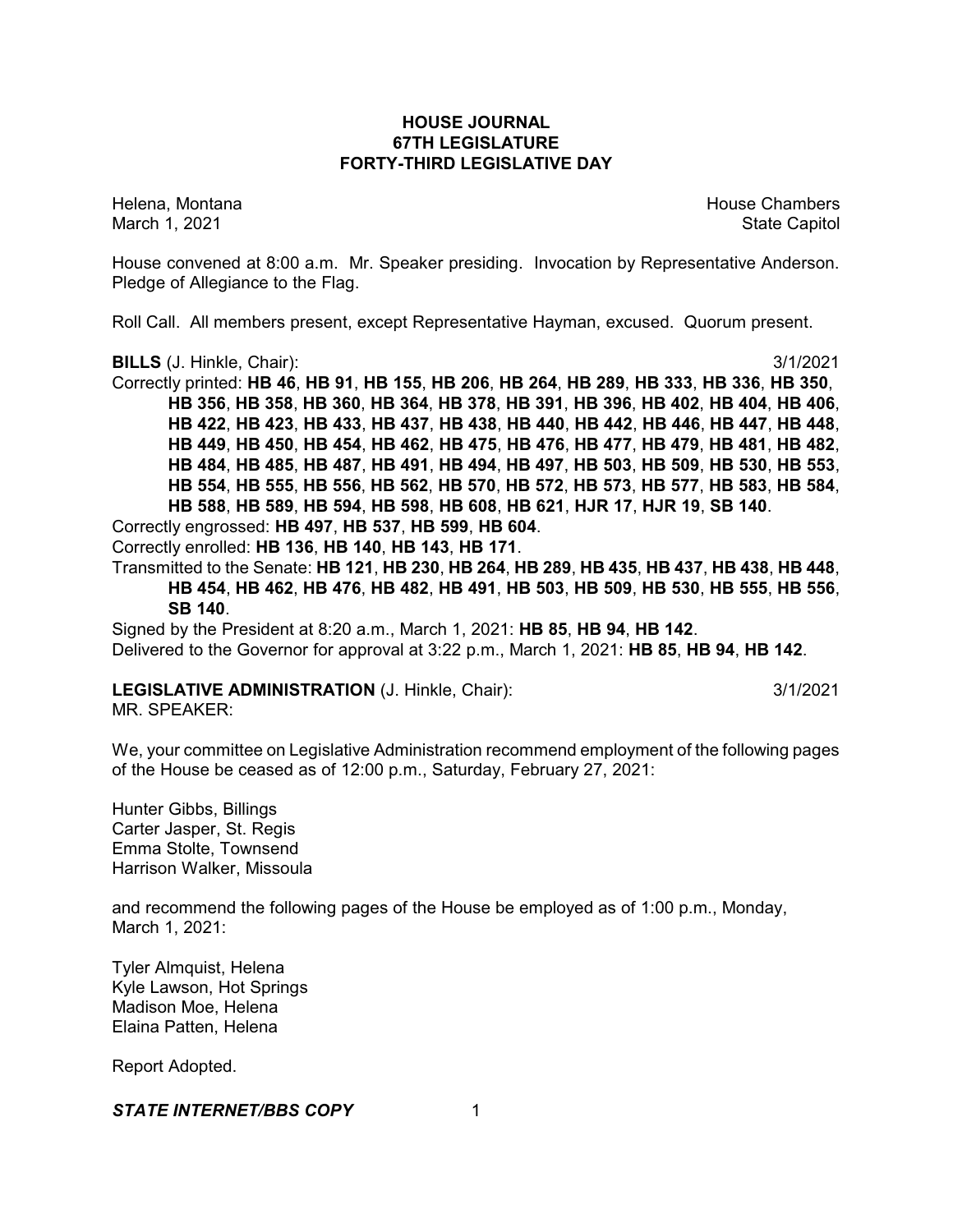# **MESSAGES FROM THE SENATE**

| <b>House bills</b> concurred in and returned to the House:                                                       | 2/26/2021 |
|------------------------------------------------------------------------------------------------------------------|-----------|
| HB 136, introduced by L. Sheldon-Galloway<br>HB 140, introduced by A. Regier<br>HB 171, introduced by S. Greef   |           |
| House bill concurred in as amended and returned to the House for concurrence in Senate<br>amendments:            |           |
| <b>HB 167, introduced by M. Regier</b>                                                                           | 2/26/2021 |
| <b>Senate bills</b> passed and transmitted to the House for concurrence:                                         | 2/26/2021 |
| <b>SB 133, introduced by G. Hertz</b><br>SB 240, introduced by T. Manzella<br>SB 286, introduced by S. Hinebauch |           |
| Senate joint resolution passed and transmitted to the House for concurrence:                                     | 2/26/2021 |

**SJR 8**, introduced by K. Regier

# **FIRST READING AND COMMITMENT OF BILLS**

The following Senate bills were introduced, read first time, and referred to committees:

**SB 133**, introduced by G. Hertz, S. Fitzpatrick, T. McGillvray, M. Blasdel, W. Galt, D. Fern, T. Welch, B. Beard, M. Hopkins, J. Ellsworth, R. Knudsen, K. Bogner, J. Kassmier, referred to Taxation.

**SB 240**, introduced by T. Manzella, F. Garner, B. Usher, N. Duram, M. Binkley, referred to Judiciary.

**SB 286**, introduced by S. Hinebauch, referred to Local Government.

The following Senate joint resolution was introduced, read first time, and referred to committee:

**SJR 8**, introduced by K. Regier, referred to Judiciary.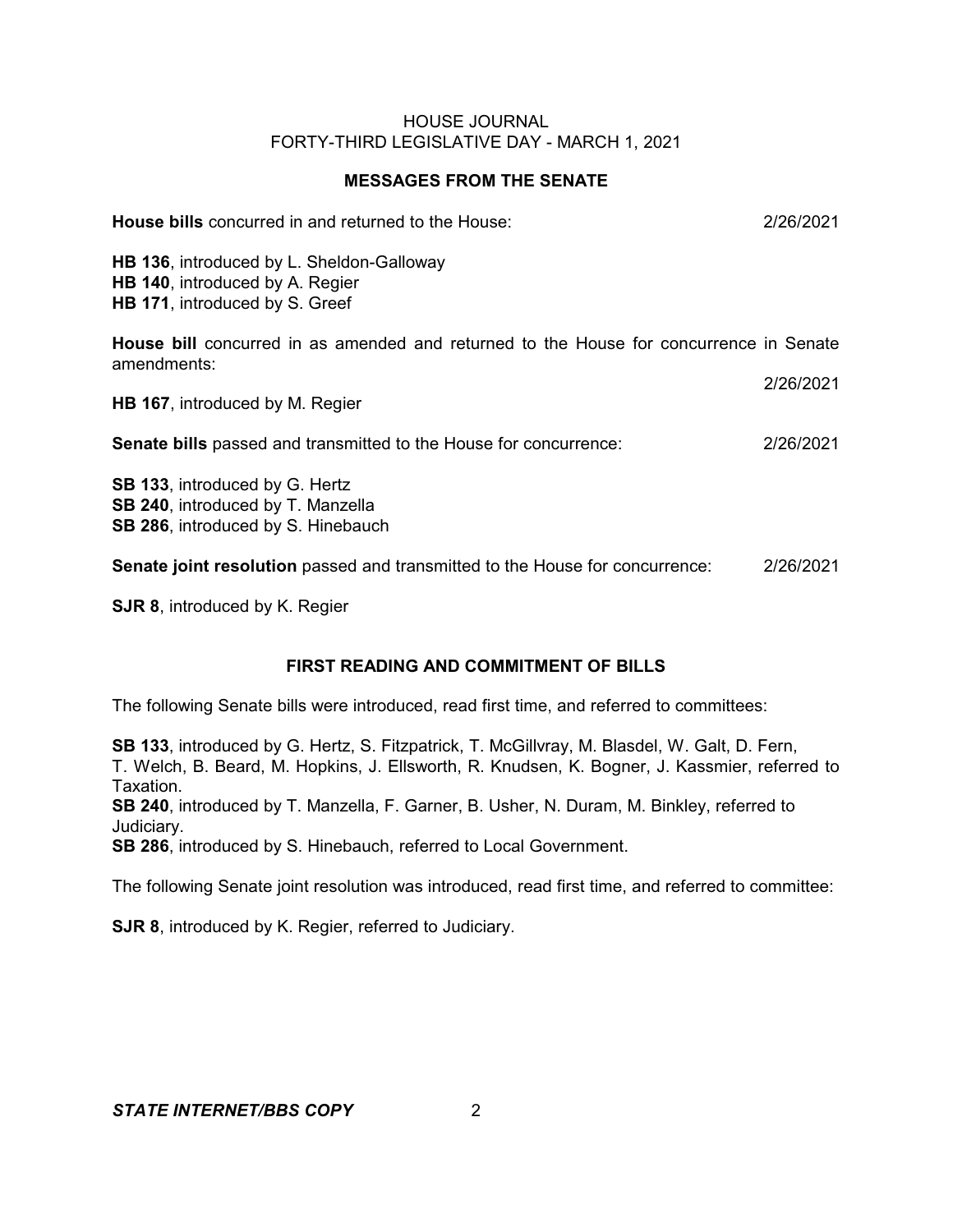# **THIRD READING OF BILLS**

The following bills having been read three several times, title and history agreed to, were disposed of in the following manner:

**HB 121** passed as follows:

Yeas: Anderson, Bartel, Beard, Bedey, Berglee, Bertoglio, Binkley, Brewster, Buttrey, Carlson, Custer, Dooling, Duram, Fielder, Fitzgerald, Fleming, Frazer, Fuller, Galloway, Garner, Gillette, Gist, Greef, Gunderson, Hawk, Hill, Hinkle C, Hinkle J, Holmlund, Hopkins, Jones, Kassmier, Kerns, Knudsen C, Knudsen R, Lenz, Ler, Loge, Malone, Marshall, McKamey, Mercer, Mitchell, Moore, Nave, Noland, Patelis, Phalen, Putnam, Read, Regier A, Regier M, Reksten, Ricci, Schillinger, Seekins-Crowe, Sheldon-Galloway, Skees, Stromswold, Trebas, Tschida, Usher, Vinton, Walsh, Welch, Whitman, Zolnikov, Mr. Speaker. Total 68

Nays: Abbott, Bishop, Buckley, Caferro, Curdy, Dunwell, Farris-Olsen, Fern, France, Funk, Hamilton, Harvey, Karjala, Keane, Kelker, Keogh, Kerr-Carpenter, Kortum, Marler, Novak, Olsen, Running Wolf, Smith, Stafman, Stewart Peregoy, Sullivan, Tenenbaum, Thane, Weatherwax, Whiteman Pena, Windy Boy.

Total 31

Voted absentee: None.

Excused: Hayman. Total 1

Absent or not voting: None. Total 0

**HB 230** passed as follows:

Yeas: Anderson, Bartel, Beard, Bedey, Berglee, Bertoglio, Binkley, Brewster, Buttrey, Carlson, Custer, Dooling, Duram, Fielder, Fitzgerald, Fleming, Frazer, Fuller, Galloway, Garner, Gillette, Gist, Greef, Gunderson, Hill, Hinkle C, Hinkle J, Holmlund, Hopkins, Jones, Kassmier, Kerns, Knudsen C, Knudsen R, Lenz, Ler, Loge, Malone, Marshall, McKamey, Mercer, Mitchell, Moore, Nave, Noland, Patelis, Phalen, Putnam, Read, Regier A, Regier M, Reksten, Ricci, Schillinger, Seekins-Crowe, Sheldon-Galloway, Skees, Stromswold, Trebas, Tschida, Usher, Vinton, Walsh, Welch, Whitman, Zolnikov, Mr. Speaker. Total 67

Nays: Abbott, Bishop, Buckley, Caferro, Curdy, Dunwell, Farris-Olsen, Fern, France, Funk, Hamilton, Harvey, Hawk, Karjala, Keane, Kelker, Keogh, Kerr-Carpenter, Kortum, Marler, Novak,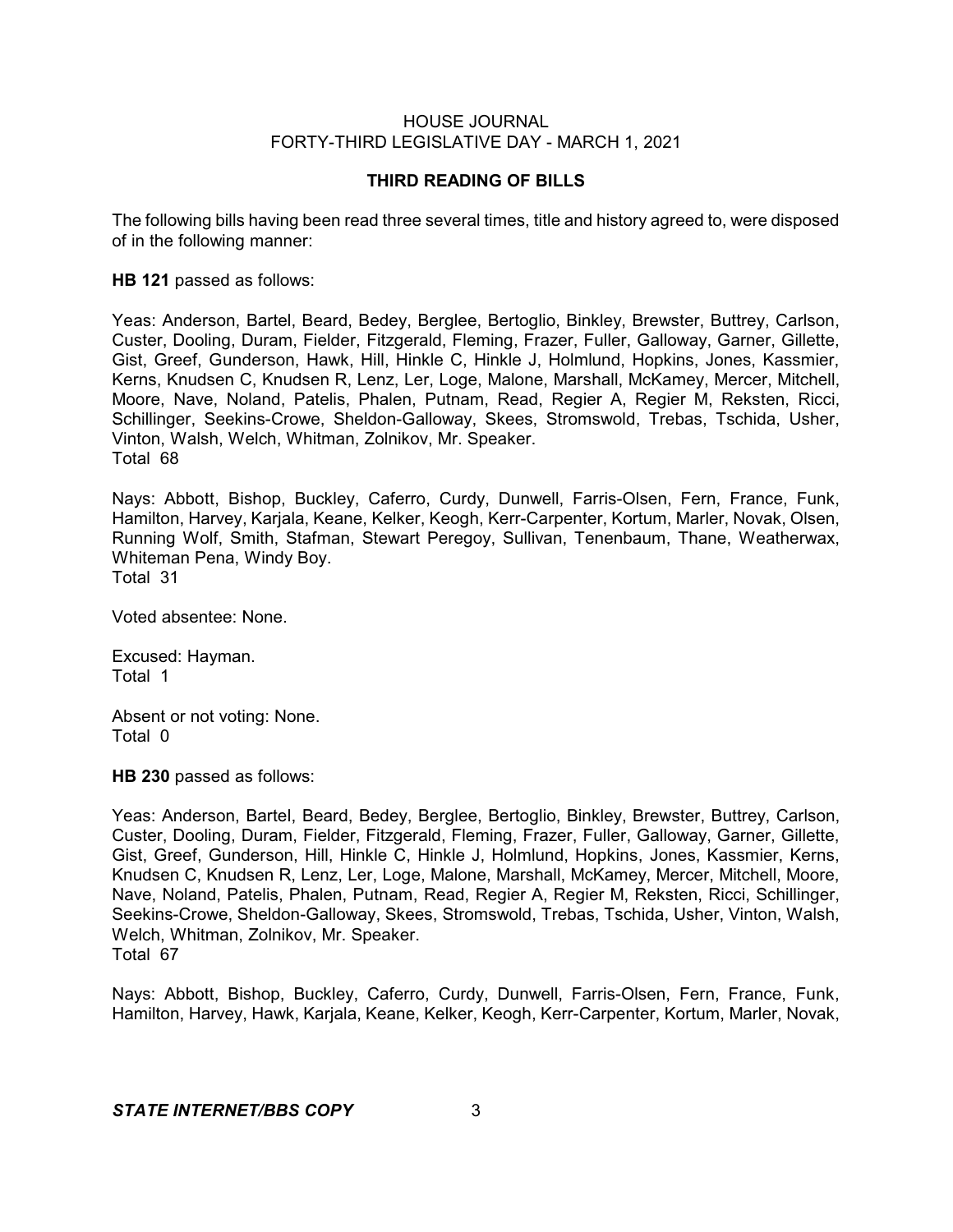Olsen, Running Wolf, Smith, Stafman, Stewart Peregoy, Sullivan, Tenenbaum, Thane, Weatherwax, Whiteman Pena, Windy Boy. Total 32

Voted absentee: None.

Excused: Hayman. Total 1

Absent or not voting: None. Total 0

**HB 264** passed as follows:

Yeas: Abbott, Anderson, Bartel, Beard, Bedey, Berglee, Bertoglio, Binkley, Bishop, Brewster, Buckley, Buttrey, Caferro, Carlson, Curdy, Custer, Dooling, Dunwell, Duram, Farris-Olsen, Fern, Fielder, Fitzgerald, Fleming, France, Frazer, Fuller, Funk, Galloway, Garner, Gillette, Gist, Greef, Gunderson, Hamilton, Harvey, Hawk, Hill, Hinkle C, Hinkle J, Holmlund, Hopkins, Jones, Karjala, Kassmier, Keane, Kelker, Keogh, Kerns, Kerr-Carpenter, Knudsen C, Knudsen R, Kortum, Lenz, Ler, Loge, Malone, Marler, Marshall, McKamey, Mercer, Mitchell, Moore, Nave, Noland, Novak, Olsen, Patelis, Phalen, Putnam, Read, Regier A, Regier M, Reksten, Ricci, Running Wolf, Schillinger, Seekins-Crowe, Sheldon-Galloway, Skees, Smith, Stafman, Stewart Peregoy, Stromswold, Sullivan, Tenenbaum, Thane, Trebas, Tschida, Usher, Vinton, Walsh, Weatherwax, Welch, Whiteman Pena, Whitman, Windy Boy, Zolnikov, Mr. Speaker. Total 99

Nays: None. Total 0

Voted absentee: None.

Excused: Hayman. Total 1

Absent or not voting: None. Total 0

**HB 289** passed as follows:

Yeas: Abbott, Anderson, Bartel, Beard, Bedey, Berglee, Bertoglio, Binkley, Bishop, Brewster, Buckley, Buttrey, Carlson, Curdy, Custer, Dooling, Duram, Farris-Olsen, Fern, Fielder, Fitzgerald, Fleming, France, Fuller, Funk, Galloway, Garner, Gillette, Gist, Greef, Gunderson, Hamilton, Harvey, Hawk, Hill, Hinkle C, Hinkle J, Holmlund, Hopkins, Jones, Karjala, Kassmier, Keane, Kelker, Keogh, Kerns, Knudsen C, Knudsen R, Lenz, Ler, Loge, Malone, Marler, Marshall, McKamey, Mercer, Mitchell, Moore, Nave, Noland, Novak, Patelis, Phalen, Putnam, Read,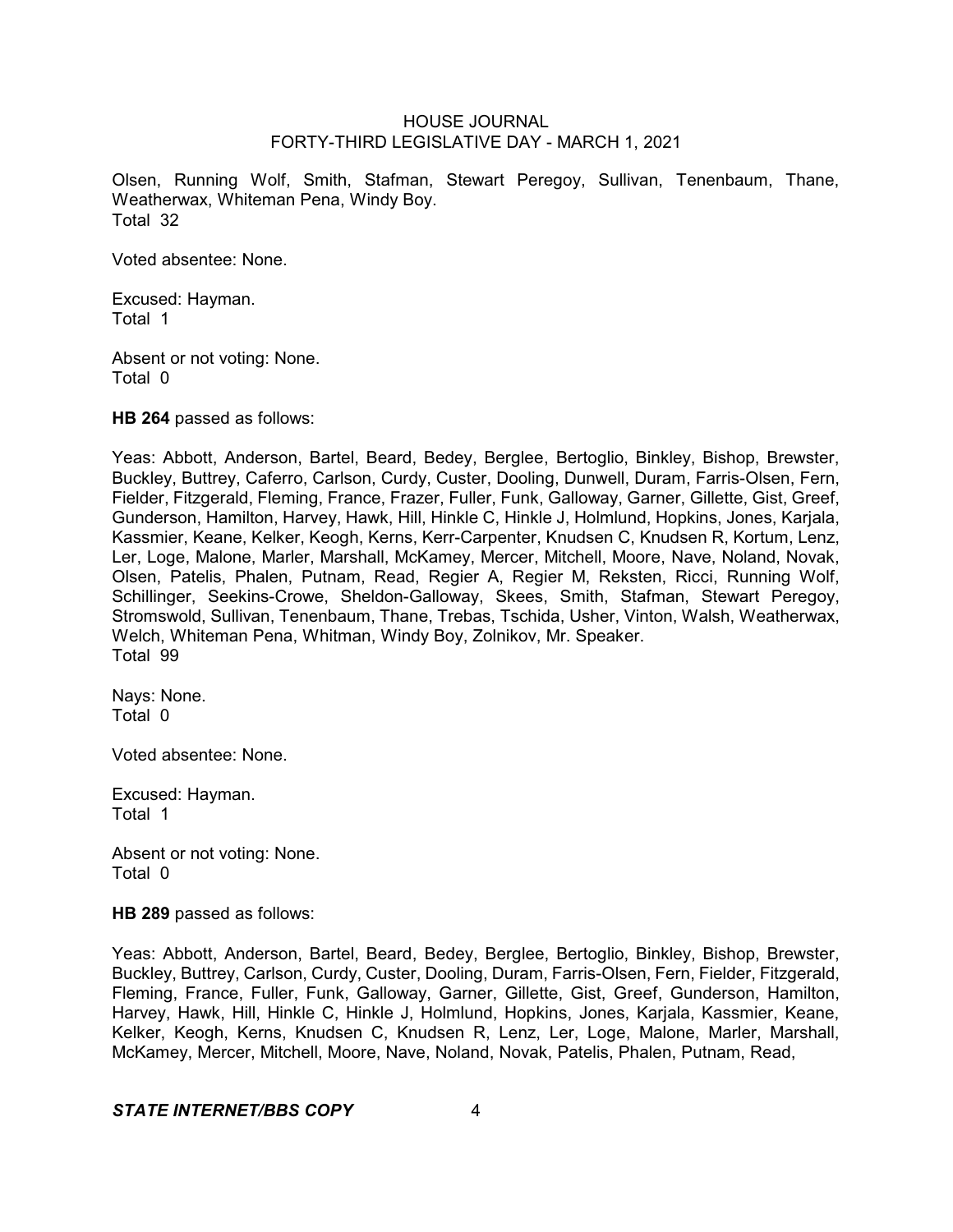Regier A, Regier M, Reksten, Ricci, Running Wolf, Schillinger, Seekins-Crowe, Sheldon-Galloway, Skees, Stromswold, Sullivan, Thane, Trebas, Tschida, Usher, Vinton, Walsh, Welch, Whitman, Zolnikov, Mr. Speaker. Total 86

Nays: Dunwell, Frazer, Kerr-Carpenter, Kortum, Olsen, Smith, Stafman, Stewart Peregoy, Tenenbaum, Weatherwax, Whiteman Pena, Windy Boy. Total 12

Voted absentee: None.

Excused: Hayman. Total 1

Absent or not voting: Caferro. Total 1

**HB 435** passed as follows:

Yeas: Anderson, Bartel, Beard, Bedey, Berglee, Bertoglio, Binkley, Brewster, Buttrey, Carlson, Custer, Dooling, Duram, Fielder, Fitzgerald, Fleming, Frazer, Fuller, Galloway, Garner, Gillette, Gist, Greef, Gunderson, Hill, Hinkle C, Hinkle J, Holmlund, Hopkins, Jones, Kassmier, Kerns, Knudsen C, Knudsen R, Lenz, Ler, Loge, Malone, Marshall, McKamey, Mercer, Mitchell, Moore, Nave, Noland, Patelis, Phalen, Putnam, Read, Regier A, Regier M, Reksten, Ricci, Schillinger, Seekins-Crowe, Sheldon-Galloway, Skees, Stromswold, Trebas, Tschida, Usher, Vinton, Walsh, Welch, Whitman, Zolnikov, Mr. Speaker. Total 67

Nays: Abbott, Bishop, Buckley, Caferro, Curdy, Dunwell, Farris-Olsen, Fern, France, Funk, Hamilton, Harvey, Hawk, Karjala, Keane, Kelker, Keogh, Kerr-Carpenter, Kortum, Marler, Novak, Olsen, Running Wolf, Smith, Stafman, Stewart Peregoy, Sullivan, Tenenbaum, Thane, Weatherwax, Whiteman Pena, Windy Boy. Total 32

Voted absentee: None.

Excused: Hayman. Total 1

Absent or not voting: None. Total 0

**HB 437** passed as follows:

Yeas: Abbott, Anderson, Bartel, Beard, Bedey, Berglee, Bertoglio, Binkley, Bishop, Brewster,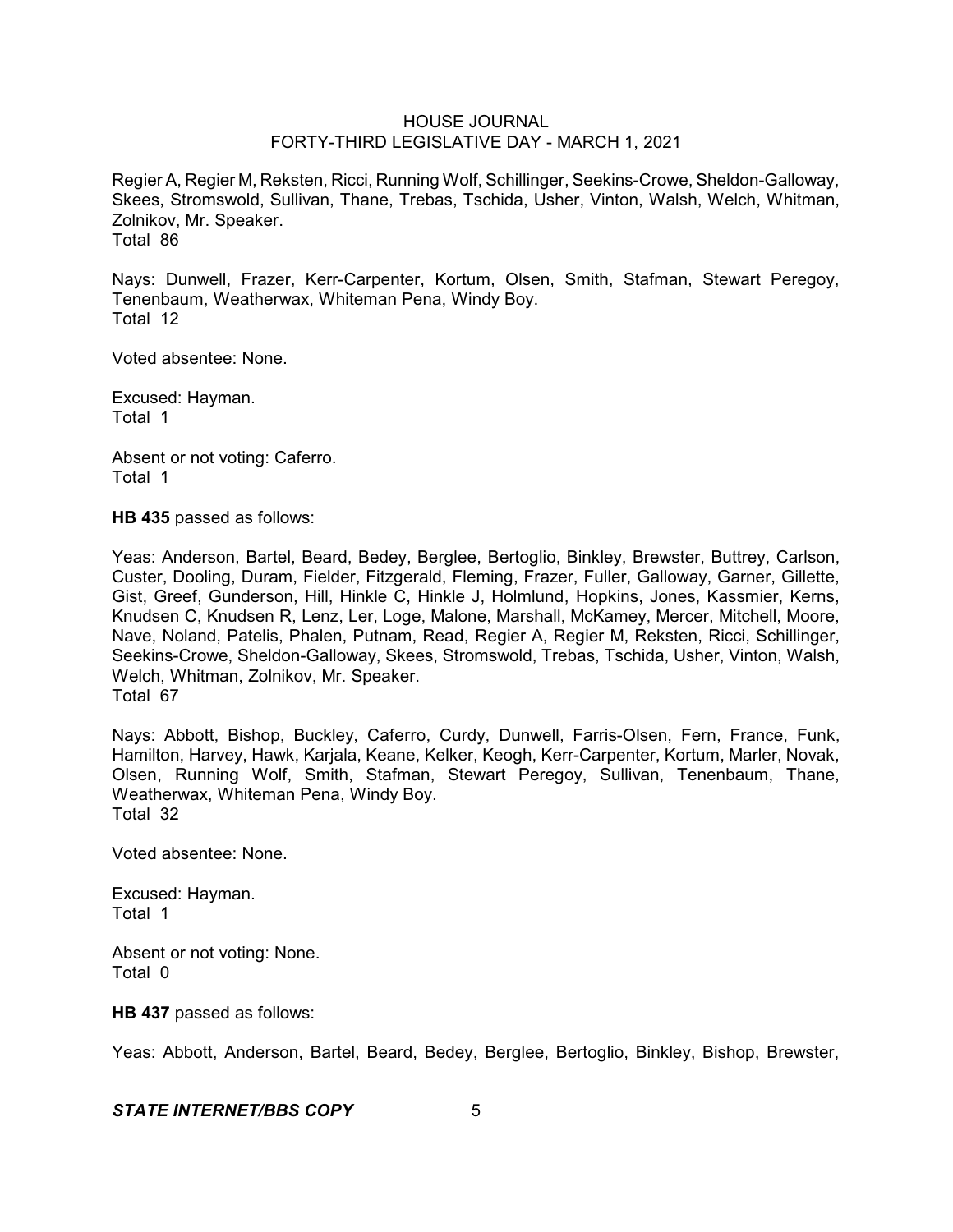Buckley, Buttrey, Caferro, Carlson, Curdy, Custer, Dooling, Dunwell, Duram, Farris-Olsen, Fern, Fielder, Fitzgerald, Fleming, France, Frazer, Fuller, Funk, Galloway, Garner, Gillette, Gist, Greef, Gunderson, Hamilton, Harvey, Hawk, Hill, Hinkle C, Hinkle J, Holmlund, Hopkins, Jones, Karjala, Kassmier, Keane, Kelker, Keogh, Kerns, Kerr-Carpenter, Knudsen C, Knudsen R, Kortum, Lenz, Ler, Loge, Malone, Marler, Marshall, McKamey, Mercer, Mitchell, Moore, Nave, Noland, Novak, Patelis, Phalen, Putnam, Read, Regier A, Regier M, Reksten, Ricci, Running Wolf, Schillinger, Seekins-Crowe, Sheldon-Galloway, Skees, Smith, Stafman, Stewart Peregoy, Stromswold, Sullivan, Tenenbaum, Thane, Trebas, Tschida, Usher, Vinton, Walsh, Weatherwax, Welch, Whiteman Pena, Whitman, Windy Boy, Zolnikov, Mr. Speaker. Total 98

Nays: None. Total 0

Voted absentee: None.

Excused: Hayman. Total 1

Absent or not voting: Olsen. Total 1

**HB 438** passed as follows:

Yeas: Abbott, Anderson, Bartel, Beard, Bedey, Berglee, Bertoglio, Binkley, Bishop, Brewster, Buckley, Buttrey, Caferro, Carlson, Curdy, Custer, Dooling, Dunwell, Duram, Farris-Olsen, Fern, Fielder, Fitzgerald, Fleming, France, Frazer, Fuller, Funk, Galloway, Garner, Gillette, Gist, Greef, Gunderson, Hamilton, Harvey, Hawk, Hill, Hinkle C, Hinkle J, Holmlund, Hopkins, Jones, Karjala, Kassmier, Keane, Kelker, Keogh, Kerns, Kerr-Carpenter, Knudsen C, Knudsen R, Kortum, Lenz, Ler, Loge, Malone, Marler, Marshall, McKamey, Mercer, Mitchell, Moore, Nave, Noland, Novak, Olsen, Patelis, Phalen, Putnam, Read, Regier A, Regier M, Reksten, Ricci, Running Wolf, Schillinger, Seekins-Crowe, Sheldon-Galloway, Skees, Smith, Stafman, Stewart Peregoy, Stromswold, Sullivan, Tenenbaum, Thane, Trebas, Tschida, Usher, Vinton, Walsh, Weatherwax, Welch, Whiteman Pena, Whitman, Windy Boy, Zolnikov, Mr. Speaker. Total 99

Nays: None. Total 0

Voted absentee: None.

Excused: Hayman. Total 1

Absent or not voting: None. Total 0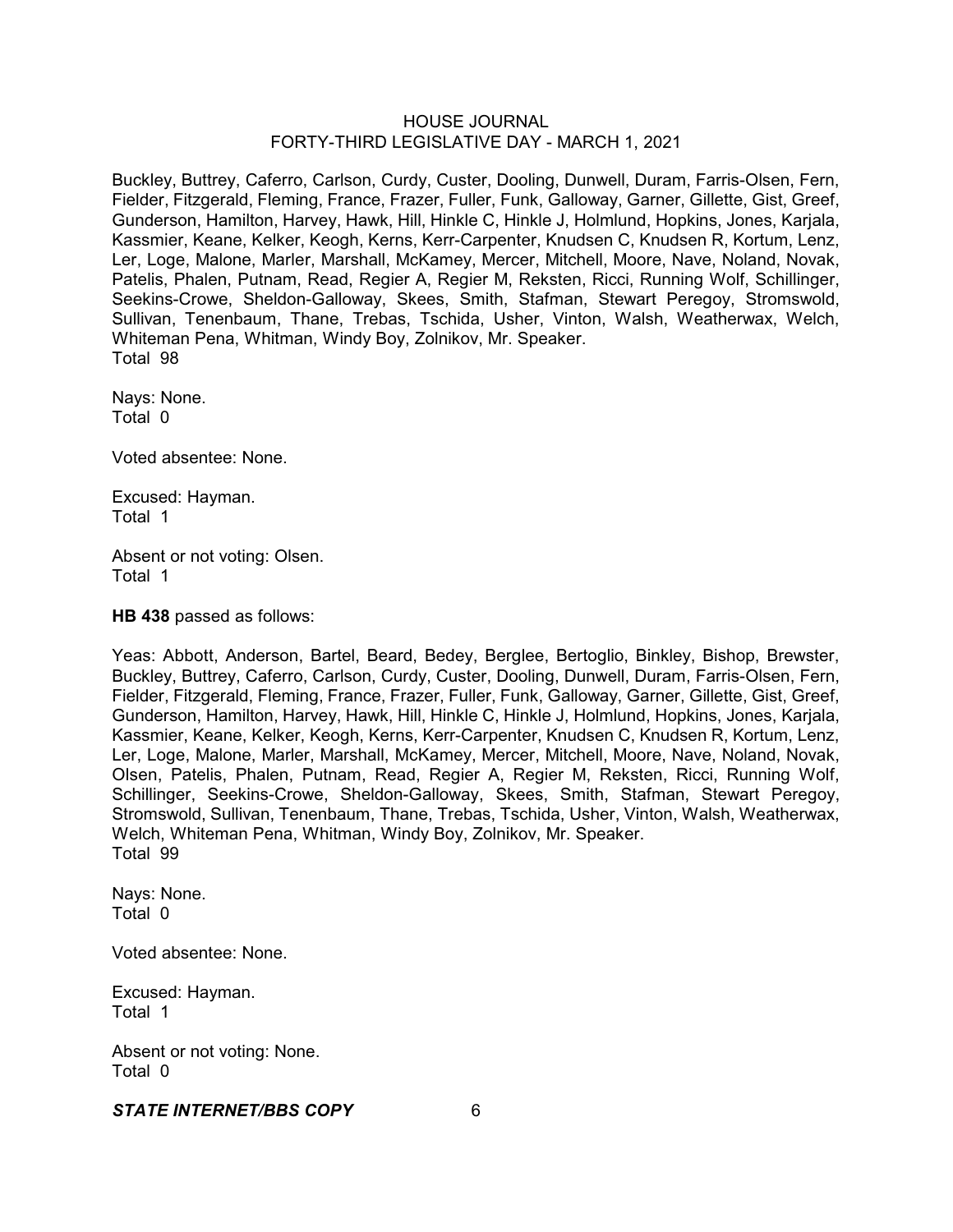**HB 448** passed as follows:

Yeas: Abbott, Anderson, Bartel, Beard, Bedey, Berglee, Bertoglio, Bishop, Brewster, Buckley, Caferro, Carlson, Curdy, Custer, Dooling, Dunwell, Duram, Farris-Olsen, Fern, Fielder, Fitzgerald, Fleming, France, Frazer, Fuller, Funk, Galloway, Garner, Gillette, Gist, Greef, Gunderson, Hamilton, Hill, Hinkle C, Hinkle J, Hopkins, Jones, Karjala, Kassmier, Keane, Kelker, Keogh, Kerns, Kerr-Carpenter, Knudsen C, Knudsen R, Kortum, Lenz, Ler, Loge, Malone, Marler, Marshall, Mitchell, Nave, Noland, Novak, Olsen, Patelis, Phalen, Putnam, Read, Reksten, Ricci, Running Wolf, Seekins-Crowe, Sheldon-Galloway, Skees, Smith, Stafman, Stewart Peregoy, Stromswold, Sullivan, Tenenbaum, Thane, Trebas, Tschida, Usher, Vinton, Walsh, Welch, Whiteman Pena, Whitman, Zolnikov, Mr. Speaker. Total 86

Nays: Binkley, Buttrey, Harvey, Hawk, Holmlund, McKamey, Mercer, Moore, Regier A, Regier M, Schillinger, Weatherwax, Windy Boy. Total 13

Voted absentee: None.

Excused: Hayman. Total 1

Absent or not voting: None. Total 0

**HB 454** passed as follows:

Yeas: Abbott, Anderson, Bartel, Beard, Bedey, Berglee, Bertoglio, Binkley, Bishop, Brewster, Buckley, Buttrey, Caferro, Carlson, Curdy, Custer, Dooling, Dunwell, Duram, Farris-Olsen, Fern, Fielder, Fitzgerald, Fleming, France, Frazer, Fuller, Funk, Galloway, Garner, Gillette, Gist, Greef, Gunderson, Hamilton, Harvey, Hawk, Hill, Hinkle C, Hinkle J, Holmlund, Hopkins, Jones, Karjala, Kassmier, Keane, Kelker, Keogh, Kerns, Kerr-Carpenter, Knudsen C, Knudsen R, Kortum, Lenz, Ler, Loge, Malone, Marler, Marshall, McKamey, Mercer, Mitchell, Moore, Nave, Noland, Novak, Olsen, Patelis, Phalen, Putnam, Read, Regier A, Regier M, Reksten, Ricci, Running Wolf, Schillinger, Seekins-Crowe, Sheldon-Galloway, Skees, Smith, Stafman, Stewart Peregoy, Stromswold, Sullivan, Tenenbaum, Thane, Trebas, Tschida, Usher, Vinton, Walsh, Weatherwax, Welch, Whiteman Pena, Whitman, Windy Boy, Zolnikov, Mr. Speaker. Total 99

Nays: None. Total 0

Voted absentee: None.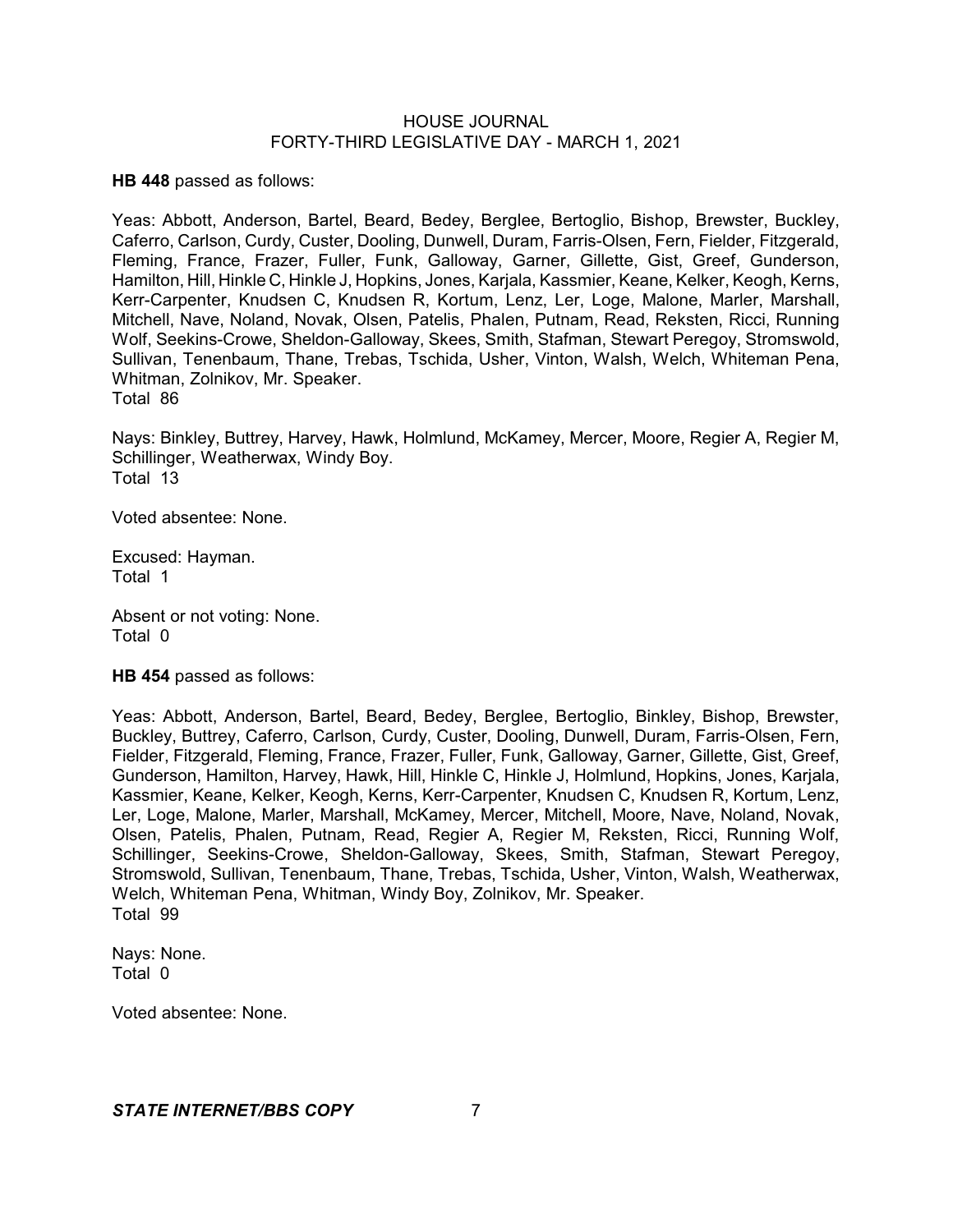Excused: Hayman. Total 1

Absent or not voting: None. Total 0

**HB 462** passed as follows:

Yeas: Abbott, Anderson, Bartel, Beard, Bedey, Berglee, Bertoglio, Binkley, Bishop, Brewster, Buckley, Buttrey, Caferro, Carlson, Curdy, Custer, Dooling, Dunwell, Duram, Farris-Olsen, Fern, Fielder, Fitzgerald, Fleming, France, Frazer, Fuller, Funk, Galloway, Garner, Gillette, Gist, Greef, Gunderson, Hamilton, Harvey, Hawk, Hill, Hinkle C, Hinkle J, Holmlund, Hopkins, Jones, Karjala, Kassmier, Keane, Kelker, Keogh, Kerns, Kerr-Carpenter, Knudsen C, Knudsen R, Kortum, Lenz, Ler, Loge, Malone, Marler, Marshall, McKamey, Mercer, Mitchell, Moore, Nave, Noland, Novak, Olsen, Patelis, Phalen, Putnam, Read, Regier A, Regier M, Reksten, Ricci, Running Wolf, Schillinger, Seekins-Crowe, Sheldon-Galloway, Skees, Smith, Stafman, Stewart Peregoy, Stromswold, Sullivan, Tenenbaum, Thane, Trebas, Tschida, Usher, Vinton, Walsh, Weatherwax, Welch, Whiteman Pena, Whitman, Windy Boy, Zolnikov, Mr. Speaker. Total 99

Nays: None. Total 0

Voted absentee: None.

Excused: Hayman. Total 1

Absent or not voting: None. Total 0

**HB 476** passed as follows:

Yeas: Anderson, Bedey, Bertoglio, Buckley, Buttrey, Caferro, Curdy, Custer, Dooling, Dunwell, Fern, Fitzgerald, Fleming, Frazer, Funk, Garner, Gillette, Gist, Greef, Gunderson, Harvey, Hawk, Hill, Hinkle C, Hinkle J, Holmlund, Hopkins, Jones, Karjala, Kassmier, Keane, Kelker, Kerns, Kerr-Carpenter, Knudsen C, Kortum, Ler, Loge, Malone, Marshall, McKamey, Mitchell, Nave, Noland, Novak, Patelis, Putnam, Read, Reksten, Running Wolf, Smith, Stafman, Stewart Peregoy, Sullivan, Thane, Trebas, Walsh, Weatherwax, Welch, Whitman, Zolnikov, Mr. Speaker. Total 62

Nays: Abbott, Bartel, Beard, Berglee, Binkley, Bishop, Brewster, Carlson, Duram, Farris-Olsen, Fielder, France, Fuller, Galloway, Hamilton, Keogh, Knudsen R, Lenz, Marler, Mercer, Moore,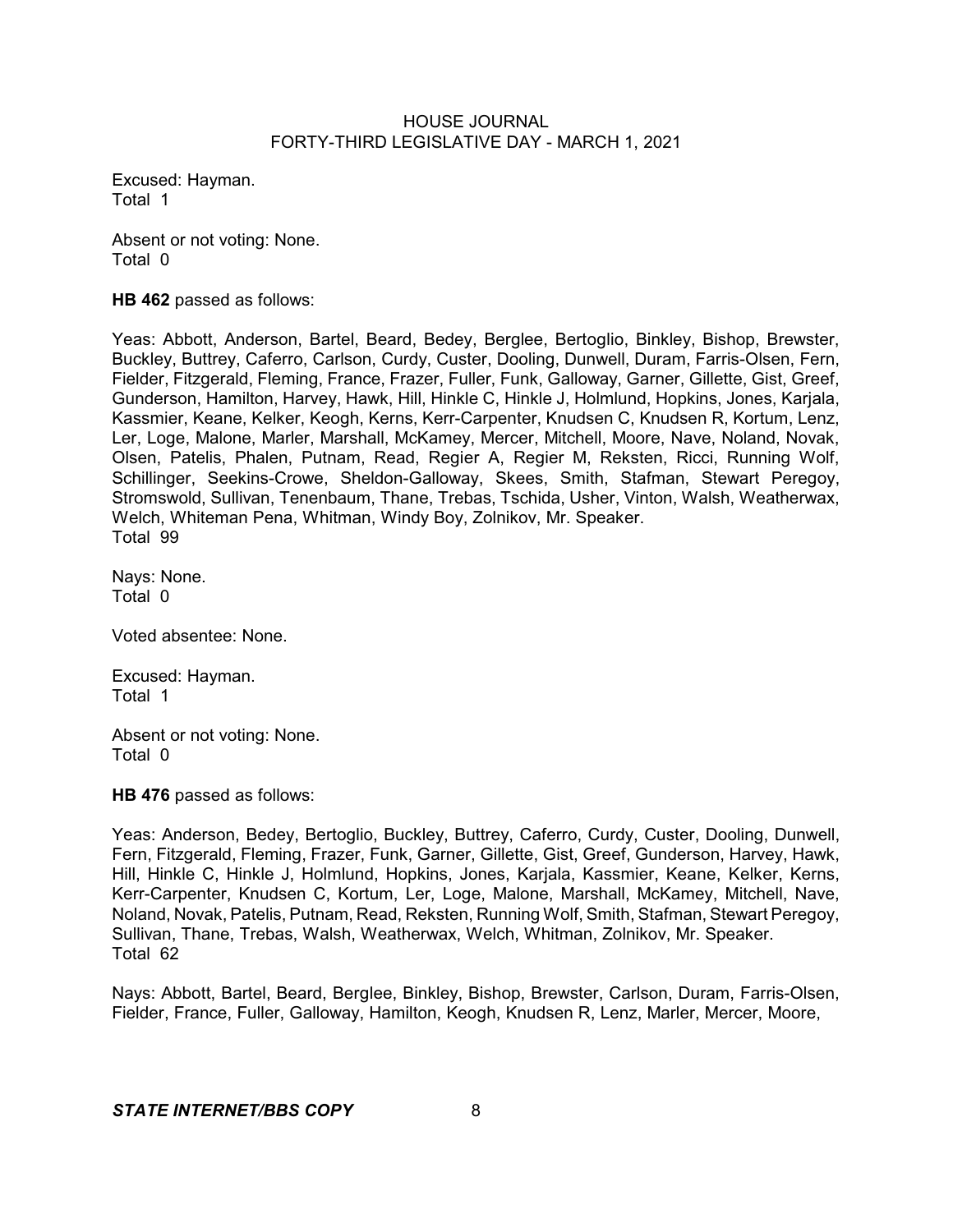Olsen, Phalen, Regier A, Regier M, Ricci, Schillinger, Seekins-Crowe, Sheldon-Galloway, Skees, Stromswold, Tenenbaum, Tschida, Usher, Vinton, Whiteman Pena, Windy Boy. Total 37

Voted absentee: None.

Excused: Hayman. Total 1

Absent or not voting: None. Total 0

**HB 482** passed as follows:

Yeas: Abbott, Anderson, Bartel, Beard, Bedey, Berglee, Bertoglio, Binkley, Bishop, Brewster, Buckley, Buttrey, Caferro, Carlson, Curdy, Custer, Dooling, Dunwell, Duram, Farris-Olsen, Fern, Fielder, Fitzgerald, Fleming, France, Frazer, Fuller, Funk, Galloway, Garner, Gillette, Gist, Greef, Gunderson, Hamilton, Harvey, Hawk, Hill, Hinkle C, Hinkle J, Holmlund, Hopkins, Jones, Karjala, Kassmier, Keane, Kelker, Keogh, Kerns, Kerr-Carpenter, Knudsen C, Knudsen R, Kortum, Lenz, Ler, Loge, Malone, Marler, Marshall, McKamey, Mercer, Mitchell, Moore, Nave, Noland, Novak, Olsen, Patelis, Phalen, Putnam, Read, Regier A, Regier M, Reksten, Ricci, Running Wolf, Schillinger, Seekins-Crowe, Sheldon-Galloway, Skees, Stafman, Stewart Peregoy, Stromswold, Sullivan, Tenenbaum, Thane, Trebas, Tschida, Usher, Vinton, Walsh, Weatherwax, Welch, Whiteman Pena, Whitman, Windy Boy, Zolnikov, Mr. Speaker. Total 98

Nays: Smith. Total 1

Voted absentee: None.

Excused: Hayman. Total 1

Absent or not voting: None. Total 0

**HB 491** passed as follows:

Yeas: Abbott, Anderson, Bartel, Beard, Bedey, Berglee, Bertoglio, Binkley, Bishop, Brewster, Buckley, Buttrey, Caferro, Carlson, Curdy, Custer, Dooling, Dunwell, Duram, Farris-Olsen, Fern, Fielder, Fitzgerald, Fleming, France, Frazer, Fuller, Funk, Galloway, Garner, Gillette, Gist, Greef, Gunderson, Hamilton, Harvey, Hawk, Hill, Hinkle C, Hinkle J, Holmlund, Hopkins, Jones, Karjala, Kassmier, Keane, Kelker, Keogh, Kerns, Kerr-Carpenter, Knudsen C, Knudsen R, Kortum, Lenz, Ler, Loge, Malone, Marler, Marshall, McKamey, Mercer, Mitchell, Moore, Nave, Noland, Novak,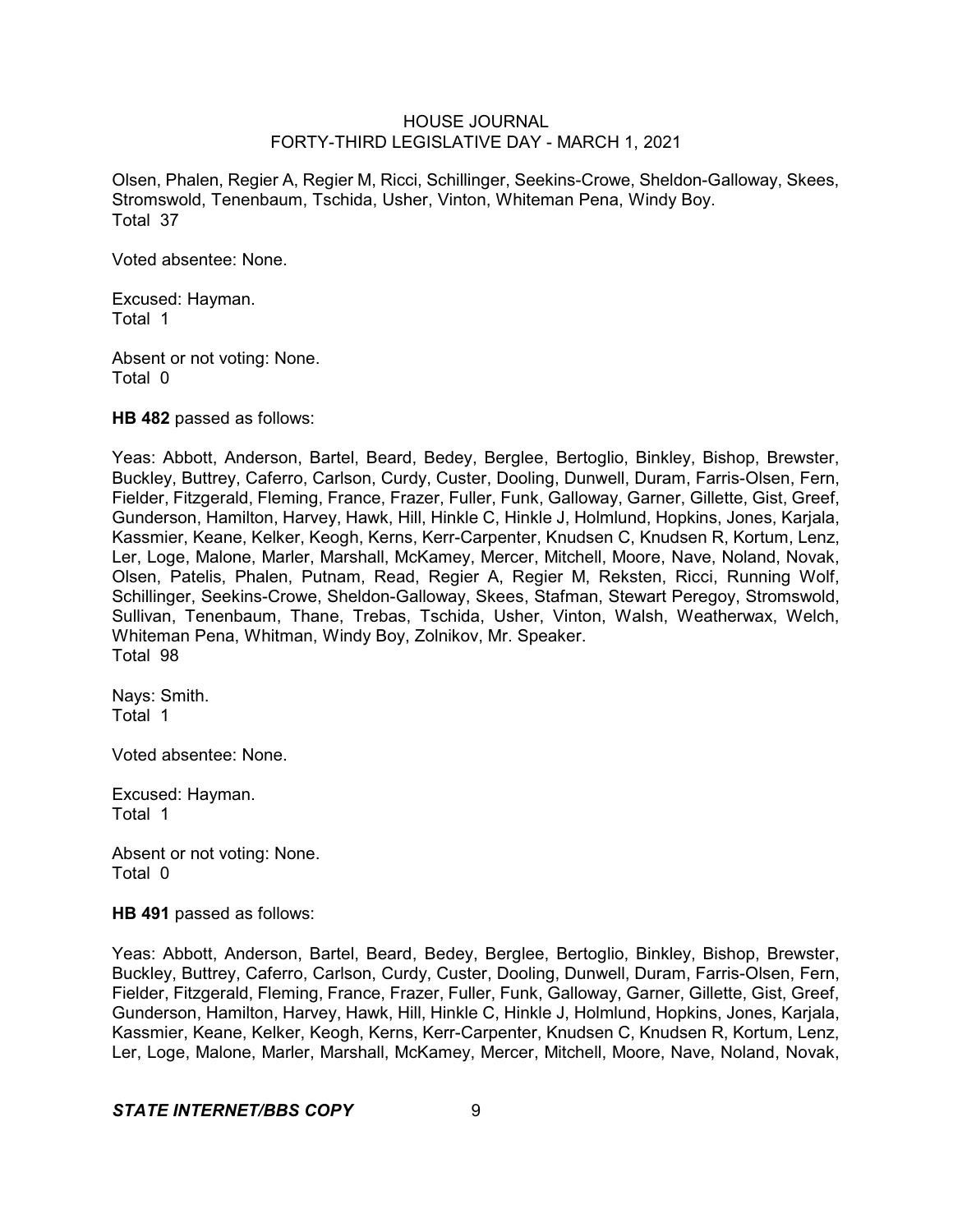Olsen, Patelis, Phalen, Putnam, Read, Regier A, Regier M, Reksten, Ricci, Running Wolf, Schillinger, Seekins-Crowe, Sheldon-Galloway, Skees, Smith, Stafman, Stewart Peregoy, Stromswold, Sullivan, Tenenbaum, Thane, Trebas, Tschida, Usher, Vinton, Walsh, Weatherwax, Welch, Whiteman Pena, Whitman, Windy Boy, Zolnikov, Mr. Speaker. Total 99

Nays: None. Total 0

Voted absentee: None.

Excused: Hayman. Total 1

Absent or not voting: None. Total 0

**HB 503** passed as follows:

Yeas: Abbott, Anderson, Bartel, Beard, Bedey, Berglee, Bertoglio, Binkley, Bishop, Brewster, Buckley, Buttrey, Caferro, Carlson, Curdy, Custer, Dooling, Dunwell, Duram, Farris-Olsen, Fern, Fielder, Fitzgerald, Fleming, France, Frazer, Fuller, Funk, Galloway, Garner, Gillette, Gist, Greef, Gunderson, Hamilton, Harvey, Hawk, Hill, Hinkle C, Hinkle J, Holmlund, Hopkins, Jones, Karjala, Kassmier, Keane, Kelker, Keogh, Kerns, Kerr-Carpenter, Knudsen C, Knudsen R, Kortum, Lenz, Ler, Loge, Malone, Marler, Marshall, McKamey, Mercer, Mitchell, Moore, Nave, Noland, Novak, Olsen, Patelis, Phalen, Putnam, Read, Regier A, Regier M, Reksten, Ricci, Running Wolf, Schillinger, Seekins-Crowe, Sheldon-Galloway, Skees, Smith, Stafman, Stewart Peregoy, Stromswold, Sullivan, Tenenbaum, Thane, Trebas, Tschida, Usher, Vinton, Walsh, Weatherwax, Welch, Whiteman Pena, Whitman, Windy Boy, Zolnikov, Mr. Speaker. Total 99

Nays: None. Total 0

Voted absentee: None.

Excused: Hayman. Total 1

Absent or not voting: None. Total 0

#### **HB 509** passed as follows:

Yeas: Abbott, Bedey, Bertoglio, Binkley, Bishop, Brewster, Buckley, Buttrey, Caferro, Carlson,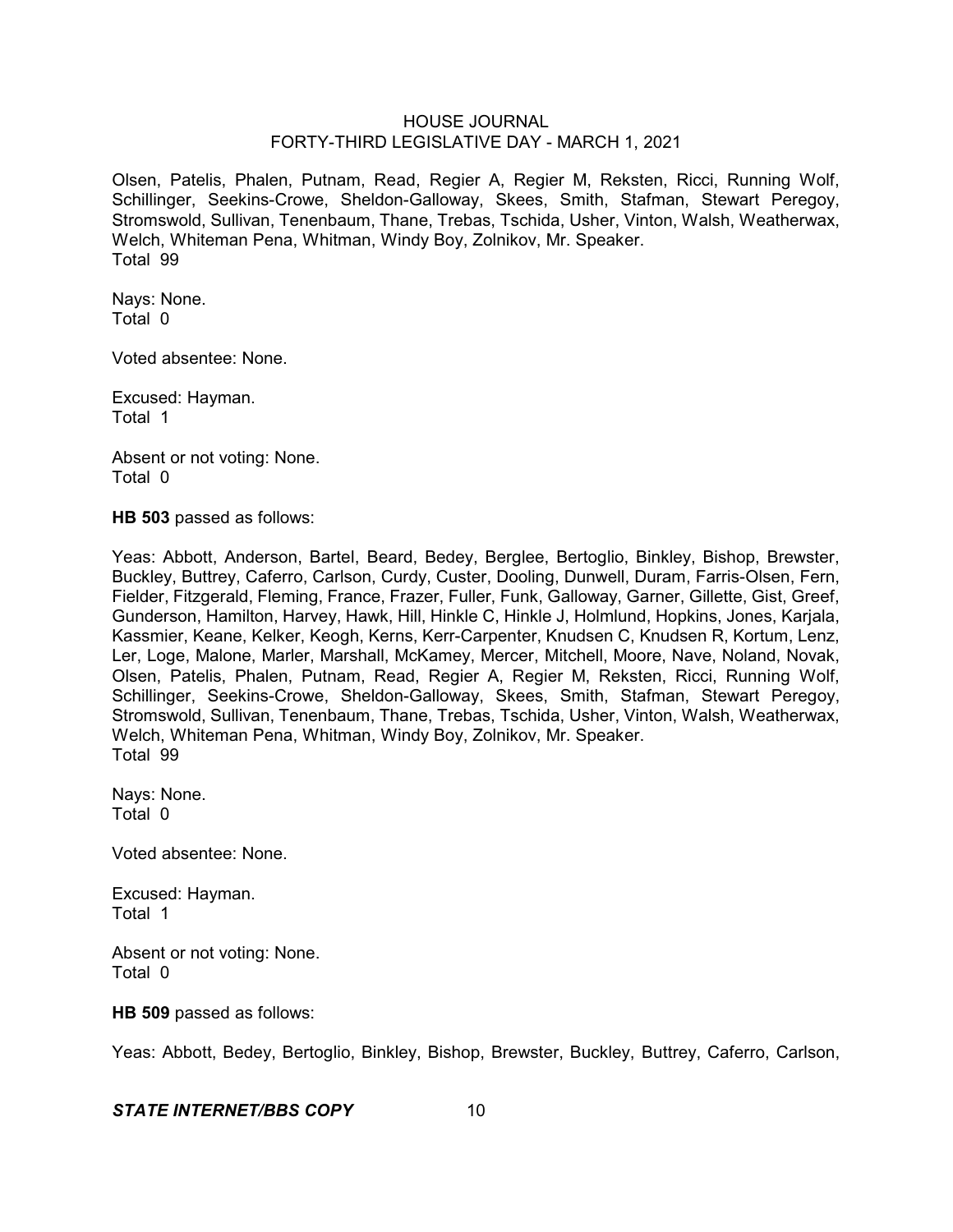Curdy, Custer, Dunwell, Farris-Olsen, Fern, Fitzgerald, Fleming, France, Frazer, Funk, Garner, Gillette, Gist, Greef, Hamilton, Harvey, Hawk, Hinkle J, Holmlund, Hopkins, Jones, Karjala, Kassmier, Keane, Kelker, Keogh, Kerr-Carpenter, Knudsen C, Knudsen R, Kortum, Ler, Malone, Marler, McKamey, Mercer, Moore, Novak, Olsen, Putnam, Regier A, Regier M, Reksten, Running Wolf, Seekins-Crowe, Smith, Stafman, Stewart Peregoy, Stromswold, Sullivan, Tenenbaum, Thane, Trebas, Vinton, Walsh, Weatherwax, Welch, Whiteman Pena, Whitman, Windy Boy, Zolnikov, Mr. Speaker. Total 71

Nays: Anderson, Bartel, Beard, Berglee, Dooling, Duram, Fielder, Fuller, Galloway, Gunderson, Hill, Hinkle C, Kerns, Lenz, Loge, Marshall, Mitchell, Nave, Noland, Patelis, Phalen, Read, Ricci, Schillinger, Sheldon-Galloway, Skees, Tschida, Usher. Total 28

Voted absentee: None.

Excused: Hayman. Total 1

Absent or not voting: None. Total 0

**HB 530** passed as follows:

Yeas: Abbott, Anderson, Bartel, Beard, Bedey, Berglee, Bertoglio, Binkley, Bishop, Brewster, Buckley, Buttrey, Caferro, Carlson, Curdy, Custer, Dooling, Dunwell, Duram, Farris-Olsen, Fern, Fielder, Fitzgerald, Fleming, France, Frazer, Fuller, Funk, Galloway, Garner, Gillette, Gist, Greef, Gunderson, Hamilton, Harvey, Hawk, Hill, Hinkle C, Hinkle J, Holmlund, Hopkins, Jones, Karjala, Kassmier, Keane, Kelker, Keogh, Kerns, Kerr-Carpenter, Knudsen C, Knudsen R, Kortum, Lenz, Ler, Loge, Malone, Marler, Marshall, McKamey, Mercer, Mitchell, Moore, Nave, Noland, Novak, Olsen, Patelis, Phalen, Putnam, Read, Regier A, Regier M, Reksten, Ricci, Running Wolf, Schillinger, Seekins-Crowe, Sheldon-Galloway, Skees, Smith, Stafman, Stewart Peregoy, Stromswold, Sullivan, Tenenbaum, Thane, Trebas, Tschida, Usher, Vinton, Walsh, Weatherwax, Welch, Whiteman Pena, Whitman, Windy Boy, Zolnikov, Mr. Speaker. Total 99

Nays: None. Total 0

Voted absentee: None.

Excused: Hayman. Total 1

Absent or not voting: None. Total 0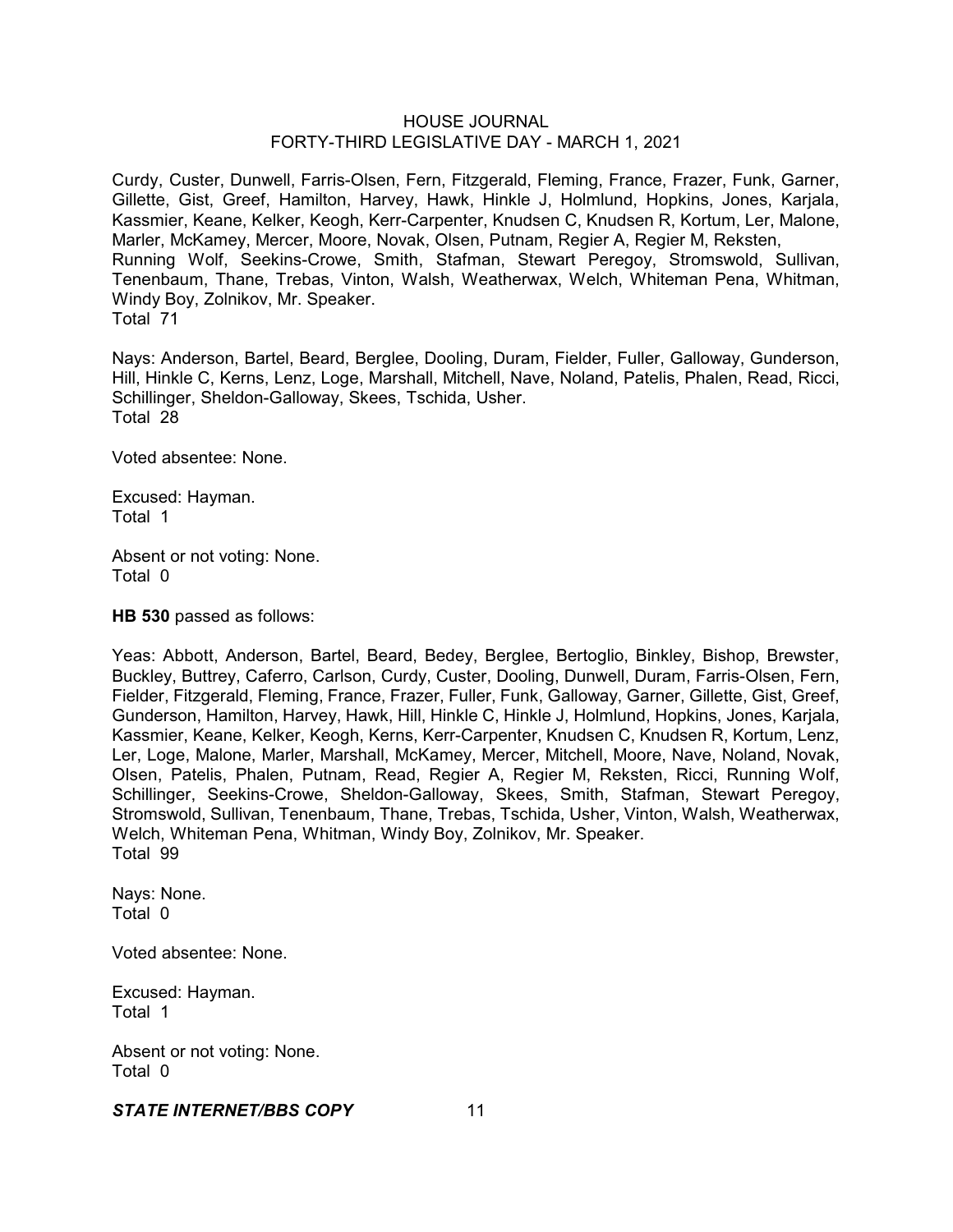**HB 555** passed as follows:

Yeas: Abbott, Anderson, Bartel, Beard, Bedey, Berglee, Bertoglio, Binkley, Bishop, Brewster, Buckley, Buttrey, Caferro, Carlson, Curdy, Custer, Dooling, Dunwell, Duram, Farris-Olsen, Fern, Fielder, Fitzgerald, Fleming, France, Frazer, Fuller, Funk, Galloway, Garner, Gillette, Gist, Greef, Gunderson, Hamilton, Harvey, Hawk, Hill, Hinkle C, Hinkle J, Holmlund, Hopkins, Jones, Karjala, Kassmier, Keane, Kelker, Keogh, Kerns, Kerr-Carpenter, Knudsen C, Knudsen R, Kortum, Lenz, Ler, Loge, Malone, Marler, Marshall, McKamey, Mercer, Mitchell, Moore, Nave, Noland, Novak, Olsen, Patelis, Phalen, Putnam, Read, Regier A, Regier M, Reksten, Ricci, Running Wolf, Schillinger, Seekins-Crowe, Sheldon-Galloway, Skees, Smith, Stafman, Stewart Peregoy, Stromswold, Sullivan, Tenenbaum, Thane, Trebas, Tschida, Usher, Vinton, Walsh, Weatherwax, Welch, Whiteman Pena, Whitman, Windy Boy, Zolnikov, Mr. Speaker. Total 99

Nays: None. Total 0

Voted absentee: None.

Excused: Hayman. Total 1

Absent or not voting: None. Total 0

**HB 556** passed as follows:

Yeas: Abbott, Anderson, Bartel, Beard, Bedey, Berglee, Bertoglio, Binkley, Bishop, Brewster, Buckley, Buttrey, Caferro, Curdy, Custer, Dooling, Dunwell, Duram, Farris-Olsen, Fern, Fielder, Fitzgerald, France, Frazer, Funk, Galloway, Garner, Gillette, Gist, Greef, Gunderson, Hamilton, Harvey, Hawk, Hinkle C, Hinkle J, Holmlund, Hopkins, Jones, Karjala, Kassmier, Keane, Kelker, Keogh, Kerns, Kerr-Carpenter, Knudsen C, Knudsen R, Kortum, Ler, Loge, Malone, Marler, Marshall, McKamey, Mercer, Mitchell, Moore, Nave, Noland, Novak, Olsen, Patelis, Phalen, Putnam, Read, Regier A, Regier M, Reksten, Ricci, Running Wolf, Schillinger, Seekins-Crowe, Sheldon-Galloway, Skees, Smith, Stafman, Stewart Peregoy, Stromswold, Sullivan, Tenenbaum, Thane, Trebas, Usher, Vinton, Walsh, Weatherwax, Welch, Whiteman Pena, Whitman, Windy Boy, Zolnikov, Mr. Speaker. Total 93

Nays: Carlson, Fuller, Hill, Lenz, Tschida. Total 5

Voted absentee: None.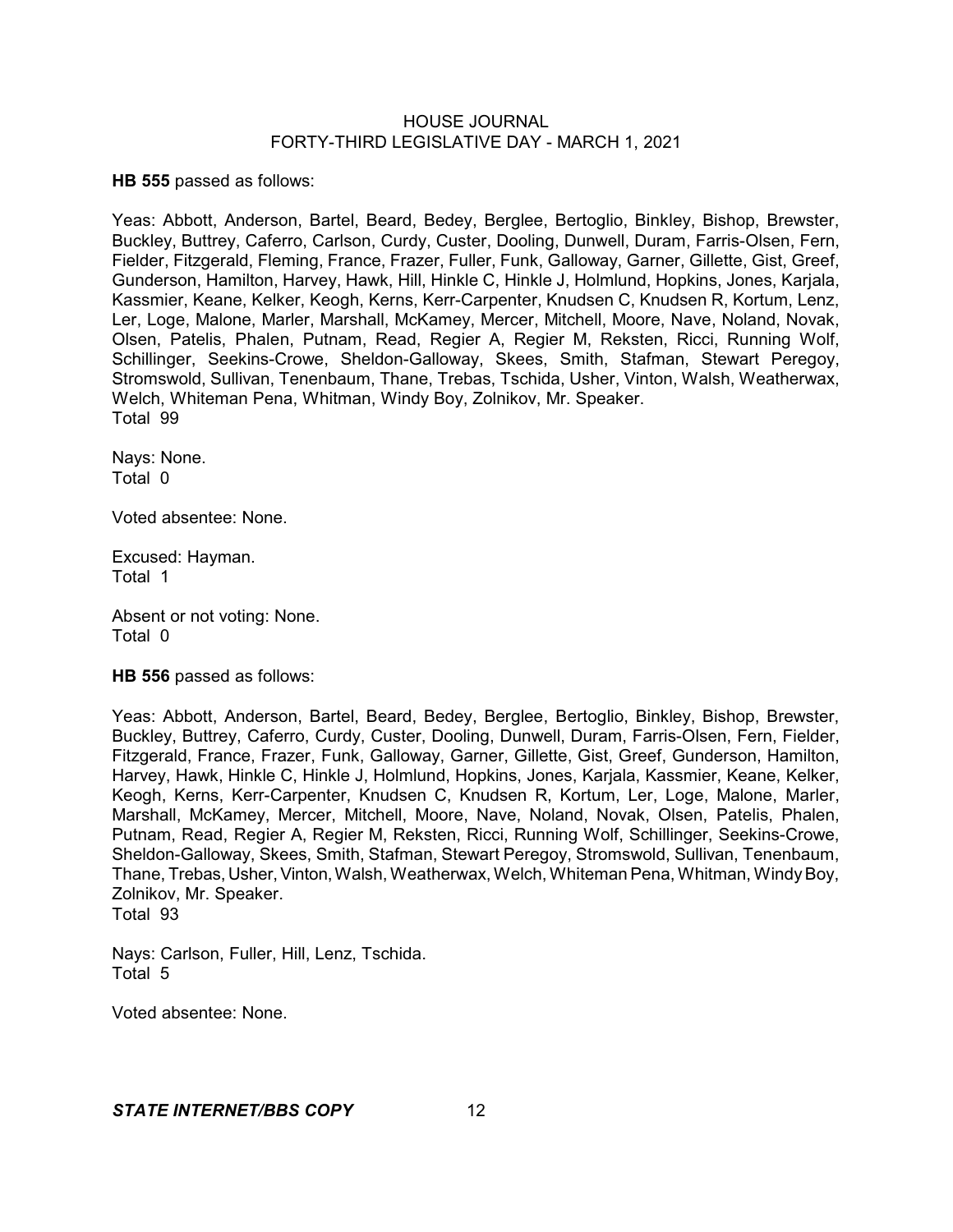Excused: Hayman. Total 1

Absent or not voting: Fleming. Total 1

**SB 140** concurred in as follows:

Yeas: Anderson, Bartel, Beard, Bedey, Berglee, Bertoglio, Binkley, Brewster, Buttrey, Carlson, Custer, Dooling, Duram, Fielder, Fitzgerald, Fleming, Frazer, Fuller, Galloway, Garner, Gillette, Gist, Greef, Gunderson, Hill, Hinkle C, Hinkle J, Holmlund, Hopkins, Jones, Kassmier, Kerns, Knudsen C, Knudsen R, Lenz, Ler, Loge, Malone, Marshall, McKamey, Mercer, Mitchell, Moore, Nave, Noland, Patelis, Phalen, Putnam, Read, Regier A, Regier M, Reksten, Ricci, Schillinger, Seekins-Crowe, Sheldon-Galloway, Skees, Stromswold, Trebas, Tschida, Usher, Vinton, Walsh, Welch, Whitman, Zolnikov, Mr. Speaker. Total 67

Nays: Abbott, Bishop, Buckley, Caferro, Curdy, Dunwell, Farris-Olsen, Fern, France, Funk, Hamilton, Harvey, Hawk, Karjala, Keane, Kelker, Keogh, Kerr-Carpenter, Kortum, Marler, Novak, Olsen, Running Wolf, Smith, Stafman, Stewart Peregoy, Sullivan, Tenenbaum, Thane, Weatherwax, Whiteman Pena, Windy Boy. Total 32

Voted absentee: None.

Excused: Hayman. Total 1

Absent or not voting: None. Total 0

## **SECOND READING OF BILLS (COMMITTEE OF THE WHOLE)**

Majority Leader Vinton moved the House resolve itself into a Committee of the Whole for consideration of business on second reading. Motion carried. Representative Tschida in the chair.

Mr. Speaker: We, your Committee of the Whole, having had under consideration business on second reading, recommend as follows:

**HB 46** - Representative Bedey moved **HB 46** do pass. Motion carried as follows:

Yeas: Abbott, Anderson, Bedey, Bertoglio, Bishop, Buckley, Buttrey, Caferro, Carlson, Curdy, Custer, Dooling, Dunwell, Farris-Olsen, Fern, Fitzgerald, Fleming, France, Frazer, Funk, Garner, Gist, Greef, Hamilton, Harvey, Hawk, Hayman, Hinkle C, Holmlund, Hopkins, Jones, Karjala,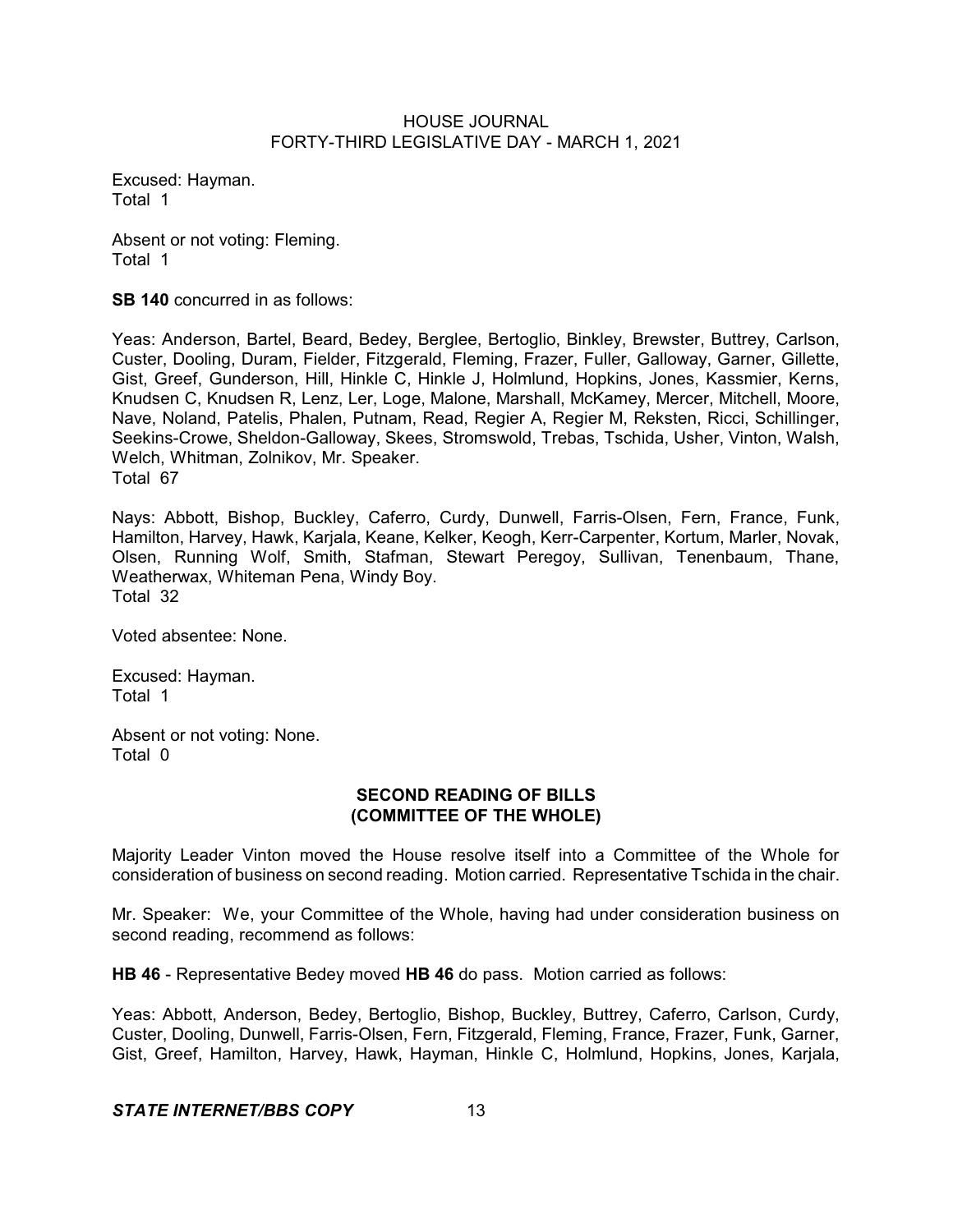Kassmier, Keane, Kelker, Keogh, Kerr-Carpenter, Kortum, Loge, Malone, Marler, Marshall, McKamey, Mercer, Novak, Olsen, Patelis, Putnam, Reksten, Ricci, Running Wolf, Smith, Stafman, Stewart Peregoy, Sullivan, Tenenbaum, Thane, Trebas, Vinton, Walsh, Weatherwax, Welch, Whiteman Pena, Whitman, Windy Boy. Total 65

Nays: Bartel, Beard, Berglee, Binkley, Brewster, Duram, Fielder, Fuller, Galloway, Gillette, Gunderson, Hill, Hinkle J, Kerns, Knudsen C, Knudsen R, Lenz, Ler, Mitchell, Moore, Nave, Noland, Phalen, Read, Regier A, Regier M, Schillinger, Seekins-Crowe,Sheldon-Galloway, Skees, Stromswold, Tschida, Usher, Zolnikov, Mr. Speaker. Total 35

Voted absentee: Hayman, Aye.

Excused: Hayman. Total 1

Absent or not voting: None. Total 0

**HB 91** - Majority Leader Vinton moved consideration of **HB 91** be placed at the bottom of the second reading board. Without objection, so ordered.

**HB 155** - Representative Lenz moved **HB 155** do pass. Motion carried as follows:

Yeas: Abbott, Anderson, Bartel, Beard, Bedey, Berglee, Bertoglio, Binkley, Bishop, Brewster, Buckley, Buttrey, Caferro, Carlson, Curdy, Custer, Dooling, Dunwell, Duram, Farris-Olsen, Fern, Fielder, Fitzgerald, Fleming, France, Frazer, Fuller, Funk, Galloway, Garner, Gillette, Gist, Greef, Gunderson, Hamilton, Harvey, Hawk, Hayman, Hill, Hinkle C, Hinkle J, Holmlund, Hopkins, Jones, Karjala, Kassmier, Keane, Kelker, Keogh, Kerns, Kerr-Carpenter, Knudsen C, Knudsen R, Kortum, Lenz, Ler, Loge, Malone, Marler, Marshall, McKamey, Mercer, Mitchell, Moore, Nave, Noland, Novak, Olsen, Patelis, Phalen, Putnam, Read, Regier A, Regier M, Reksten, Ricci, Running Wolf, Schillinger, Seekins-Crowe, Sheldon-Galloway, Skees, Smith, Stafman, Stewart Peregoy, Stromswold, Sullivan, Tenenbaum, Thane, Trebas, Tschida, Usher, Vinton, Walsh, Weatherwax, Welch, Whiteman Pena, Whitman, Windy Boy, Zolnikov, Mr. Speaker. Total 100

Nays: None. Total 0

Voted absentee: Hayman, Aye.

Excused: Hayman. Total 1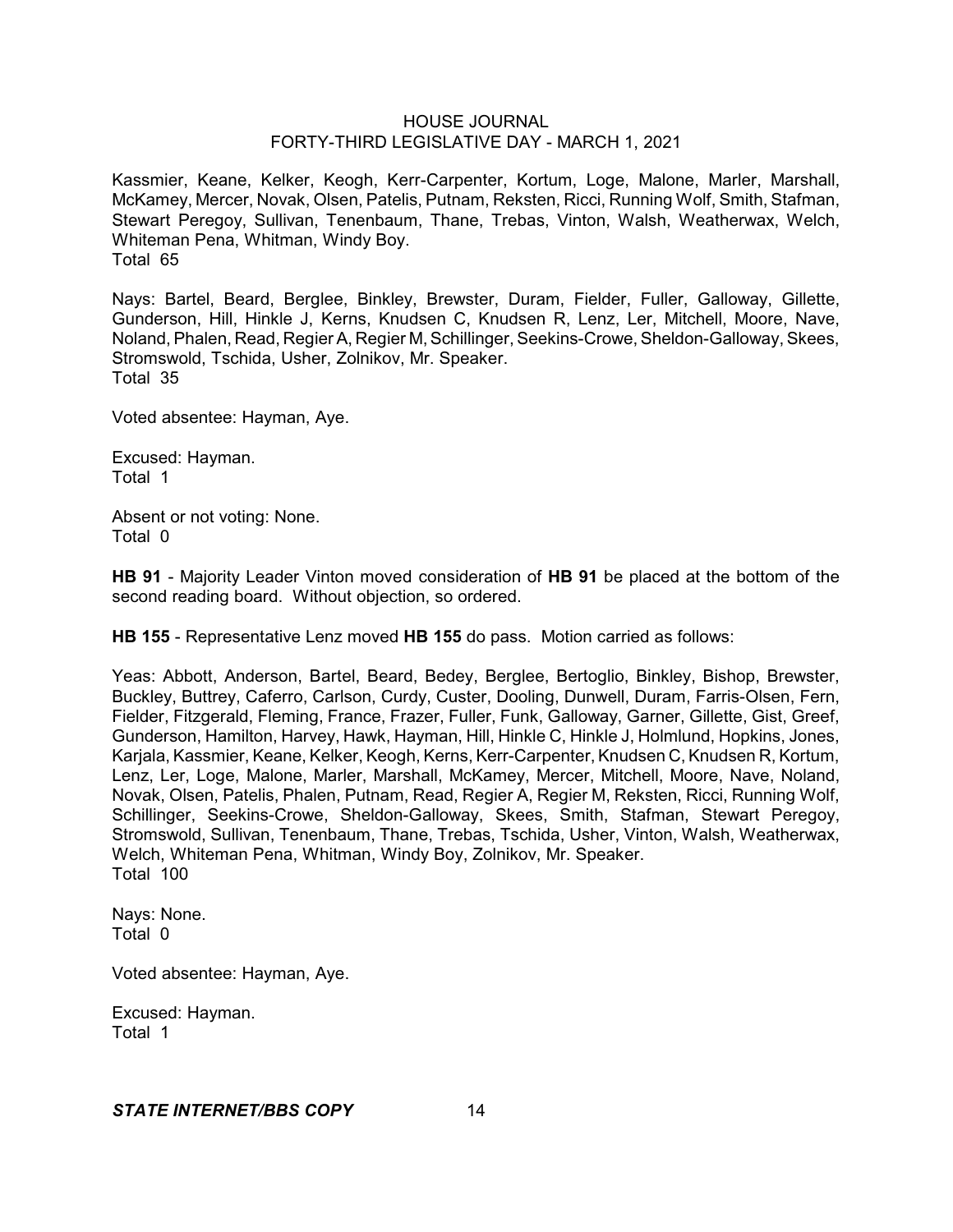Absent or not voting: None. Total 0

**HB 206** - Representative Bedey moved **HB 206** do pass. Motion carried as follows:

Yeas: Abbott, Anderson, Bartel, Beard, Bedey, Berglee, Bertoglio, Binkley, Bishop, Brewster, Buckley, Buttrey, Caferro, Carlson, Curdy, Custer, Dooling, Dunwell, Duram, Farris-Olsen, Fern, Fielder, Fitzgerald, Fleming, France, Frazer, Fuller, Funk, Galloway, Garner, Gillette, Gist, Greef, Gunderson, Hamilton, Harvey, Hawk, Hayman, Hill, Hinkle C, Hinkle J, Holmlund, Hopkins, Jones, Karjala, Kassmier, Keane, Kelker, Keogh, Kerns, Kerr-Carpenter, Knudsen C, Knudsen R, Kortum, Lenz, Ler, Loge, Malone, Marler, Marshall, McKamey, Mercer, Mitchell, Moore, Noland, Novak, Olsen, Patelis, Phalen, Putnam, Read, Regier A, Regier M, Reksten, Ricci, Running Wolf, Schillinger, Seekins-Crowe, Sheldon-Galloway, Skees, Smith, Stafman, Stewart Peregoy, Stromswold, Sullivan, Tenenbaum, Thane, Trebas, Tschida, Usher, Vinton, Walsh, Weatherwax, Welch, Whiteman Pena, Whitman, Windy Boy, Zolnikov, Mr. Speaker. Total 99

Nays: Nave. Total 1

Voted absentee: Hayman, Aye.

Excused: Hayman. Total 1

Absent or not voting: None. Total 0

**HB 333** - Representative Usher moved **HB 333** do pass. Motion carried as follows:

Yeas: Abbott, Anderson, Bartel, Beard, Bedey, Bertoglio, Binkley, Bishop, Brewster, Buckley, Caferro, Curdy, Custer, Dooling, Dunwell, Duram, Farris-Olsen, Fern, Fielder, Fitzgerald, Fleming, France, Frazer, Fuller, Funk, Galloway, Garner, Gillette, Gist, Greef, Gunderson, Hamilton, Harvey, Hawk, Hayman, Hill, Hinkle C, Holmlund, Hopkins, Jones, Karjala, Kassmier, Keane, Kelker, Keogh, Kerns, Kerr-Carpenter, Kortum, Lenz, Loge, Malone, Marler, Marshall, McKamey, Mercer, Mitchell, Moore, Nave, Novak, Olsen, Patelis, Phalen,Putnam, Read, Regier A, Regier M, Reksten, Ricci, Running Wolf, Schillinger, Seekins-Crowe, Sheldon-Galloway, Skees, Smith, Stafman, Stewart Peregoy, Sullivan, Thane, Trebas, Tschida, Usher, Vinton, Walsh, Weatherwax, Welch, Whiteman Pena, Whitman, Windy Boy, Zolnikov. Total 89

Nays: Berglee, Buttrey, Carlson, Hinkle J, Knudsen C, Knudsen R, Ler, Stromswold, Tenenbaum, Mr. Speaker. Total 10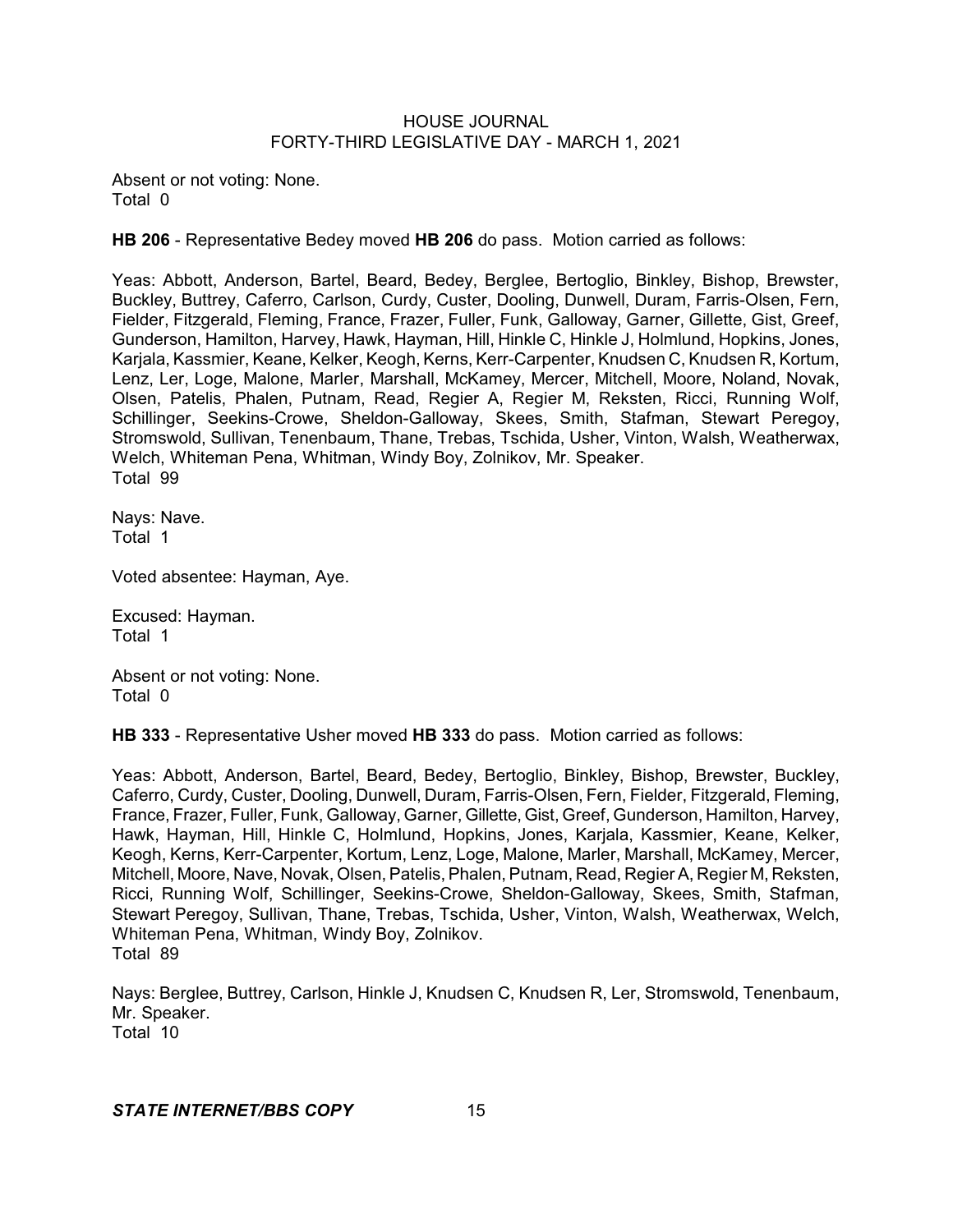Voted absentee: Hayman, Aye.

Excused: Hayman. Total 1

Absent or not voting: Noland. Total 1

**HB 336** - Representative Ler moved **HB 336** do pass. Motion carried as follows:

Yeas: Abbott, Anderson, Bartel, Beard, Bedey, Berglee, Bertoglio, Binkley, Bishop, Brewster, Buckley, Buttrey, Caferro, Carlson, Curdy, Custer, Dooling, Duram, Farris-Olsen, Fielder, Fitzgerald, Fleming, France, Frazer, Fuller, Funk, Galloway, Garner, Gillette, Gist, Greef, Gunderson, Hamilton, Harvey, Hawk, Hill, Hinkle C, Hinkle J, Holmlund, Hopkins, Jones, Karjala, Kassmier, Keane, Keogh, Kerns, Kerr-Carpenter, Knudsen C, Knudsen R, Kortum, Lenz, Ler, Loge, Malone, Marler, Marshall, McKamey, Mercer, Mitchell, Moore, Nave, Noland, Novak, Olsen, Patelis, Phalen, Putnam, Read, Regier A, Regier M, Reksten, Ricci, Schillinger, Seekins-Crowe, Sheldon-Galloway, Skees, Smith, Stafman, Stewart Peregoy, Stromswold, Sullivan, Tenenbaum, Trebas, Tschida, Usher, Vinton, Walsh, Welch, Whitman, Zolnikov, Mr. Speaker. Total 91

Nays: Dunwell, Fern, Hayman, Kelker, Running Wolf, Thane, Weatherwax, Whiteman Pena, Windy Boy. Total<sup>9</sup>

Voted absentee: Hayman, No.

Excused: Hayman. Total 1

Absent or not voting: None. Total 0

**HB 350** - Representative Putnam moved **HB 350** do pass. Motion carried as follows:

Yeas: Abbott, Anderson, Bedey, Bertoglio, Bishop, Brewster, Buckley, Buttrey, Caferro, Carlson, Curdy, Custer, Dooling, Dunwell, Duram, Farris-Olsen, Fern, Fitzgerald, France, Frazer, Funk, Garner, Gillette, Greef, Hamilton, Harvey, Hawk, Hayman, Holmlund, Hopkins, Jones, Karjala, Kassmier, Keane, Kelker, Keogh, Kerr-Carpenter, Kortum, Loge, Malone, Marler, Marshall, McKamey, Mercer, Nave, Novak, Olsen, Patelis, Putnam, Read, Reksten, Running Wolf, Skees, Smith, Stafman, Stewart Peregoy, Sullivan, Tenenbaum, Thane, Vinton, Walsh, Weatherwax, Welch, Whiteman Pena, Whitman, Windy Boy. Total 66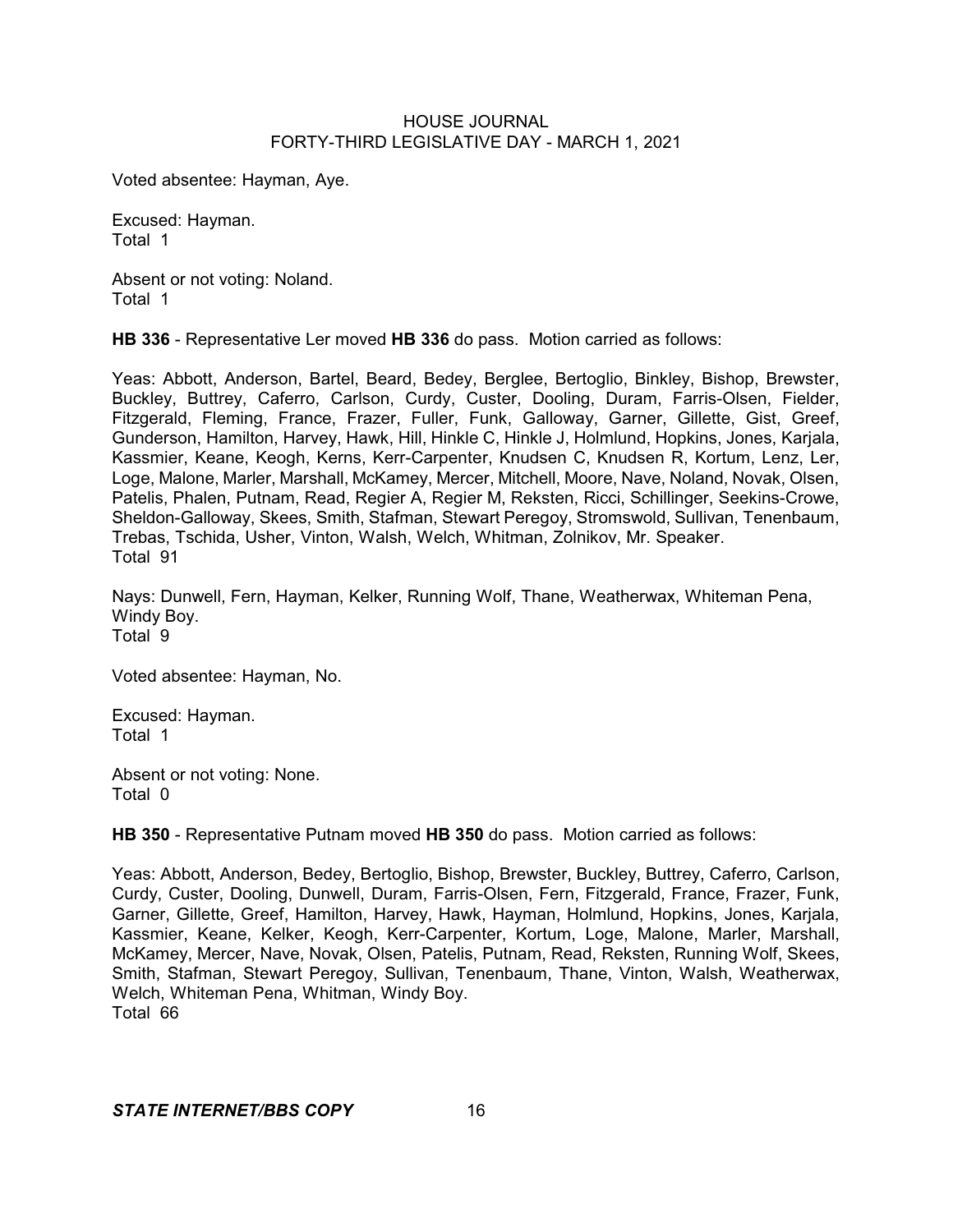Nays: Bartel, Beard, Berglee, Binkley, Fielder, Fleming, Fuller, Galloway, Gist, Gunderson, Hill, Hinkle C, Hinkle J, Kerns, Knudsen C, Knudsen R, Lenz, Ler, Mitchell, Moore, Noland, Phalen, Regier A, Regier M, Ricci, Schillinger, Seekins-Crowe, Sheldon-Galloway, Stromswold, Trebas, Tschida, Usher, Zolnikov, Mr. Speaker. Total 34

Voted absentee: Hayman, Aye.

Excused: Hayman. Total 1

Absent or not voting: None. Total 0

**HB 355** - Representative Kerns moved **HB 355** do pass. Motion **failed** as follows:

Yeas: Bartel, Beard, Berglee, Binkley, Brewster, Fielder, Fleming, Fuller, Galloway, Gillette, Gist, Gunderson, Hinkle C, Hinkle J, Hopkins, Kassmier, Kerns, Knudsen C, Knudsen R, Lenz, Ler, Marshall, Mercer, Mitchell, Moore, Nave, Noland, Patelis, Phalen, Read, Regier A, Regier M, Ricci, Schillinger, Seekins-Crowe, Sheldon-Galloway, Skees, Smith, Trebas, Tschida, Usher, Vinton, Zolnikov, Mr. Speaker. Total 44

Nays: Abbott, Anderson, Bedey, Bertoglio, Bishop, Buckley, Buttrey, Caferro, Carlson, Curdy, Custer, Dooling, Dunwell, Duram, Farris-Olsen, Fern, Fitzgerald, France, Frazer, Funk, Garner, Greef, Hamilton, Harvey, Hawk, Hayman, Hill, Holmlund, Jones, Karjala, Keane, Kelker, Keogh, Kerr-Carpenter, Kortum, Loge, Malone, Marler, McKamey, Novak, Olsen, Putnam, Reksten, Running Wolf, Stafman, Stewart Peregoy, Stromswold, Sullivan, Tenenbaum, Thane, Walsh, Weatherwax, Welch, Whiteman Pena, Whitman, Windy Boy.

Total 56

Voted absentee: Hayman, No.

Excused: Hayman. Total 1

Absent or not voting: None. Total 0

**HB 356** - Representative Lenz moved **HB 356** do pass. Motion carried as follows:

Yeas: Bartel, Beard, Berglee, Binkley, Brewster, Carlson, Duram, Fielder, Fleming, Frazer, Fuller, Galloway, Gillette, Gist, Greef, Gunderson, Hinkle C, Hinkle J, Holmlund, Kassmier, Kerns, Knudsen C, Knudsen R, Lenz, Ler, Malone, Marshall, Mitchell, Moore, Nave, Noland, Olsen,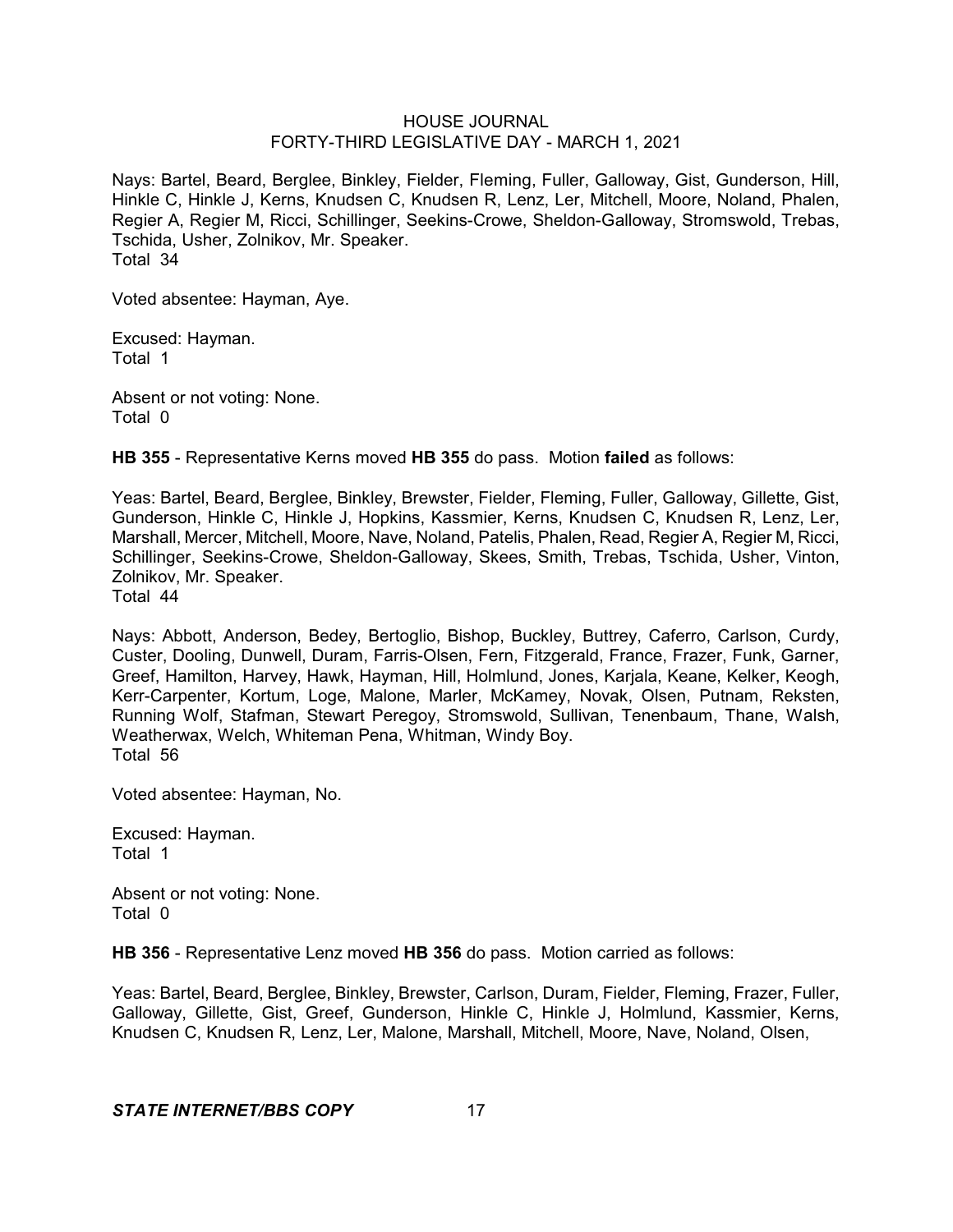Patelis, Phalen, Read, Regier A, Regier M, Ricci, Schillinger, Seekins-Crowe, Sheldon-Galloway, Skees, Smith, Stromswold, Tenenbaum, Trebas, Tschida, Usher, Vinton, Zolnikov, Mr. Speaker. Total 51

Nays: Abbott, Anderson, Bedey, Bertoglio, Bishop, Buckley, Buttrey, Caferro, Curdy, Custer, Dooling, Dunwell, Farris-Olsen, Fern, Fitzgerald, France, Funk, Garner, Hamilton, Harvey, Hawk, Hayman, Hill, Hopkins, Jones, Karjala, Keane, Kelker, Keogh, Kerr-Carpenter, Kortum, Loge, Marler, McKamey, Mercer, Novak, Putnam, Reksten, Running Wolf, Stafman, Stewart Peregoy, Sullivan, Thane, Walsh, Weatherwax, Welch, Whiteman Pena, Whitman, Windy Boy. Total 49

Voted absentee: Hayman, No.

Excused: Hayman. Total 1

Absent or not voting: None. Total 0

**HB 358** - Representative Mercer moved **HB 358** do pass. Motion carried as follows:

Yeas: Abbott, Anderson, Bartel, Beard, Bedey, Berglee, Bertoglio, Binkley, Bishop, Brewster, Buckley, Buttrey, Caferro, Carlson, Curdy, Custer, Dooling, Dunwell, Duram, Fern, Fielder, Fitzgerald, Fleming, France, Frazer, Fuller, Funk, Galloway, Garner, Gillette, Gist, Greef, Gunderson, Hamilton, Harvey, Hawk, Hayman, Hill, Hinkle C, Hinkle J, Holmlund, Hopkins, Jones, Karjala, Kassmier, Keane, Kelker, Keogh, Kerns, Knudsen C, Knudsen R, Lenz, Ler, Loge, Malone, Marler, Marshall, McKamey, Mercer, Mitchell, Moore, Nave, Noland, Novak, Patelis, Phalen, Putnam, Read, Regier A, Regier M, Reksten, Ricci, Running Wolf, Schillinger, Seekins-Crowe, Sheldon-Galloway, Skees, Smith, Stafman, Stromswold, Sullivan, Tenenbaum, Thane, Trebas, Tschida, Vinton, Walsh, Weatherwax, Welch, Whiteman Pena, Whitman, Windy Boy, Zolnikov, Mr. Speaker. Total 94

Nays: Farris-Olsen, Kerr-Carpenter, Kortum, Olsen, Stewart Peregoy, Usher. Total 6

Voted absentee: Hayman, Aye.

Excused: Hayman. Total 1

Absent or not voting: None. Total 0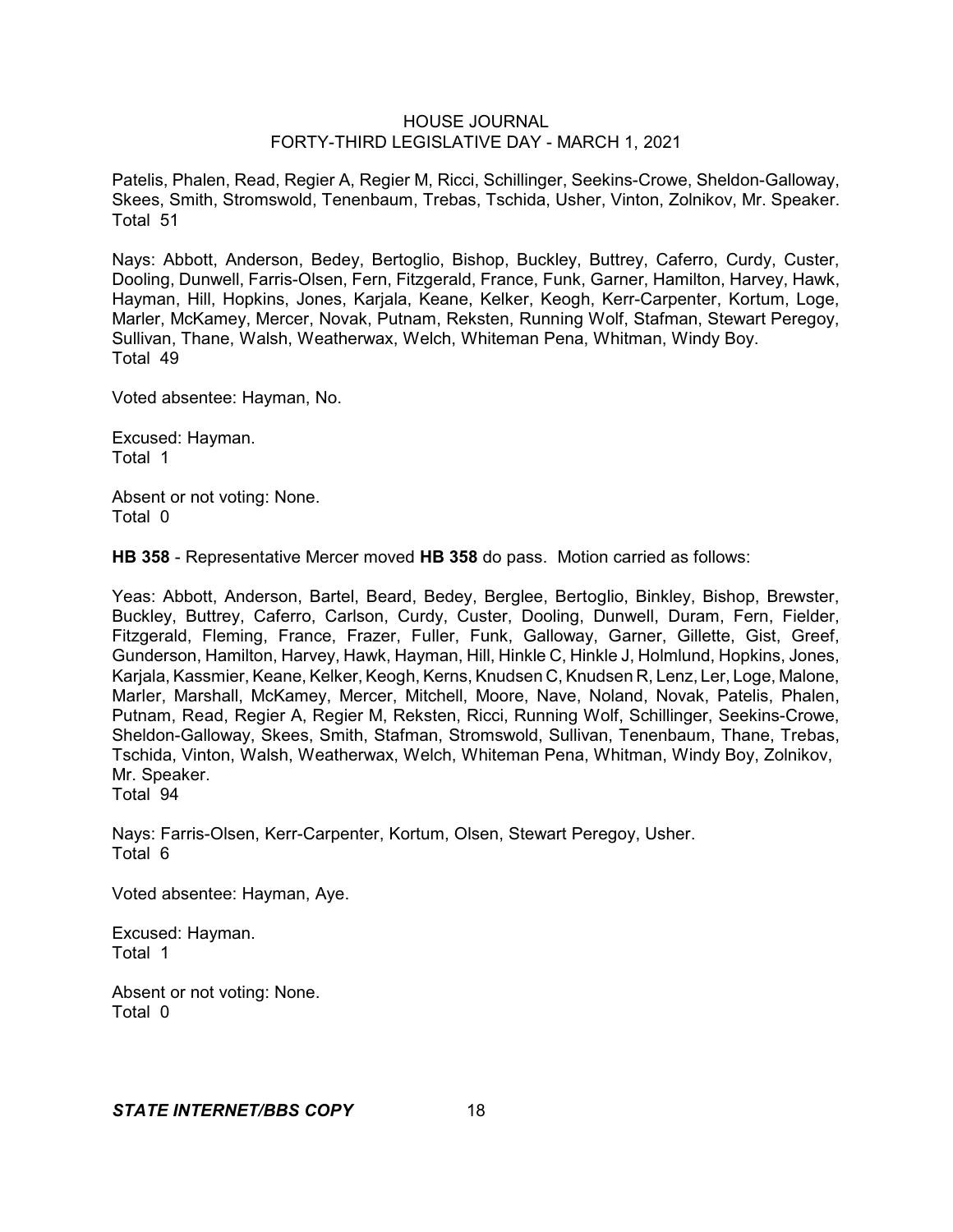**HB 360** - Representative M. Regier moved **HB 360** do pass. Motion carried as follows:

Yeas: Abbott, Bartel, Beard, Berglee, Binkley, Bishop, Brewster, Caferro, Carlson, Dooling, Dunwell, Duram, Farris-Olsen, Fielder, Fleming, France, Fuller, Galloway, Gillette, Gist, Gunderson, Hamilton, Hawk, Hayman, Hill, Hinkle C, Hinkle J, Karjala, Kassmier, Keogh, Kerns, Knudsen C, Knudsen R, Kortum, Ler, Marler, Marshall, Mercer, Mitchell, Moore, Nave, Noland, Novak, Olsen, Patelis, Phalen, Read, Regier A, Regier M, Reksten, Ricci, Running Wolf, Schillinger, Seekins-Crowe, Sheldon-Galloway, Skees, Stafman, Stromswold, Sullivan, Tenenbaum, Thane, Trebas, Tschida, Usher, Vinton, Zolnikov, Mr. Speaker. Total 67

Nays: Anderson, Bedey, Bertoglio, Buckley, Buttrey, Curdy, Custer, Fern, Fitzgerald, Frazer, Funk, Garner, Greef, Harvey, Holmlund, Hopkins, Jones, Keane, Kelker, Kerr-Carpenter, Lenz, Loge, Malone, McKamey, Putnam, Smith, Stewart Peregoy, Walsh, Weatherwax, Welch, Whiteman Pena, Whitman, Windy Boy. Total 33

Voted absentee: Hayman, Aye.

Excused: Hayman. Total 1

Absent or not voting: None. Total 0

**HB 364** - Representative Trebas moved **HB 364** do pass. Motion carried as follows:

Yeas: Abbott, Anderson, Bartel, Beard, Bedey, Berglee, Bertoglio, Binkley, Bishop, Brewster, Buckley, Buttrey, Carlson, Curdy, Custer, Dooling, Dunwell, Duram, Farris-Olsen, Fern, Fielder, Fitzgerald, Fleming, France, Frazer, Fuller, Galloway, Garner, Gillette, Gist, Greef, Gunderson, Hamilton, Harvey, Hawk, Hayman, Hill, Hinkle C, Hinkle J, Holmlund, Hopkins, Jones, Karjala, Kassmier, Keane, Kelker, Keogh, Kerns, Kerr-Carpenter, Knudsen C, Knudsen R, Kortum, Lenz, Ler, Loge, Malone, Marler, Marshall, McKamey, Mercer, Mitchell, Moore, Nave, Noland, Novak, Olsen, Patelis, Phalen, Putnam, Read, Regier A, Regier M, Reksten, Ricci, Running Wolf, Schillinger, Seekins-Crowe, Sheldon-Galloway, Skees, Smith, Stafman, Stewart Peregoy, Stromswold, Sullivan, Tenenbaum, Thane, Trebas, Tschida, Usher, Vinton, Walsh, Weatherwax, Welch, Whiteman Pena, Whitman, Zolnikov, Mr. Speaker. Total 97

Nays: Caferro, Funk, Windy Boy. Total 3

Voted absentee: Hayman, Aye.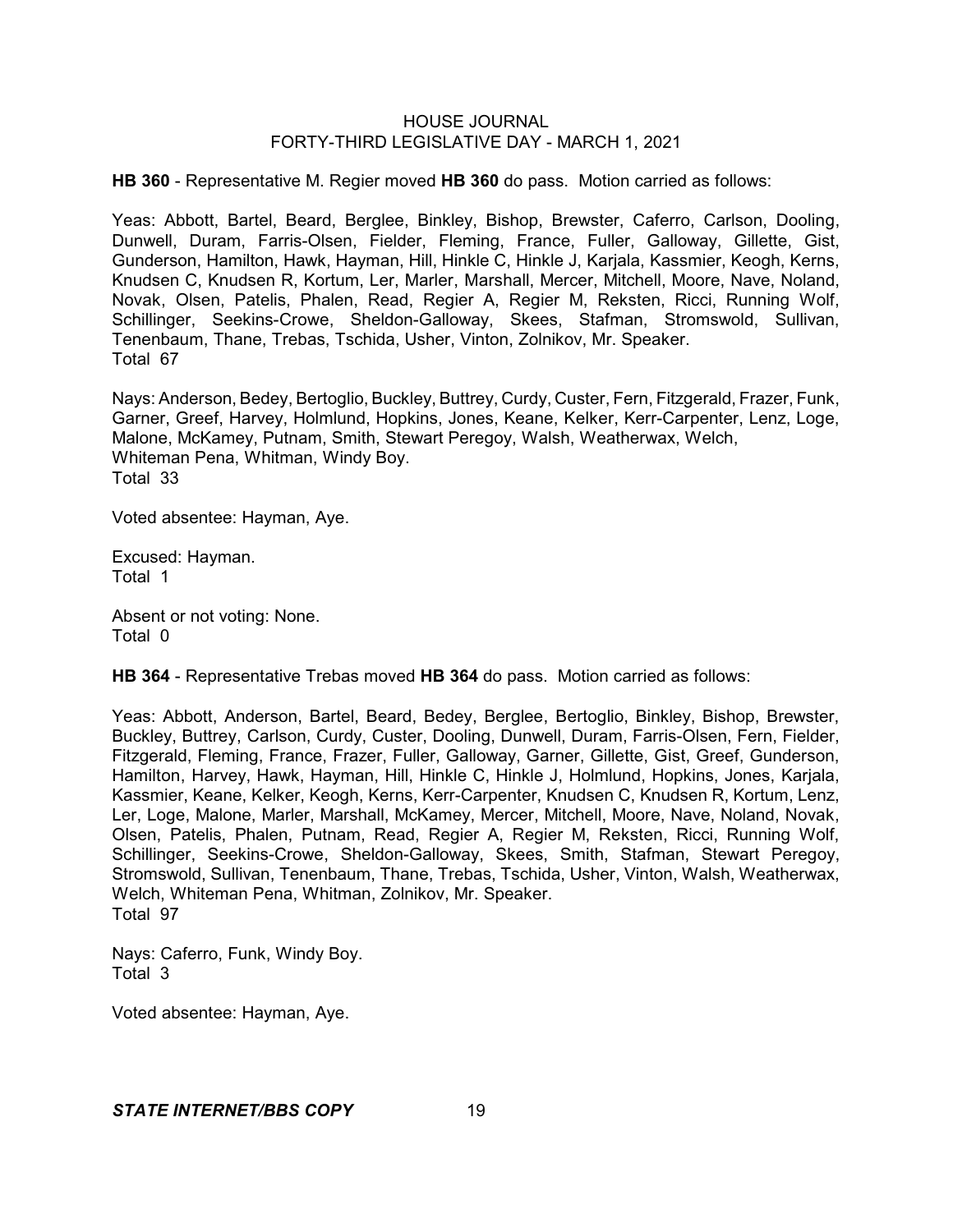Excused: Hayman. Total 1

Absent or not voting: None. Total 0

**HB 378** - Representative Thane moved **HB 378** do pass. Motion carried as follows:

Yeas: Abbott, Anderson, Bartel, Beard, Bedey, Berglee, Bertoglio, Bishop, Brewster, Buckley, Buttrey, Caferro, Curdy, Custer, Dooling, Dunwell, Duram, Farris-Olsen, Fern, Fielder, Fitzgerald, Fleming, France, Frazer, Fuller, Funk, Galloway, Garner, Gillette, Gist, Greef, Gunderson, Hamilton, Harvey, Hawk, Hayman, Hill, Holmlund, Hopkins, Jones, Karjala, Kassmier, Keane, Kelker, Keogh, Kerns, Kerr-Carpenter, Knudsen C, Knudsen R, Kortum, Lenz, Ler, Loge, Malone, Marler, Marshall, McKamey, Mercer, Mitchell, Nave, Novak, Olsen, Patelis, Phalen, Putnam, Read, Regier A, Reksten, Ricci, Running Wolf, Schillinger, Seekins-Crowe, Sheldon-Galloway, Skees, Smith, Stafman, Stewart Peregoy, Stromswold, Sullivan, Tenenbaum, Thane, Trebas, Usher, Vinton, Walsh, Weatherwax, Welch, Whiteman Pena, Whitman, Windy Boy, Zolnikov, Mr. Speaker. Total 92

Nays: Binkley, Carlson, Hinkle C, Hinkle J, Moore, Noland, Regier M, Tschida. Total 8

Voted absentee: Hayman, Aye.

Excused: Hayman. Total 1

Absent or not voting: None. Total 0

**HB 396** - Representative Kassmier moved **HB 396** do pass. Motion carried as follows:

Yeas: Abbott, Anderson, Bartel, Beard, Bedey, Berglee, Bertoglio, Binkley, Bishop, Brewster, Buckley, Buttrey, Caferro, Carlson, Curdy, Custer, Dooling, Dunwell, Duram, Farris-Olsen, Fern, Fielder, Fitzgerald, Fleming, France, Frazer, Fuller, Funk, Galloway, Garner, Gillette, Gist, Greef, Gunderson, Hamilton, Harvey, Hawk, Hayman, Hill, Hinkle C, Hinkle J, Holmlund, Hopkins, Jones, Karjala, Kassmier, Keane, Kelker, Keogh, Kerns, Kerr-Carpenter, Knudsen C, Knudsen R, Kortum, Lenz, Ler, Loge, Malone, Marler, Marshall, McKamey, Mercer, Mitchell, Moore, Nave, Noland, Novak, Olsen, Patelis, Phalen, Putnam, Read, Regier A, Regier M, Reksten, Ricci, Running Wolf, Schillinger, Seekins-Crowe, Sheldon-Galloway, Skees, Smith, Stafman, Stewart Peregoy, Stromswold, Sullivan, Tenenbaum, Thane, Trebas, Tschida, Usher, Vinton, Walsh, Weatherwax, Welch, Whiteman Pena, Whitman, Windy Boy, Zolnikov, Mr. Speaker. Total 100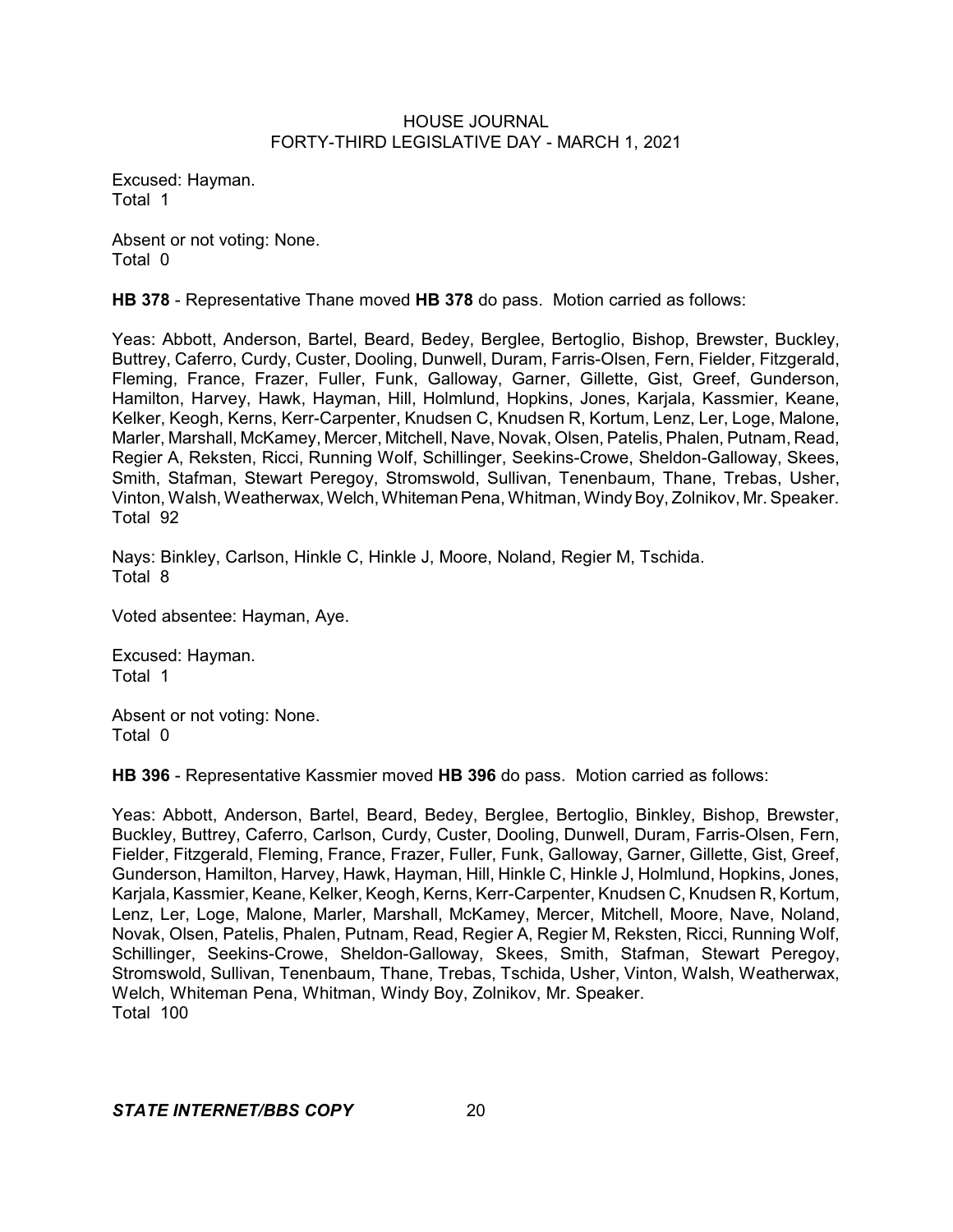Nays: None. Total 0

Voted absentee: Hayman, Aye.

Excused: Hayman. Total 1

Absent or not voting: None. Total 0

**HB 402** - Representative Galloway moved **HB 402** do pass. Motion carried as follows:

Yeas: Anderson, Bartel, Beard, Bedey, Berglee, Bertoglio, Binkley, Brewster, Buttrey, Carlson, Custer, Dooling, Fielder, Fitzgerald, Fleming, Frazer, Fuller, Galloway, Garner, Gillette, Gist, Greef, Gunderson, Hill, Hinkle C, Hinkle J, Holmlund, Jones, Kassmier, Kerns, Knudsen C, Knudsen R, Lenz, Ler, Loge, Malone, Marshall, McKamey, Mercer, Mitchell, Moore, Nave, Noland, Patelis, Phalen, Putnam, Read, Regier A, Regier M, Reksten, Ricci, Schillinger, Seekins-Crowe, Sheldon-Galloway, Skees, Smith, Stromswold, Trebas, Tschida, Usher, Vinton, Walsh, Welch, Whitman, Zolnikov, Mr. Speaker. Total 66

Nays: Abbott, Bishop, Buckley, Caferro, Curdy, Dunwell, Duram, Farris-Olsen, Fern, France, Funk, Hamilton, Harvey, Hawk, Hayman, Hopkins, Karjala, Keane, Kelker, Keogh, Kerr-Carpenter, Kortum, Marler, Novak, Olsen, Running Wolf, Stafman, Stewart Peregoy, Sullivan, Tenenbaum, Thane, Weatherwax, Whiteman Pena, Windy Boy. Total 34

Voted absentee: Hayman, No.

Excused: Hayman. Total 1

Absent or not voting: None. Total 0

**HB 422** - Representative Kortum moved **HB 422** do pass. Motion carried as follows:

Yeas: Abbott, Anderson, Beard, Bedey, Bertoglio, Bishop, Brewster, Buckley, Buttrey, Caferro, Curdy, Custer, Dooling, Dunwell, Duram, Farris-Olsen, Fern, Fitzgerald, France, Frazer, Funk, Galloway, Garner, Gillette, Gist, Greef, Gunderson, Hamilton, Harvey, Hawk, Hayman, Holmlund, Jones, Karjala, Keane, Kelker, Keogh, Kerr-Carpenter, Kortum, Loge, Malone, Marler, McKamey,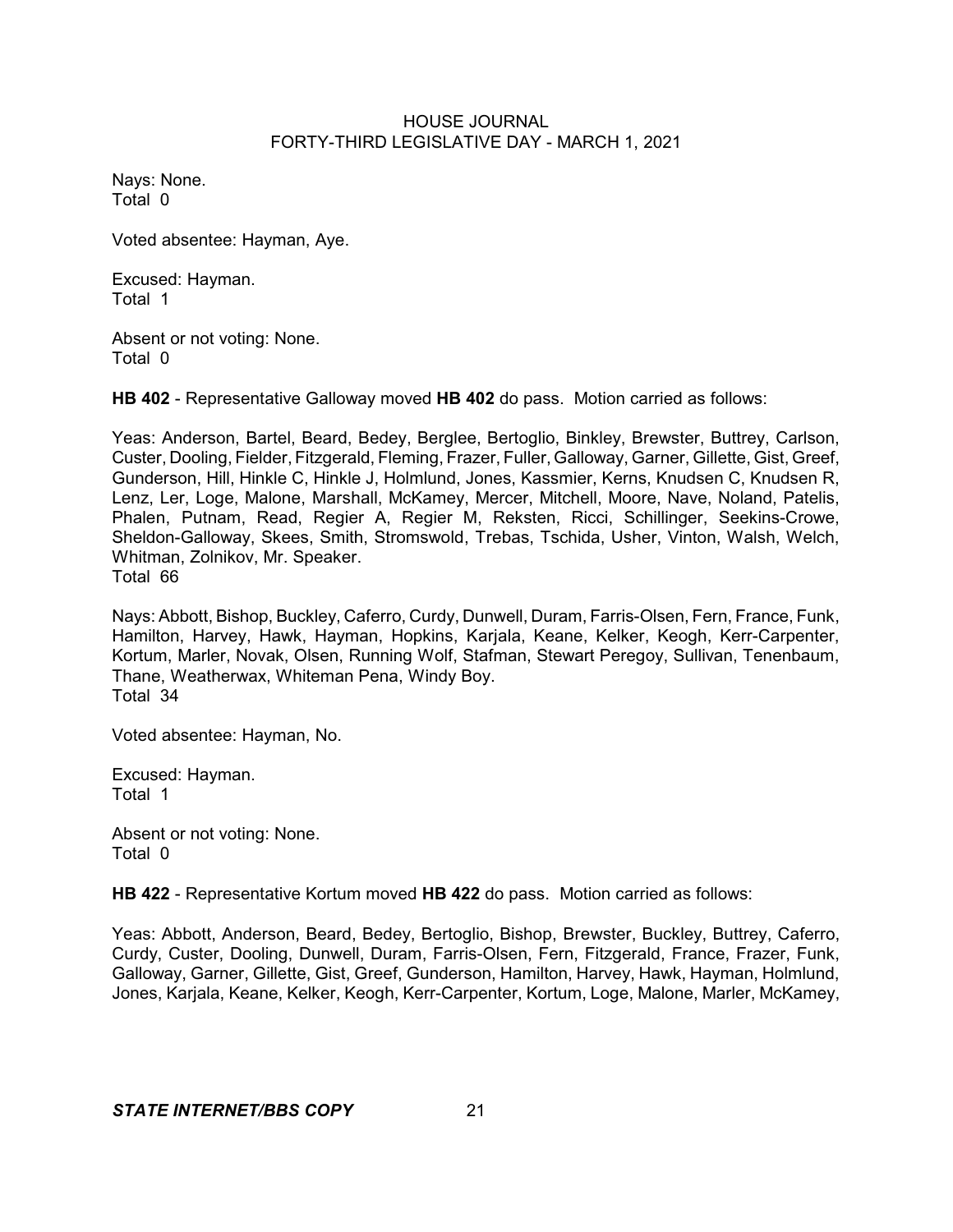Mercer, Moore, Novak, Olsen, Patelis, Putnam, Regier M, Reksten, Ricci, Running Wolf, Schillinger, Seekins-Crowe, Smith, Stafman, Stewart Peregoy, Sullivan, Tenenbaum, Thane, Vinton, Weatherwax, Welch, Whiteman Pena, Whitman, Windy Boy, Zolnikov. Total 68

Nays: Bartel, Berglee, Binkley, Carlson, Fielder, Fleming, Fuller, Hill, Hinkle C, Hinkle J, Hopkins, Kassmier, Kerns, Knudsen C, Knudsen R, Lenz, Ler, Marshall, Mitchell, Nave, Noland, Phalen, Read, Regier A, Sheldon-Galloway, Skees, Stromswold, Trebas, Tschida, Usher, Walsh, Mr. Speaker. Total 32

Voted absentee: Hayman, Aye.

Excused: Hayman. Total 1

Absent or not voting: None. Total 0

**HB 423** - Representative Lenz moved **HB 423** do pass. Motion carried as follows:

Yeas: Abbott, Anderson, Bartel, Beard, Bedey, Berglee, Bertoglio, Bishop, Brewster, Buckley, Buttrey, Caferro, Carlson, Curdy, Custer, Dooling, Dunwell, Duram, Farris-Olsen, Fern, Fielder, Fitzgerald, Fleming, France, Frazer, Fuller, Funk, Galloway, Garner, Gillette, Gist, Greef, Gunderson, Harvey, Hawk, Hayman, Hill, Hinkle C, Hinkle J, Holmlund, Hopkins, Jones, Karjala, Kassmier, Keane, Kelker, Keogh, Kerns, Kerr-Carpenter, Knudsen C, Knudsen R, Kortum, Lenz, Ler, Loge, Malone, Marler, Marshall, McKamey, Mercer, Mitchell, Nave, Noland, Novak, Olsen, Patelis, Phalen, Putnam, Read, Regier A, Reksten, Ricci, Running Wolf, Schillinger, Seekins-Crowe, Sheldon-Galloway, Skees, Smith, Stafman, Stewart Peregoy, Stromswold, Sullivan, Tenenbaum, Thane, Trebas, Tschida, Usher, Vinton, Walsh, Weatherwax, Welch, Whiteman Pena, Whitman, Windy Boy, Zolnikov, Mr. Speaker. Total 96

Nays: Binkley, Hamilton, Moore, Regier M. Total 4

Voted absentee: Hayman, Aye.

Excused: Hayman. Total 1

Absent or not voting: None. Total 0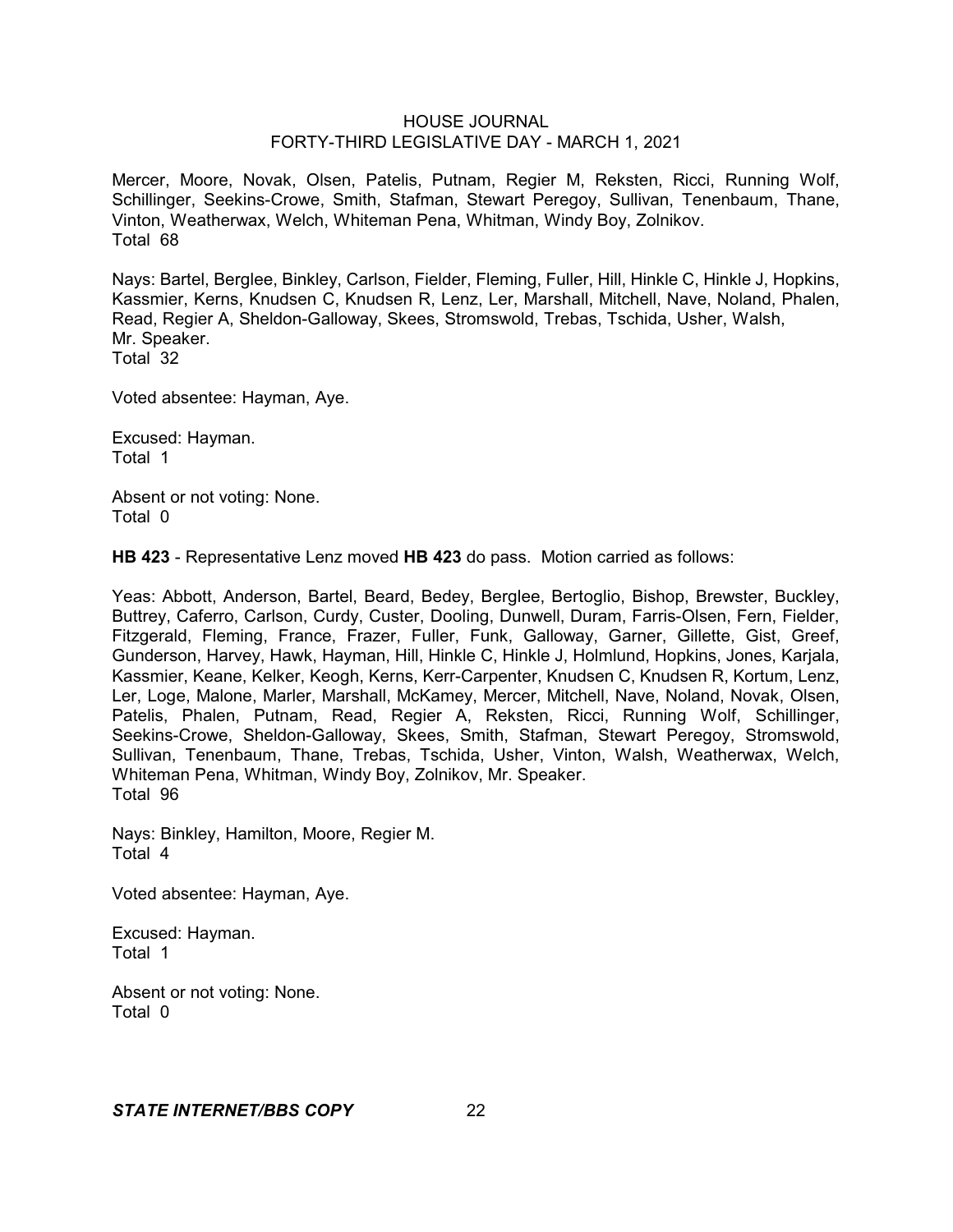**HB 433** - Representative Ler moved **HB 433** do pass. Motion carried as follows:

Yeas: Anderson, Bartel, Beard, Bedey, Berglee, Bertoglio, Binkley, Bishop, Brewster, Buckley, Buttrey, Caferro, Carlson, Curdy, Custer, Dooling, Duram, Fern, Fielder, Fitzgerald, Fleming, Frazer, Fuller, Funk, Galloway, Garner, Gillette, Gist, Greef, Gunderson, Hamilton, Harvey, Hawk, Hill, Hinkle C, Hinkle J, Holmlund, Jones, Kassmier, Keane, Kerns, Kerr-Carpenter, Knudsen C, Knudsen R, Lenz, Ler, Loge, Malone, Marler, Marshall, McKamey, Mercer, Mitchell, Moore, Nave, Noland, Novak, Patelis, Phalen, Putnam, Read, Regier A, Regier M, Reksten, Ricci, Running Wolf, Schillinger, Seekins-Crowe, Sheldon-Galloway, Skees, Smith, Stewart Peregoy, Stromswold, Sullivan, Tenenbaum, Thane, Trebas, Tschida, Usher, Vinton, Walsh, Weatherwax, Welch, Whitman, Windy Boy, Zolnikov, Mr. Speaker. Total 87

Nays: Abbott, Dunwell, Farris-Olsen, France, Hayman, Kelker, Keogh, Kortum, Olsen, Stafman, Whiteman Pena. Total 11

Voted absentee: Hayman, No.

Excused: Hayman. Total 1

Absent or not voting: Hopkins, Karjala. Total 2

**HB 440** - Representative Curdy moved **HB 440** do pass. Motion carried as follows:

Yeas: Abbott, Anderson, Bedey, Bertoglio, Bishop, Buckley, Buttrey, Caferro, Carlson, Curdy, Custer, Dooling, Dunwell, Duram, Farris-Olsen, Fern, Fitzgerald, Fleming, France, Frazer, Fuller, Funk, Garner, Gillette, Greef, Hamilton, Harvey, Hawk, Hayman, Holmlund, Hopkins, Jones, Karjala, Kassmier, Keane, Kelker, Keogh, Kerr-Carpenter, Kortum, Ler, Loge, Malone, Marler, Mercer, Moore, Novak, Olsen, Read, Reksten, Running Wolf, Smith, Stafman, Stewart Peregoy, Sullivan, Tenenbaum, Thane, Trebas, Tschida, Usher, Vinton, Walsh, Weatherwax, Welch, Whiteman Pena, Whitman, Mr. Speaker. Total 66

Nays: Bartel, Beard, Berglee, Binkley, Brewster, Fielder, Galloway, Gist, Gunderson, Hill, Hinkle C, Hinkle J, Kerns, Knudsen C, Knudsen R, Lenz, Marshall, McKamey, Mitchell, Nave, Noland, Patelis, Phalen, Putnam, Regier A, Regier M, Ricci, Schillinger, Seekins-Crowe, Sheldon-Galloway, Skees, Stromswold, Windy Boy, Zolnikov. Total 34

Voted absentee: Hayman, Aye.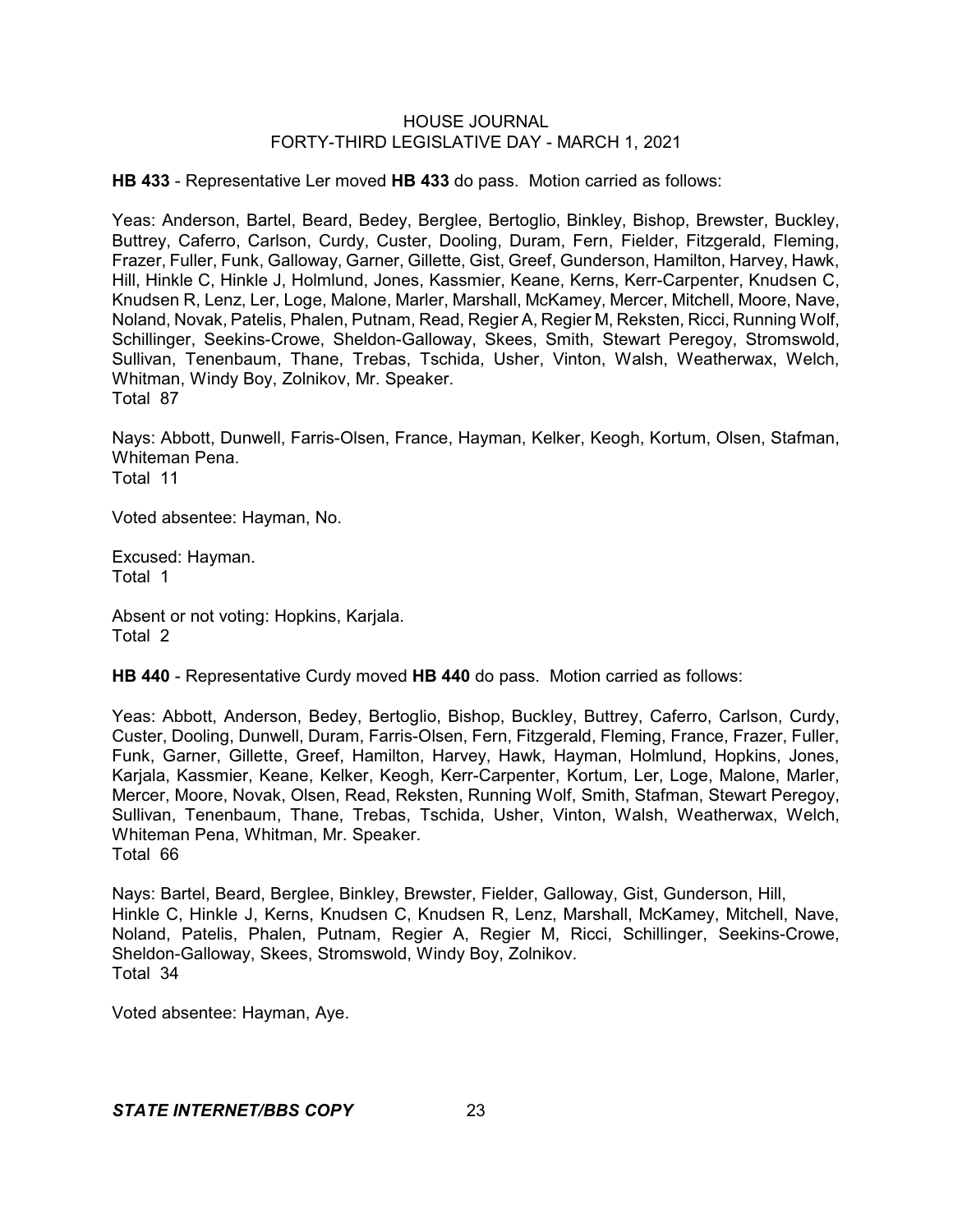Excused: Hayman. Total 1

Absent or not voting: None. Total 0

**HB 442** - Representative Skees moved **HB 442** do pass. Motion carried as follows:

Yeas: Anderson, Bartel, Beard, Berglee, Bertoglio, Binkley, Buttrey, Carlson, Dooling, Duram, Fielder, Fleming, Frazer, Fuller, Galloway, Gillette, Gist, Gunderson, Hill, Hinkle C, Hinkle J, Hopkins, Kassmier, Kerns, Knudsen C, Knudsen R, Lenz, Ler, Malone, Marshall, Mercer, Mitchell, Moore, Nave, Noland, Patelis, Phalen, Read, Regier A, Regier M, Reksten, Ricci, Schillinger, Seekins-Crowe, Sheldon-Galloway, Skees, Stromswold, Trebas, Tschida, Usher, Vinton, Zolnikov, Mr. Speaker.

Total 53

Nays: Abbott, Bedey, Bishop, Brewster, Buckley, Caferro, Curdy, Custer, Dunwell, Farris-Olsen, Fern, Fitzgerald, France, Funk, Garner, Greef, Hamilton, Harvey, Hawk, Hayman, Holmlund, Jones, Karjala, Keane, Kelker, Keogh, Kerr-Carpenter, Kortum, Loge, Marler, McKamey, Novak, Olsen, Putnam, Running Wolf, Smith, Stafman, Stewart Peregoy, Sullivan, Tenenbaum, Thane, Walsh, Weatherwax, Welch, Whiteman Pena, Whitman, Windy Boy. Total 47

Voted absentee: Hayman, No.

Excused: Hayman. Total 1

Absent or not voting: None. Total 0

**HB 446** - Representative Marshall moved **HB 446** do pass. Motion carried as follows:

Yeas: Anderson, Bartel, Beard, Bedey, Berglee, Bertoglio, Binkley, Brewster, Buttrey, Carlson, Custer, Dooling, Duram, Fielder, Fitzgerald, Fleming, Frazer, Fuller, Galloway, Garner, Gillette, Gist, Greef, Gunderson, Hill, Hinkle C, Hinkle J, Holmlund, Hopkins, Jones, Kassmier, Kerns, Knudsen C, Knudsen R, Lenz, Ler, Loge, Malone, Marshall, McKamey, Mercer, Mitchell, Moore, Nave, Noland, Patelis, Phalen, Putnam, Read, Regier A, Regier M, Reksten, Ricci, Schillinger, Seekins-Crowe, Sheldon-Galloway, Skees, Stromswold, Trebas, Tschida, Usher, Vinton, Walsh, Welch, Whitman, Zolnikov, Mr. Speaker. Total 67

Nays: Abbott, Bishop, Buckley, Caferro, Curdy, Dunwell, Farris-Olsen, Fern, France, Funk, Hamilton, Harvey, Hawk, Hayman, Karjala, Keane, Kelker, Keogh, Kerr-Carpenter, Kortum, Marler,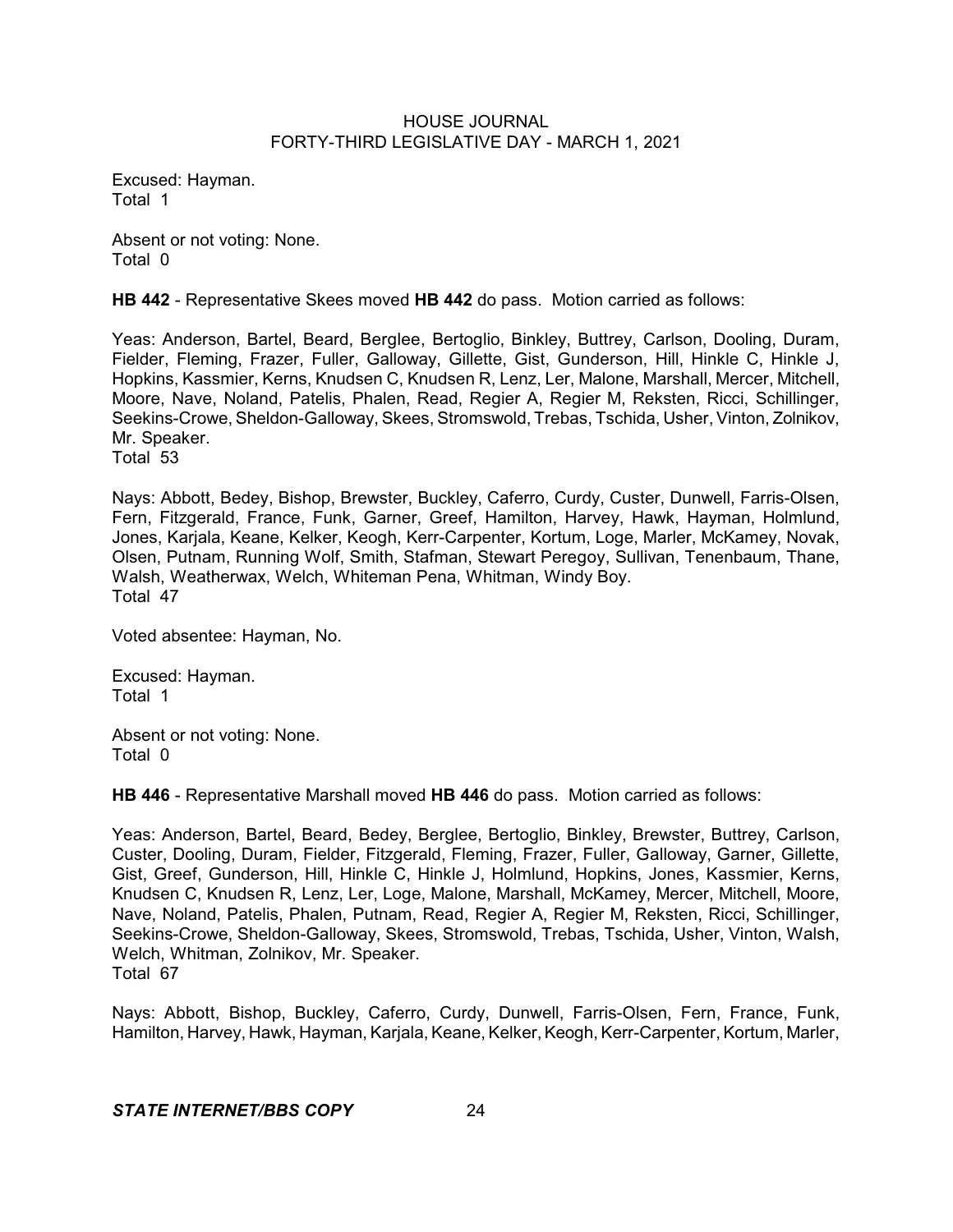Novak, Olsen, Running Wolf, Smith, Stafman, Stewart Peregoy, Sullivan, Tenenbaum, Thane, Weatherwax, Whiteman Pena, Windy Boy. Total 33

Voted absentee: Hayman, No.

Excused: Hayman. Total 1

Absent or not voting: None. Total 0

**HB 447** - Representative Mercer moved **HB 447** do pass. Motion carried as follows:

Yeas: Anderson, Bartel, Beard, Bedey, Berglee, Bertoglio, Binkley, Brewster, Buttrey, Caferro, Carlson, Custer, Dooling, Duram, Fern, Fielder, Fitzgerald, Fleming, Frazer, Fuller, Galloway, Garner, Gillette, Gist, Greef, Gunderson, Hill, Hinkle C, Hinkle J, Holmlund, Hopkins, Jones, Kassmier, Keane, Kerns, Knudsen C, Knudsen R, Lenz, Ler, Loge, Malone, Marshall, McKamey, Mercer, Mitchell, Moore, Nave, Noland, Patelis, Phalen, Putnam, Read, Regier M, Reksten, Ricci, Schillinger, Sheldon-Galloway, Skees, Stromswold, Trebas, Tschida, Usher, Vinton, Walsh, Welch, Whitman, Zolnikov, Mr. Speaker. Total 68

Nays: Abbott, Bishop, Buckley, Curdy, Dunwell, Farris-Olsen, France, Funk, Hamilton, Harvey, Hawk, Hayman, Karjala, Kelker, Keogh, Kerr-Carpenter, Kortum, Marler, Novak, Olsen, Running Wolf, Smith, Stafman, Stewart Peregoy, Sullivan, Tenenbaum, Thane, Weatherwax, Whiteman Pena, Windy Boy. Total 30

Voted absentee: Hayman, No.

Excused: Hayman. Total 1

Absent or not voting: Regier A, Seekins-Crowe. Total 2

**HB 449** - Representative Garner moved **HB 449** do pass. Motion carried as follows:

Yeas: Abbott, Anderson, Bartel, Beard, Bedey, Berglee, Bertoglio, Binkley, Bishop, Brewster, Buckley, Buttrey, Caferro, Carlson, Curdy, Custer, Dooling, Dunwell, Duram, Farris-Olsen, Fern, Fielder, Fitzgerald, Fleming, France, Frazer, Fuller, Funk, Galloway, Garner, Gillette, Gist, Greef, Gunderson, Hamilton, Harvey, Hawk, Hayman, Hill, Hinkle C, Hinkle J, Holmlund, Hopkins, Jones, Karjala, Kassmier, Keane, Kelker, Keogh,Kerns, Kerr-Carpenter, Knudsen C, Knudsen R, Kortum, Lenz, Ler, Loge, Malone, Marler, Marshall, McKamey, Mercer, Mitchell, Moore, Nave, Noland,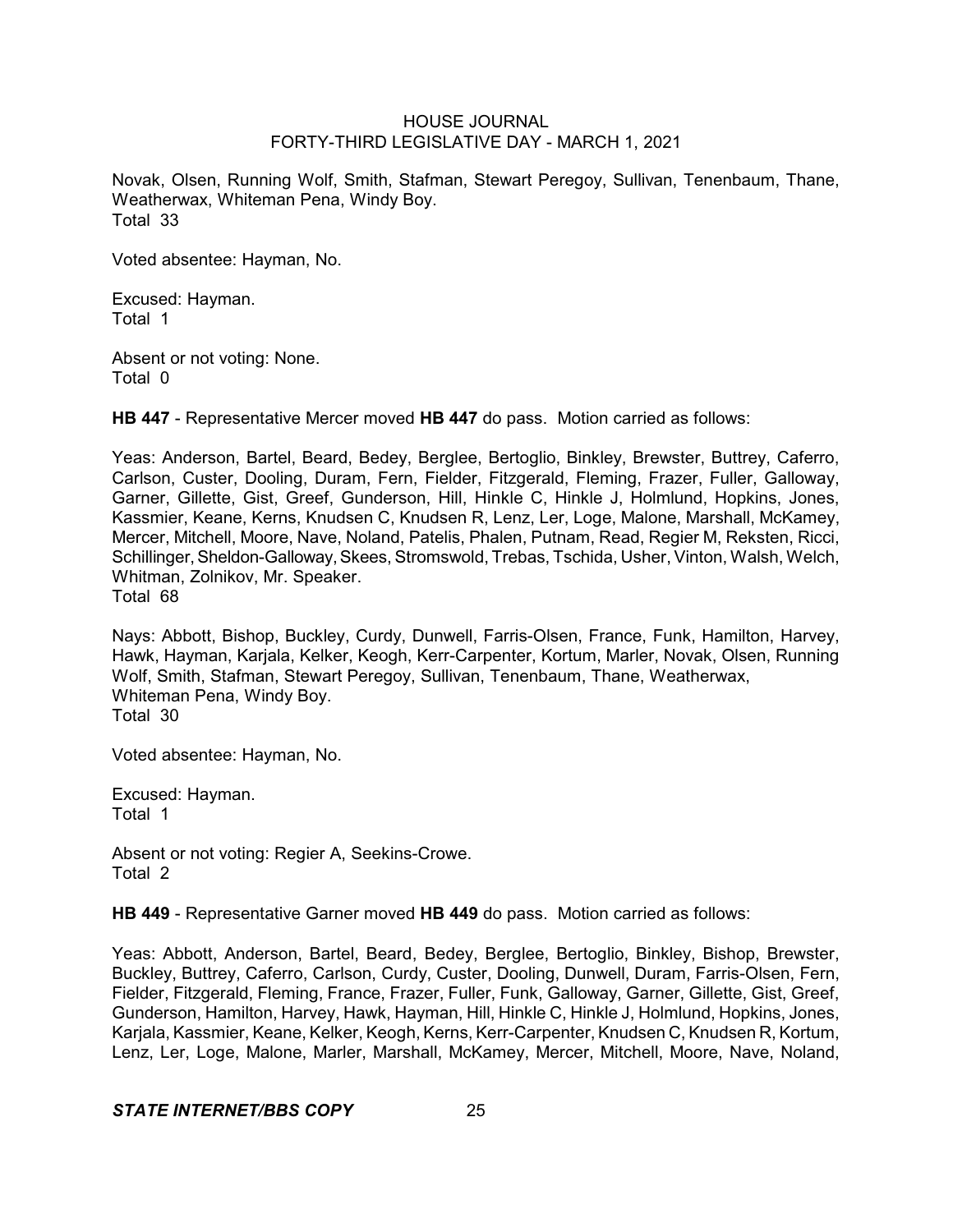Novak, Olsen, Patelis, Phalen, Putnam, Read, Regier A, Reksten, Ricci, Running Wolf, Schillinger, Seekins-Crowe, Sheldon-Galloway, Skees, Smith, Stafman, Stewart Peregoy, Stromswold, Sullivan, Thane, Trebas, Tschida, Usher, Vinton, Walsh, Weatherwax, Welch, Whiteman Pena, Whitman, Windy Boy, Zolnikov, Mr. Speaker. Total 98

Nays: None. Total 0

Voted absentee: Hayman, Aye.

Excused: Hayman. Total 1

Absent or not voting: Regier M, Tenenbaum. Total 2

**HB 450** - Representative Gunderson moved **HB 450** do pass. Motion carried as follows:

Yeas: Abbott, Anderson, Bartel, Beard, Bedey, Berglee, Bertoglio, Binkley, Bishop, Brewster, Buckley, Buttrey, Caferro, Carlson, Curdy, Custer, Dooling, Dunwell, Duram, Farris-Olsen, Fern, Fielder, Fitzgerald, Fleming, France, Frazer, Fuller, Funk, Galloway, Garner, Gillette, Gist, Greef, Gunderson, Hamilton, Harvey, Hawk, Hayman, Hill, Hinkle C, Holmlund, Hopkins, Jones, Karjala, Kassmier, Keane, Kelker, Keogh, Kerns, Kerr-Carpenter, Knudsen C, Knudsen R, Kortum, Lenz, Ler, Loge, Malone, Marler, Marshall, McKamey, Mercer, Mitchell, Moore, Nave, Noland, Novak, Olsen, Patelis, Phalen, Putnam, Read, Regier A, Regier M, Reksten, Ricci, Running Wolf, Schillinger, Seekins-Crowe, Sheldon-Galloway, Skees, Smith, Stafman, Stewart Peregoy, Stromswold, Sullivan, Tenenbaum, Thane, Trebas, Tschida, Usher, Vinton, Walsh, Weatherwax, Welch, Whiteman Pena, Whitman, Windy Boy, Zolnikov, Mr. Speaker. Total 99

Nays: Hinkle J. Total 1

Voted absentee: Hayman, Aye.

Excused: Hayman. Total 1

Absent or not voting: None. Total 0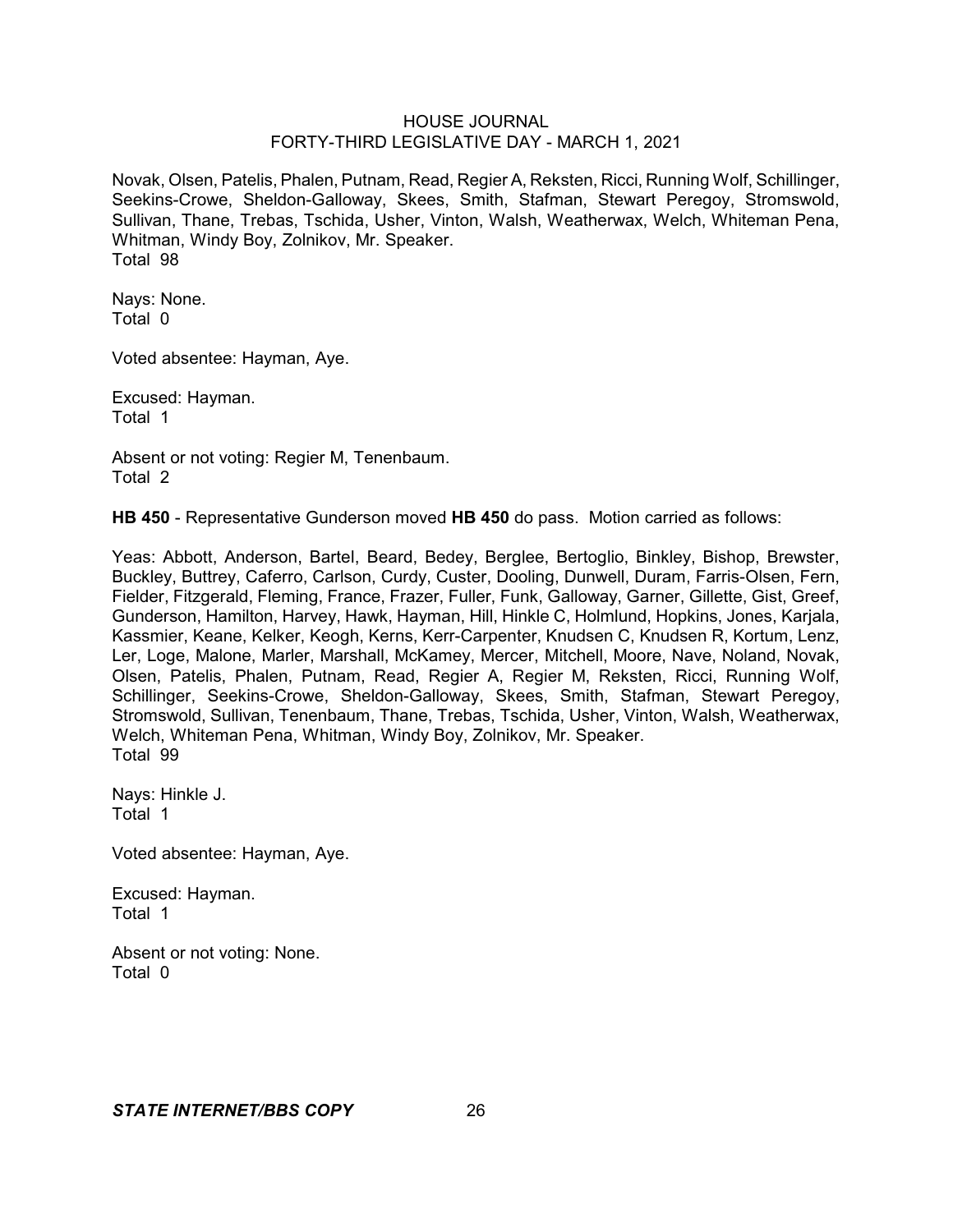**HB 453** - Representative Galloway moved **HB 453** do pass. Motion **failed** as follows:

Yeas: Anderson, Bartel, Bedey, Berglee, Binkley, Brewster, Buttrey, Fitzgerald, Galloway, Garner, Gillette, Gist, Greef, Gunderson, Holmlund, Hopkins, Jones, Kassmier, Ler, Loge, Malone, Marshall, McKamey, Mercer, Mitchell, Moore, Noland, Phalen, Putnam, Regier A, Regier M, Reksten, Schillinger, Seekins-Crowe, Sheldon-Galloway, Skees, Trebas, Tschida, Vinton, Welch, Whitman.

Total 41

Nays: Abbott, Beard, Bertoglio, Bishop, Buckley, Caferro, Carlson, Curdy, Custer, Dooling, Dunwell, Duram, Farris-Olsen, Fern, Fielder, Fleming, France, Frazer, Fuller, Funk, Hamilton, Harvey, Hawk, Hayman, Hill, Hinkle C, Hinkle J, Karjala, Keane, Kelker, Keogh, Kerns, Kerr-Carpenter,Knudsen C, Knudsen R, Kortum, Lenz, Marler, Nave, Novak, Olsen, Patelis, Read, Ricci, Running Wolf, Smith, Stafman, Stewart Peregoy, Stromswold, Sullivan, Tenenbaum, Thane, Usher, Walsh, Weatherwax, Whiteman Pena, Windy Boy, Zolnikov, Mr. Speaker. Total 59

Voted absentee: Hayman, No.

Excused: Hayman. Total 1

Absent or not voting: None. Total 0

**HB 475** - Representative Skees moved **HB 475** do pass. Motion carried as follows:

Yeas: Anderson, Bartel, Beard, Bedey, Berglee, Bertoglio, Binkley, Brewster, Buttrey, Carlson, Custer, Dooling, Fielder, Fitzgerald, Fleming, Frazer, Fuller, Galloway, Garner, Gillette, Gist, Greef, Gunderson, Harvey, Hawk, Hill, Hinkle C, Hinkle J, Holmlund, Hopkins, Jones, Kassmier, Kerns, Knudsen C, Knudsen R, Lenz, Ler, Loge, Malone, Marshall, McKamey, Mercer, Mitchell, Moore, Nave, Noland, Novak, Patelis, Phalen, Putnam, Read, Regier A, Regier M, Reksten, Ricci, Schillinger, Seekins-Crowe, Sheldon-Galloway, Skees, Stromswold, Trebas, Tschida, Usher, Vinton, Walsh, Welch, Whitman, Zolnikov, Mr. Speaker. Total 69

Nays: Abbott, Bishop, Buckley, Caferro, Curdy, Dunwell, Duram, Farris-Olsen, Fern, France, Funk, Hamilton, Hayman, Karjala, Keane, Kelker, Keogh, Kerr-Carpenter, Kortum, Marler, Olsen, Running Wolf, Smith, Stafman, Stewart Peregoy, Sullivan, Tenenbaum, Thane, Weatherwax, Whiteman Pena, Windy Boy. Total 31

Voted absentee: Hayman, No.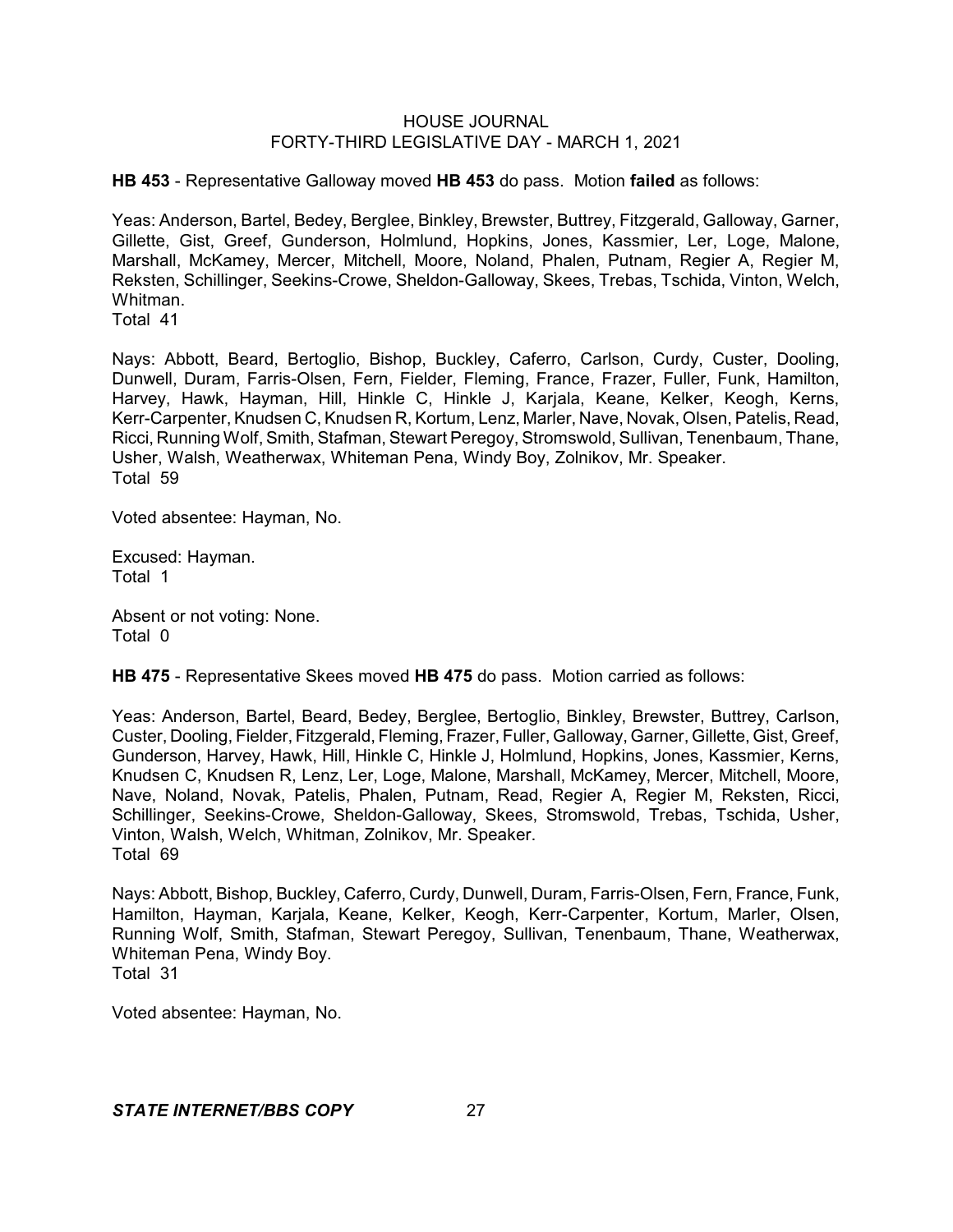Excused: Hayman. Total 1

Absent or not voting: None. Total 0

**HB 477** - Representative Zolnikov moved **HB 477** do pass. Motion carried as follows:

Yeas: Abbott, Anderson, Bartel, Beard, Bedey, Berglee, Bertoglio, Binkley, Bishop, Brewster, Buckley, Buttrey, Caferro, Curdy, Custer, Dooling, Dunwell, Duram, Farris-Olsen, Fern, Fielder, Fitzgerald, Fleming, France, Frazer, Fuller, Funk, Galloway, Garner, Gillette, Gist, Greef, Gunderson, Hamilton, Hawk, Hayman, Hill, Hinkle C, Hinkle J, Holmlund, Hopkins, Jones, Karjala, Kassmier, Keane, Kelker, Keogh, Kerns, Kerr-Carpenter, Knudsen C, Knudsen R, Kortum, Lenz, Ler, Loge, Malone, Marler, Marshall, McKamey, Mitchell, Moore, Nave, Noland, Novak, Olsen, Patelis, Phalen, Putnam, Read, Regier A, Regier M, Reksten, Ricci, Running Wolf, Schillinger, Seekins-Crowe, Sheldon-Galloway, Skees, Smith, Stafman, Stewart Peregoy, Stromswold, Sullivan, Tenenbaum, Thane, Trebas, Tschida, Usher, Vinton, Walsh, Weatherwax, Welch, Whiteman Pena, Whitman, Windy Boy, Zolnikov, Mr. Speaker. Total 97

Nays: Carlson, Mercer. Total 2

Voted absentee: Hayman, Aye.

Excused: Hayman. Total 1

Absent or not voting: Harvey. Total 1

**HB 479** - Representative Sullivan moved **HB 479** do pass. Motion carried as follows:

Yeas: Abbott, Anderson, Bartel, Bedey, Berglee, Bertoglio, Bishop, Brewster, Buckley, Buttrey, Caferro, Carlson, Curdy, Custer, Dooling, Dunwell, Duram, Farris-Olsen, Fern, Fitzgerald, Fleming, France, Frazer, Fuller, Funk, Galloway, Gillette, Gist, Greef, Gunderson, Hamilton, Harvey, Hawk, Hayman, Hill, Hinkle C, Hinkle J, Holmlund, Hopkins, Jones, Karjala, Kassmier, Keane, Kelker, Keogh, Kerns, Kerr-Carpenter, Knudsen C, Knudsen R, Kortum, Ler, Loge, Malone, Marler, Marshall, McKamey, Mitchell, Moore, Nave, Noland, Novak, Olsen, Patelis, Phalen, Putnam, Read, Regier A, Reksten, Running Wolf, Schillinger, Seekins-Crowe, Sheldon-Galloway, Skees, Smith, Stafman, Stewart Peregoy, Stromswold, Sullivan, Tenenbaum, Thane, Trebas, Tschida, Usher, Vinton, Walsh, Weatherwax, Welch, Whiteman Pena, Whitman, Windy Boy, Zolnikov, Mr. Speaker. Total 92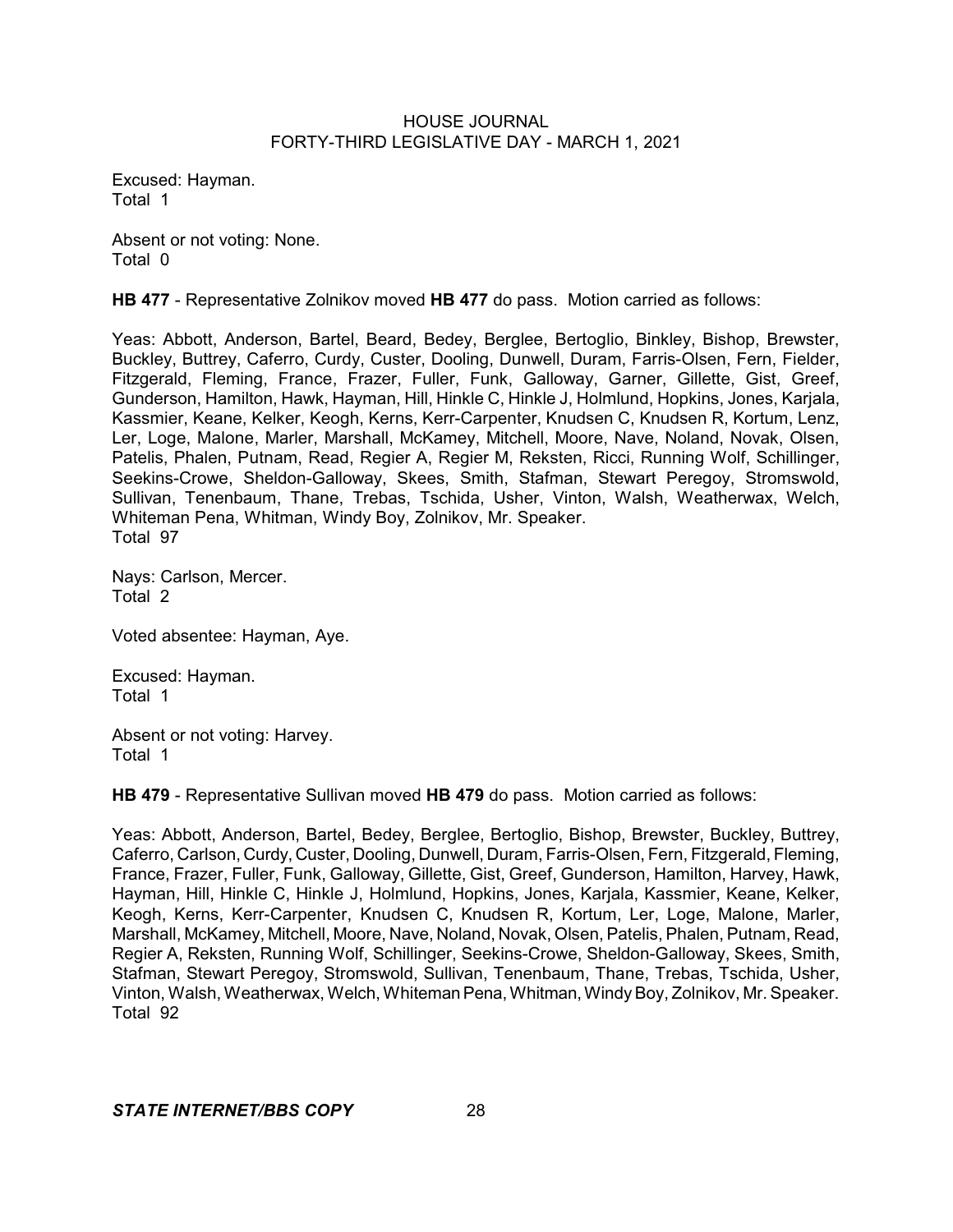Nays: Beard, Binkley, Fielder, Garner, Lenz, Mercer, Regier M, Ricci. Total 8

Voted absentee: Hayman, Aye.

Excused: Hayman. Total 1

Absent or not voting: None. Total 0

**HB 481** - Representative Gunderson moved **HB 481** do pass. Motion carried as follows:

Yeas: Anderson, Bartel, Beard, Bedey, Berglee, Bertoglio, Binkley, Brewster, Buttrey, Carlson, Custer, Dooling, Duram, Fielder, Fitzgerald, Fleming, Frazer, Fuller, Galloway, Garner, Gillette, Gist, Greef, Gunderson, Hill, Hinkle C, Hinkle J, Holmlund, Hopkins, Jones, Kassmier, Kerns, Knudsen C, Knudsen R, Lenz, Ler, Loge, Malone, Marshall, McKamey, Mercer, Mitchell, Moore, Nave, Noland, Patelis, Phalen, Putnam, Read, Regier A, Regier M, Reksten, Ricci, Schillinger, Seekins-Crowe, Sheldon-Galloway, Skees, Stromswold, Trebas, Tschida, Usher, Vinton, Walsh, Welch, Whitman, Zolnikov, Mr. Speaker. Total 67

Nays: Abbott, Bishop, Buckley, Caferro, Curdy, Dunwell, Farris-Olsen, Fern, France, Funk, Hamilton, Harvey, Hawk, Hayman, Kariala, Keane, Kelker, Keogh, Kerr-Carpenter, Kortum, Marler, Novak, Olsen, Running Wolf, Smith, Stafman, Stewart Peregoy, Sullivan, Tenenbaum, Thane, Weatherwax, Whiteman Pena, Windy Boy. Total 33

Voted absentee: Hayman, No.

Excused: Hayman. Total 1

Absent or not voting: None. Total 0

**HB 484** - Representative Gillette moved **HB 484** do pass. Motion carried as follows:

Yeas: Abbott, Anderson, Bartel, Beard, Bedey, Berglee, Bertoglio, Binkley, Bishop, Brewster, Buckley, Buttrey, Caferro, Carlson, Curdy, Custer, Dunwell, Duram, Farris-Olsen, Fern, Fielder, Fitzgerald, Fleming, France, Frazer, Funk, Galloway, Garner, Gillette, Gist, Greef, Gunderson, Hamilton, Harvey, Hawk, Hayman, Hill, Hinkle C, Holmlund, Hopkins, Jones, Karjala, Kassmier, Keane, Kelker, Keogh, Kerns, Kerr-Carpenter, Kortum, Lenz, Ler, Loge, Malone, Marler, Marshall,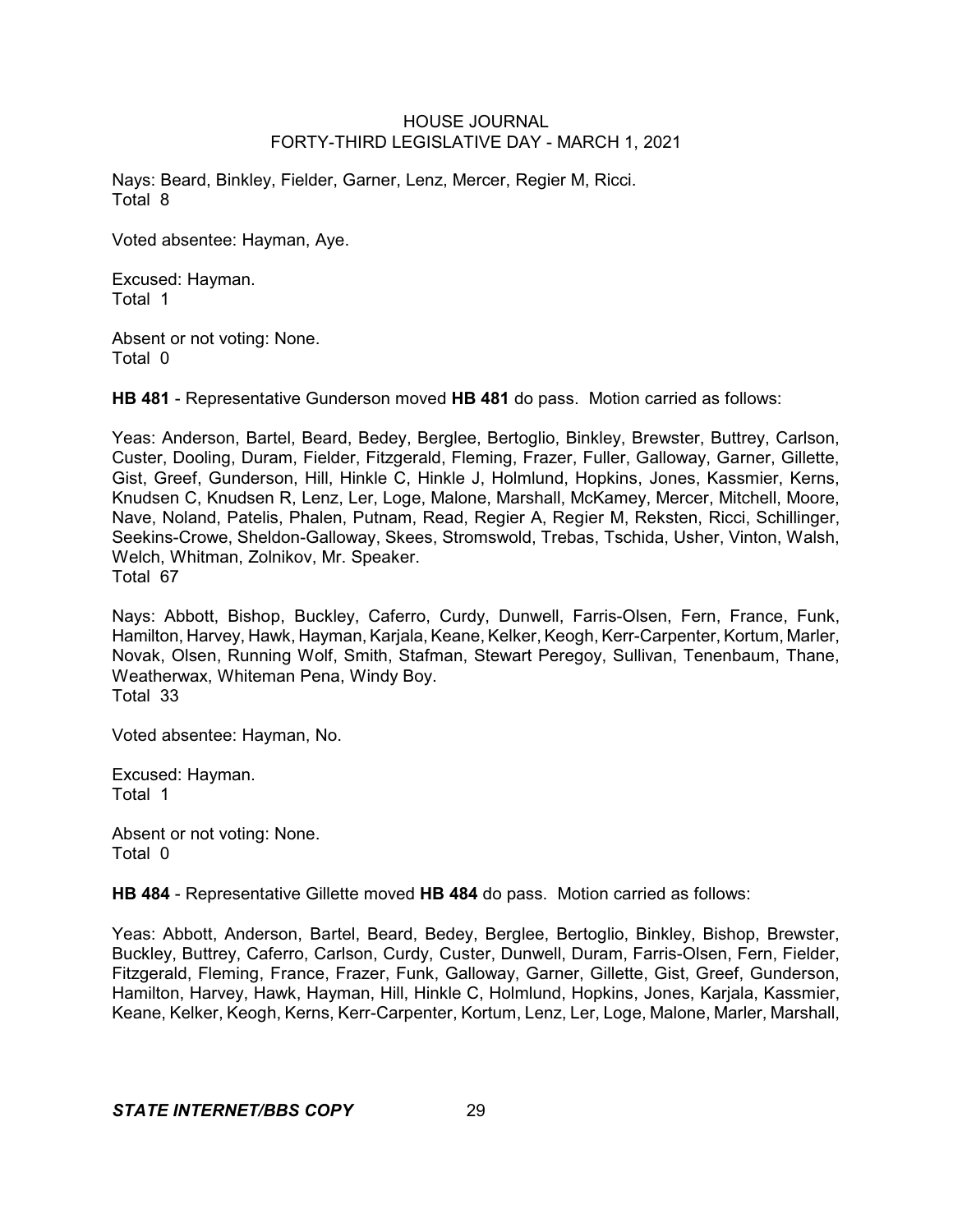McKamey, Mercer, Mitchell, Nave, Noland, Novak, Olsen, Patelis, Phalen, Putnam, Read, Regier A, Regier M, Reksten, Ricci, Running Wolf, Schillinger, Seekins-Crowe, Skees, Smith, Stafman, Sullivan, Tenenbaum, Thane, Trebas, Tschida, Usher, Vinton, Walsh, Welch, Mr. Speaker. Total 86

Nays: Dooling, Fuller, Hinkle J, Knudsen C, Knudsen R, Moore, Sheldon-Galloway, Stewart Peregoy, Stromswold, Weatherwax, Whiteman Pena, Whitman, Windy Boy, Zolnikov. Total 14

Voted absentee: Hayman, Aye.

Excused: Hayman. Total 1

Absent or not voting: None. Total 0

**HB 485** - Representative Gillette moved **HB 485** do pass. Motion carried as follows:

Yeas: Bartel, Beard, Berglee, Bertoglio, Binkley, Brewster, Carlson, Dooling, Duram, Fern, Fielder, Fitzgerald, Fleming, Fuller, Galloway, Gillette, Gist, Gunderson, Hayman, Hill, Hinkle C, Hinkle J, Hopkins, Kerns, Knudsen C, Knudsen R, Lenz, Ler, Loge, Malone, Marshall, Mercer, Mitchell, Moore, Nave, Noland, Patelis, Phalen, Read, Regier A, Regier M, Ricci, Schillinger, Seekins-Crowe, Sheldon-Galloway, Skees, Stromswold, Trebas, Tschida, Usher, Vinton, Zolnikov, Mr. Speaker.

Total 53

Nays: Abbott, Anderson, Bedey, Bishop, Buckley, Buttrey, Caferro, Curdy, Custer, Dunwell, Farris-Olsen, France, Frazer, Funk, Garner, Greef, Hamilton, Harvey, Hawk, Holmlund, Jones, Karjala, Kassmier, Keane, Kelker, Keogh, Kerr-Carpenter, Kortum, Marler, McKamey, Novak, Olsen, Putnam, Running Wolf, Smith, Stafman, Stewart Peregoy, Sullivan, Tenenbaum, Thane, Walsh, Weatherwax, Welch, Whiteman Pena, Whitman, Windy Boy. Total 46

Voted absentee: Hayman, Aye.

Excused: Hayman. Total 1

Absent or not voting: Reksten. Total 1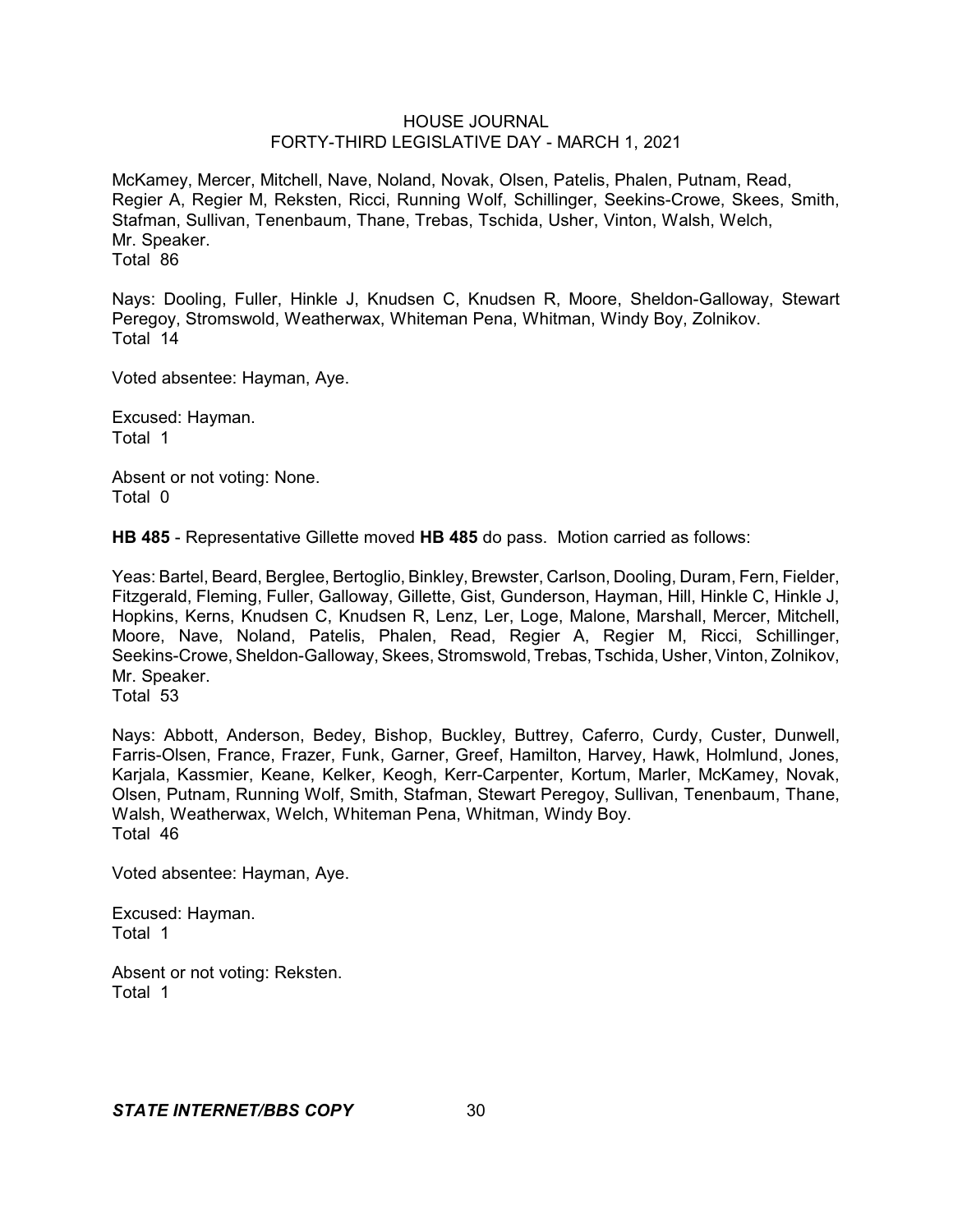**HB 494** - Representative Harvey moved **HB 494** do pass. Motion carried as follows:

Yeas: Abbott, Anderson, Bartel, Beard, Bedey, Berglee, Bertoglio, Binkley, Bishop, Brewster, Buckley, Buttrey, Caferro, Carlson, Curdy, Custer, Dooling, Dunwell, Duram, Farris-Olsen, Fern, Fielder, Fitzgerald, Fleming, France, Frazer, Fuller, Funk, Galloway, Garner, Gillette, Gist, Greef, Gunderson, Hamilton, Harvey, Hawk, Hayman, Hill, Hinkle J, Holmlund, Jones, Karjala, Kassmier, Keane, Kelker, Keogh, Kerns, Kerr-Carpenter, Knudsen C, Knudsen R, Kortum, Lenz, Ler, Loge, Malone, Marler, Marshall, McKamey, Mercer, Mitchell, Moore, Nave, Noland, Novak, Olsen, Patelis, Phalen, Putnam, Read, Regier A, Regier M, Reksten, Ricci, Running Wolf, Schillinger, Seekins-Crowe, Sheldon-Galloway, Skees, Smith, Stafman, Stewart Peregoy, Stromswold, Sullivan, Tenenbaum, Thane, Trebas, Tschida, Usher, Vinton, Walsh, Weatherwax, Welch, Whiteman Pena, Whitman, Windy Boy, Zolnikov, Mr. Speaker. Total 98

Nays: Hinkle C, Hopkins. Total 2

Voted absentee: Hayman, Aye.

Excused: Hayman. Total 1

Absent or not voting: None. Total 0

**HB 497** - Representative Mercer moved **HB 497** do pass.

**HB 497** - Representative Mercer moved **HB 497**, second reading copy, be amended as follows:

1. Title, line 8. **Following:** "5-2-302," **Strike:** "5-12-205,"

2. Page 2. **Following:** line 8

**Insert:** "(5) The long-range planning joint subcommittee may refer issues to an interim budget committee provided forin subsection (2) if it determines that program implementation and oversight on issues considered by the subcommittee during the session could be enhanced given the duties in [section 4]."

3. Page 3, line 16. **Following:** "quarterly" **Insert:** "and not fewer than half of each committee's meetings must be held by videoconference"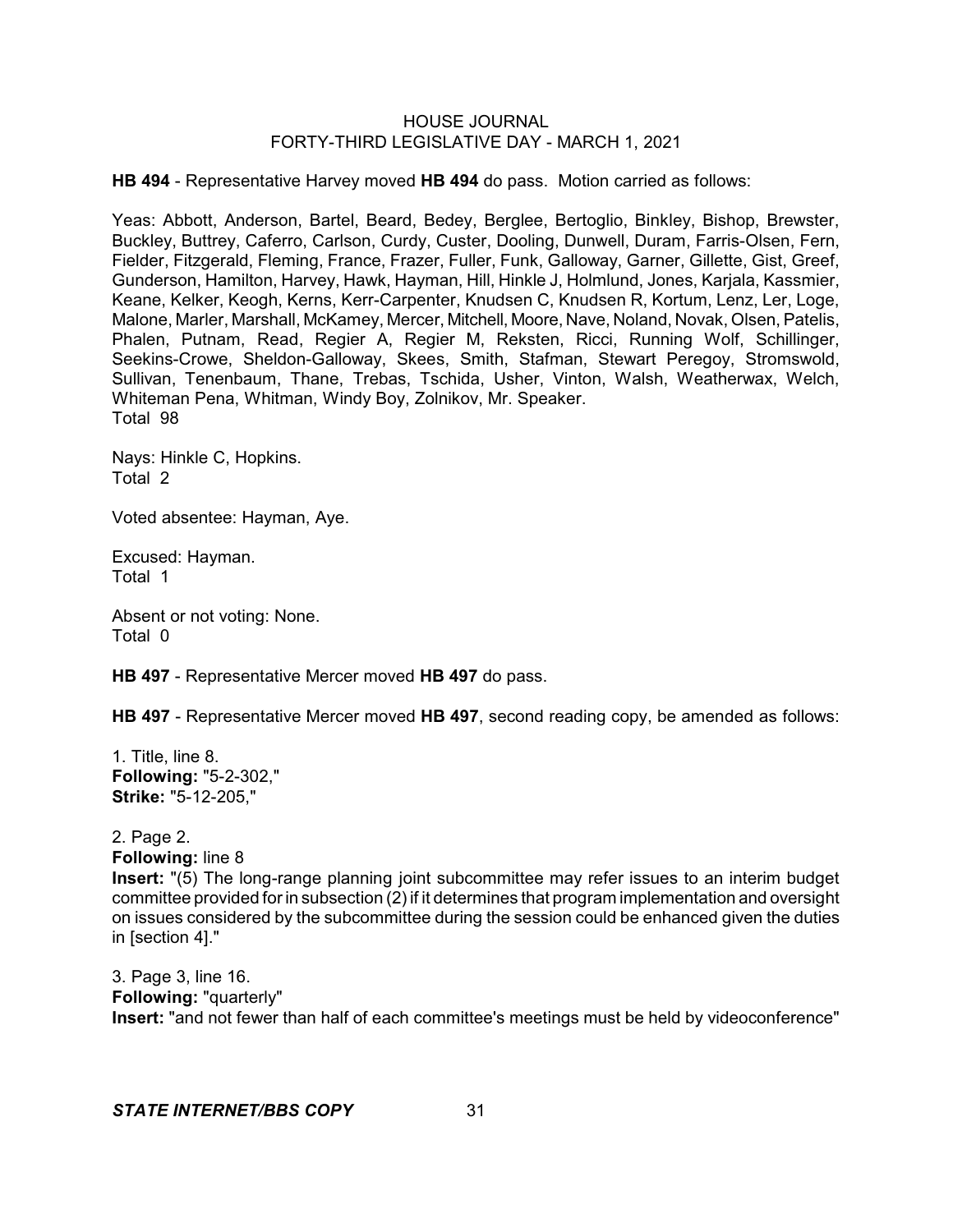4. Page 4, line 13 through page 5, line 13. **Strike:** section 7 in its entirety **Renumber:** subsequent sections

Amendment adopted as follows:

Yeas: Abbott, Anderson, Bartel, Beard, Bedey, Berglee, Bertoglio, Binkley, Bishop, Brewster, Buckley, Buttrey, Caferro, Carlson, Curdy, Custer, Dooling, Dunwell, Duram, Farris-Olsen, Fern, Fielder, Fitzgerald, Fleming, France, Frazer, Fuller, Funk, Galloway, Garner, Gillette, Gist, Greef, Gunderson, Harvey, Hawk, Hayman, Hill, Hinkle C, Hinkle J, Holmlund, Hopkins, Jones, Karjala, Kassmier, Keane, Kelker, Keogh, Kerns, Kerr-Carpenter, Knudsen C, Knudsen R, Kortum, Lenz, Ler, Loge, Malone, Marler, Marshall, McKamey, Mercer, Mitchell, Moore, Nave, Noland, Novak, Patelis, Phalen, Putnam, Read, Regier A, Regier M, Reksten, Ricci, Running Wolf, Schillinger, Seekins-Crowe, Sheldon-Galloway, Skees, Smith, Stafman, Stewart Peregoy, Stromswold, Sullivan, Tenenbaum, Thane, Trebas, Tschida, Usher, Vinton, Walsh, Weatherwax, Welch, Whiteman Pena, Whitman, Windy Boy, Zolnikov, Mr. Speaker. Total 98

Nays: Hamilton, Olsen. Total 2

Voted absentee: Hayman, Aye.

Excused: Hayman. Total 1

Absent or not voting: None. Total 0

**HB 497** - Representative Mercer moved **HB 497**, as amended, do pass. Motion carried as follows:

Yeas: Anderson, Bartel, Beard, Bedey, Berglee, Bertoglio, Binkley, Brewster, Buckley, Buttrey, Carlson, Custer, Dooling, Duram, Fern, Fielder, Fitzgerald, Fleming, Frazer, Fuller, Galloway, Garner, Gillette, Gist, Greef, Gunderson, Hill, Hinkle C, Hinkle J, Holmlund, Hopkins, Jones, Kassmier, Kerns, Kerr-Carpenter, Knudsen C, Knudsen R, Lenz, Ler, Loge, Malone, Marshall, McKamey, Mercer, Mitchell, Moore, Nave, Noland, Patelis, Phalen, Putnam, Read, Regier A, Regier M, Reksten, Ricci, Schillinger, Seekins-Crowe, Sheldon-Galloway, Skees, Stromswold, Trebas, Tschida, Usher, Vinton, Walsh, Welch, Whitman, Zolnikov, Mr. Speaker. Total 70

Nays: Abbott, Bishop, Caferro, Curdy, Dunwell, Farris-Olsen, France, Funk, Hamilton, Harvey, Hawk, Hayman, Karjala, Keane, Kelker, Keogh, Kortum, Marler, Novak, Olsen, Running Wolf, Smith, Stafman, Stewart Peregoy, Sullivan, Tenenbaum, Thane, Weatherwax, Whiteman Pena, Windy Boy.

Total 30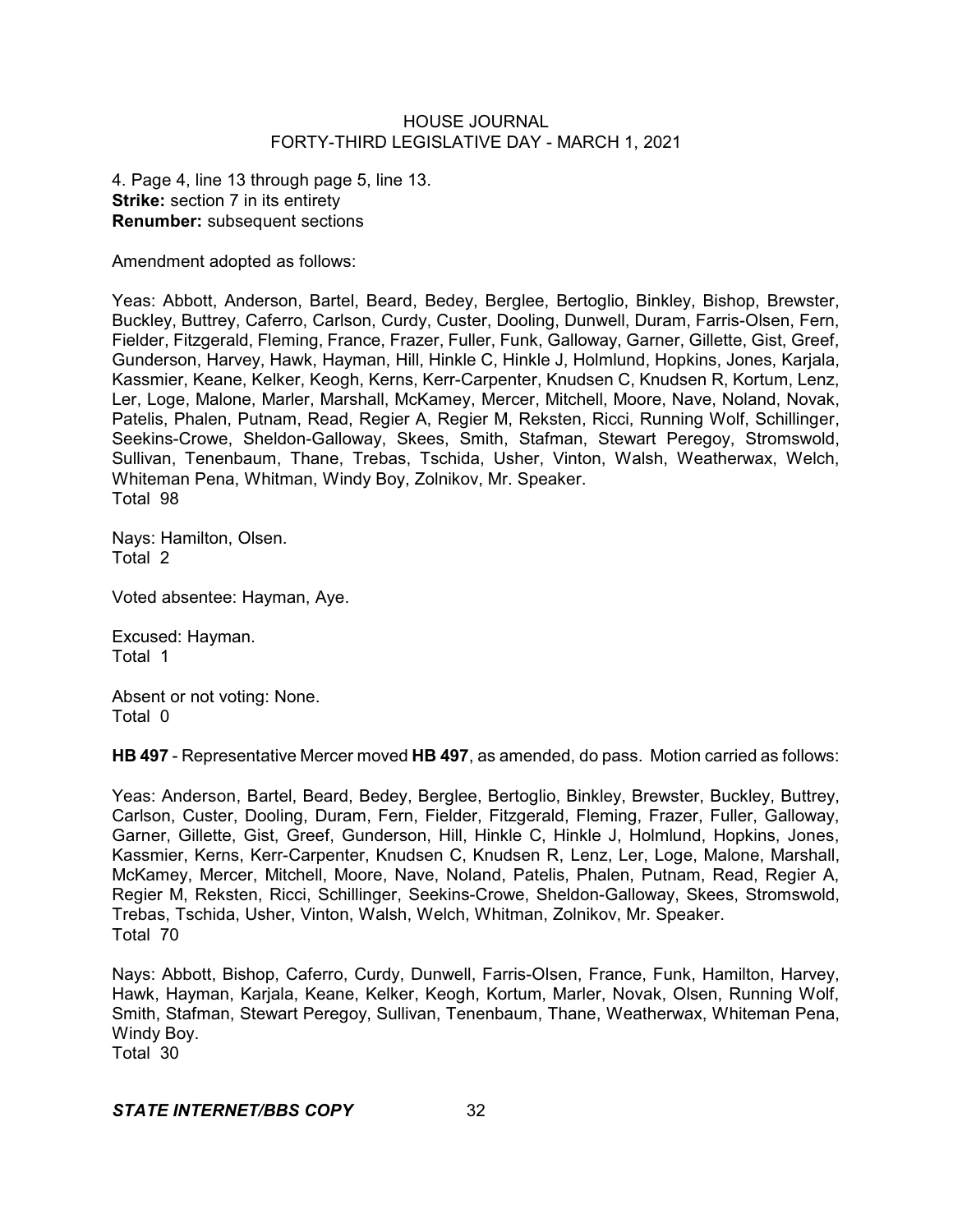Voted absentee: Hayman, No.

Excused: Hayman. Total 1

Absent or not voting: None. Total 0

**HB 553** - Representative Patelis moved **HB 553** do pass. Motion carried as follows:

Yeas: Abbott, Anderson, Bartel, Beard, Bedey, Berglee, Bertoglio, Binkley, Bishop, Brewster, Buckley, Buttrey, Caferro, Carlson, Curdy, Custer, Dooling, Dunwell, Duram, Farris-Olsen, Fern, Fielder, Fitzgerald, Fleming, France, Frazer, Fuller, Funk, Galloway, Garner, Gillette, Gist, Greef, Gunderson, Hamilton, Harvey, Hawk, Hayman, Hill, Hinkle C, Hinkle J, Holmlund, Hopkins, Jones, Karjala, Kassmier, Keane, Kelker, Keogh, Kerns, Kerr-Carpenter, Knudsen C, Knudsen R, Kortum, Lenz, Ler, Loge, Malone, Marler, Marshall, McKamey, Mercer, Mitchell, Moore, Nave, Noland, Novak, Olsen, Patelis, Phalen, Putnam, Read, Regier A, Regier M, Reksten, Ricci, Running Wolf, Schillinger, Seekins-Crowe, Skees, Smith, Stafman, Stewart Peregoy, Stromswold, Sullivan, Tenenbaum, Thane, Trebas, Tschida, Usher, Vinton, Walsh, Weatherwax, Welch, Whiteman Pena, Whitman, Windy Boy, Zolnikov, Mr. Speaker. Total 99

Nays: Sheldon-Galloway. Total 1

Voted absentee: Hayman, Aye.

Excused: Hayman. Total 1

Absent or not voting: None. Total 0

**HB 562** - Representative Dooling moved **HB 562** do pass. Motion carried as follows:

Yeas: Abbott, Anderson, Bartel, Beard, Bedey, Berglee, Bertoglio, Binkley, Bishop, Brewster, Buckley, Buttrey, Caferro, Carlson, Curdy, Custer, Dooling, Dunwell, Duram, Farris-Olsen, Fern, Fielder, Fitzgerald, Fleming, France, Frazer, Fuller, Funk, Galloway, Garner, Gillette, Gist, Greef, Gunderson, Hamilton, Harvey, Hawk, Hayman, Hill, Hinkle C, Hinkle J, Holmlund, Hopkins, Jones, Karjala, Kassmier, Keane, Kelker, Keogh, Kerns, Kerr-Carpenter, Knudsen C, Knudsen R, Kortum, Lenz, Ler, Loge, Malone, Marler, Marshall, McKamey, Mercer, Mitchell, Moore, Nave, Noland, Novak, Olsen, Patelis, Phalen, Putnam, Read, Regier A, Regier M, Reksten, Ricci, Running Wolf,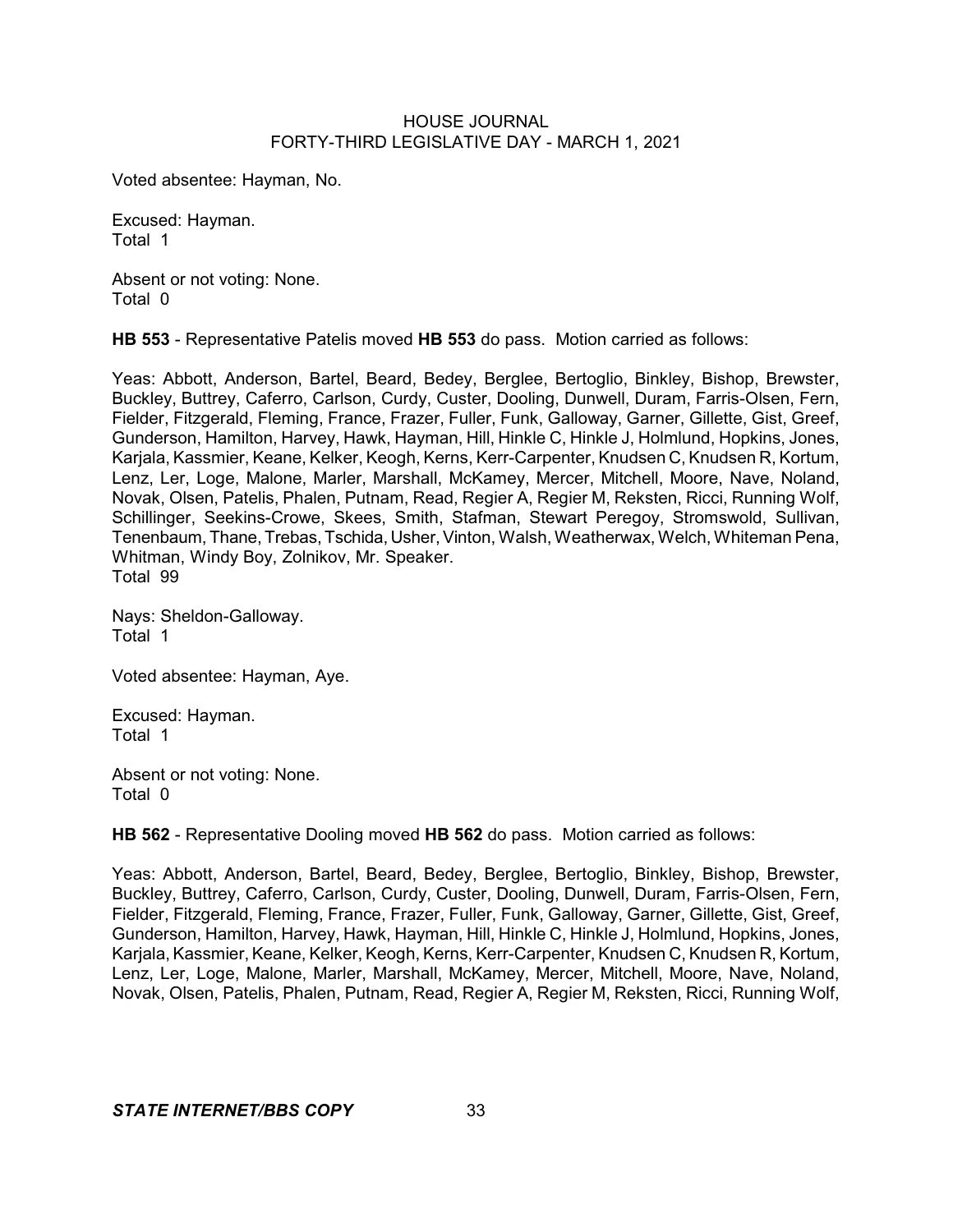Schillinger, Seekins-Crowe, Sheldon-Galloway, Skees, Smith, Stafman, Stewart Peregoy, Stromswold, Sullivan, Tenenbaum, Thane, Trebas, Tschida, Usher, Vinton, Walsh, Weatherwax, Welch, Whitman, Zolnikov, Mr. Speaker. Total 98

Nays: Whiteman Pena, Windy Boy. Total 2

Voted absentee: Hayman, Aye.

Excused: Hayman. Total 1

Absent or not voting: None. Total 0

**HB 91** - Representative Farris-Olsen moved **HB 91** do pass. Motion carried as follows:

Yeas: Abbott, Anderson, Beard, Bedey, Berglee, Binkley, Bishop, Brewster, Buckley, Buttrey, Caferro, Carlson, Curdy, Dooling, Dunwell, Farris-Olsen, Fern, Fielder, Fleming, France, Funk, Gillette, Greef, Gunderson, Hamilton, Harvey, Hawk, Hayman, Hinkle J, Holmlund, Hopkins, Jones, Karjala, Keane, Kelker, Keogh, Kerr-Carpenter, Knudsen C, Knudsen R, Kortum, Loge, Malone, Marler, McKamey, Noland, Novak, Olsen, Patelis, Putnam, Regier A, Reksten, Ricci, Running Wolf, Seekins-Crowe, Smith, Stafman, Stewart Peregoy, Stromswold, Sullivan, Tenenbaum, Thane, Usher, Vinton, Walsh, Weatherwax, Welch, Whiteman Pena, Windy Boy, Zolnikov, Mr. Speaker. Total 70

Nays: Bartel, Bertoglio, Custer, Duram, Fitzgerald, Frazer, Fuller, Galloway, Garner, Gist, Hill, Hinkle C, Kassmier, Kerns, Lenz, Ler, Marshall, Mercer, Mitchell, Moore, Nave, Phalen, Read, Regier M, Schillinger, Sheldon-Galloway, Skees, Trebas, Tschida, Whitman. Total 30

Voted absentee: Hayman, Aye.

Excused: Hayman. Total 1

Absent or not voting: None. Total 0

Majority Leader Vinton moved the Committee rise, report progress, and beg leave to sit again. Motion carried. Committee arose. House resumed. Mr. Speaker presiding. Chair Tschida moved the Committee of the Whole report be adopted. Report adopted as follows:

Yeas: Abbott, Anderson, Bartel, Beard, Bedey, Berglee, Bertoglio, Binkley, Bishop, Brewster, Buckley, Buttrey, Caferro, Carlson, Curdy, Custer, Dooling, Dunwell, Duram, Farris-Olsen, Fern,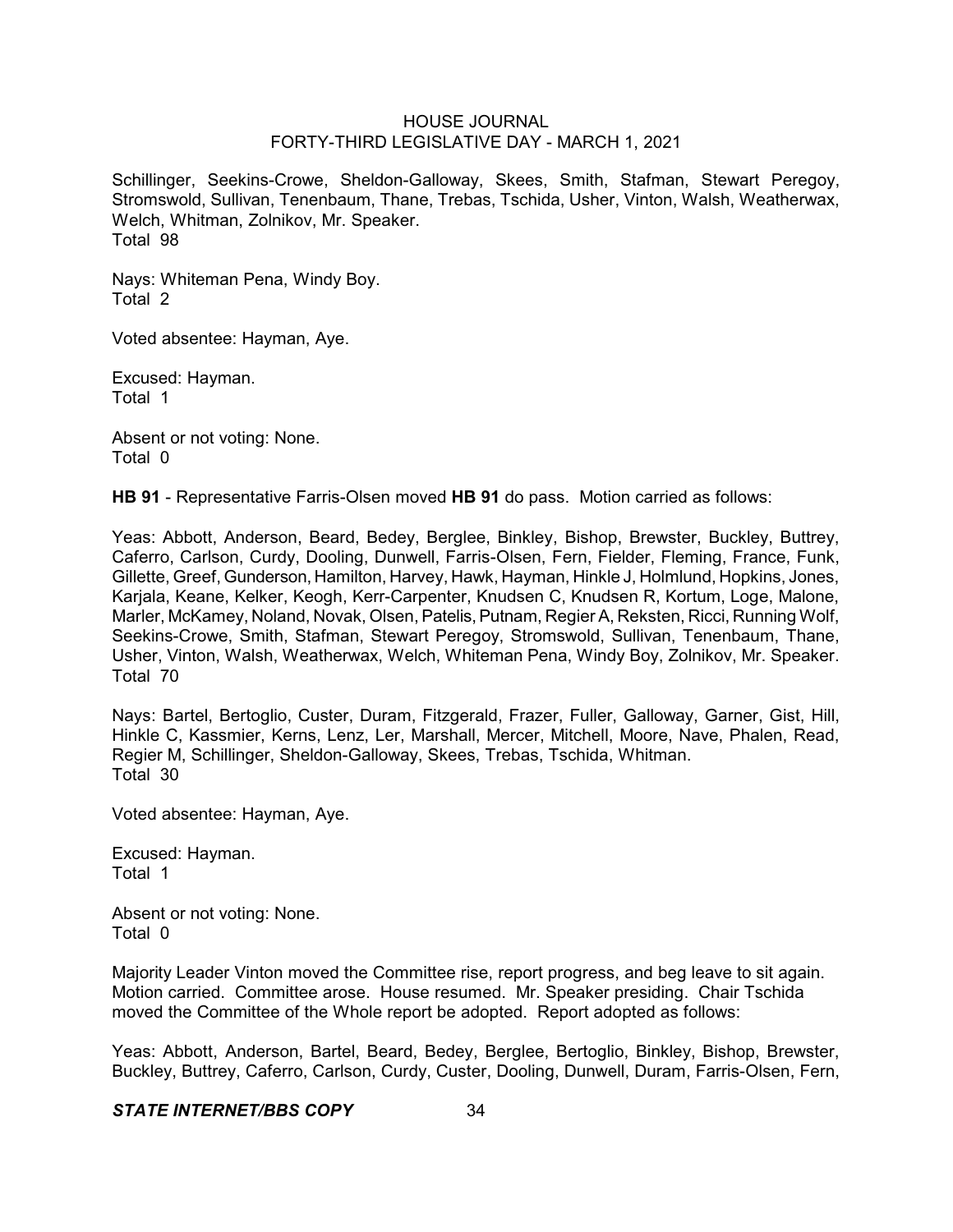Fielder, Fitzgerald, Fleming, France, Frazer, Fuller, Funk, Galloway, Garner, Gillette, Gist, Greef, Gunderson, Hamilton, Harvey, Hawk, Hill, Hinkle C, Hinkle J, Holmlund, Hopkins, Jones, Kassmier, Kelker, Keogh, Kerns, Kerr-Carpenter, Knudsen C, Knudsen R, Kortum, Lenz, Ler, Loge, Malone, Marler, Marshall, Mercer, Mitchell, Moore, Nave, Noland, Novak, Patelis, Phalen, Putnam, Regier A, Regier M, Reksten, Ricci, Running Wolf, Schillinger, Seekins-Crowe, Sheldon-Galloway, Skees, Smith, Stafman, Stewart Peregoy, Stromswold, Sullivan, Tenenbaum, Thane, Trebas, Usher, Vinton, Walsh, Weatherwax, Welch, Whitman, Zolnikov, Mr. Speaker. Total 91

Nays: Karjala, Keane, Olsen, Tschida, Windy Boy. Total 5

Voted absentee: None.

Excused: Hayman. Total 1

Absent or not voting: McKamey, Read, Whiteman Pena. Total 3

### **MOTIONS**

Majority Leader Vinton moved to re-refer **HB 46** to the Appropriations Committee. Without objection, so ordered.

Majority Leader Vinton moved to re-refer **HB 206** to the Appropriations Committee. Without objection, so ordered.

Majority Leader Vinton moved to re-refer **HB 336** to the Appropriations Committee. Without objection, so ordered.

Majority Leader Vinton moved to re-refer **HB 484** to the Appropriations Committee. Without objection, so ordered.

Majority Leader Vinton moved to re-refer **HB 497** to the Appropriations Committee. Without objection, so ordered.

Majority Leader Vinton moved to re-refer **HB 553** to the Appropriations Committee. Without objection, so ordered.

House recessed. House reconvened.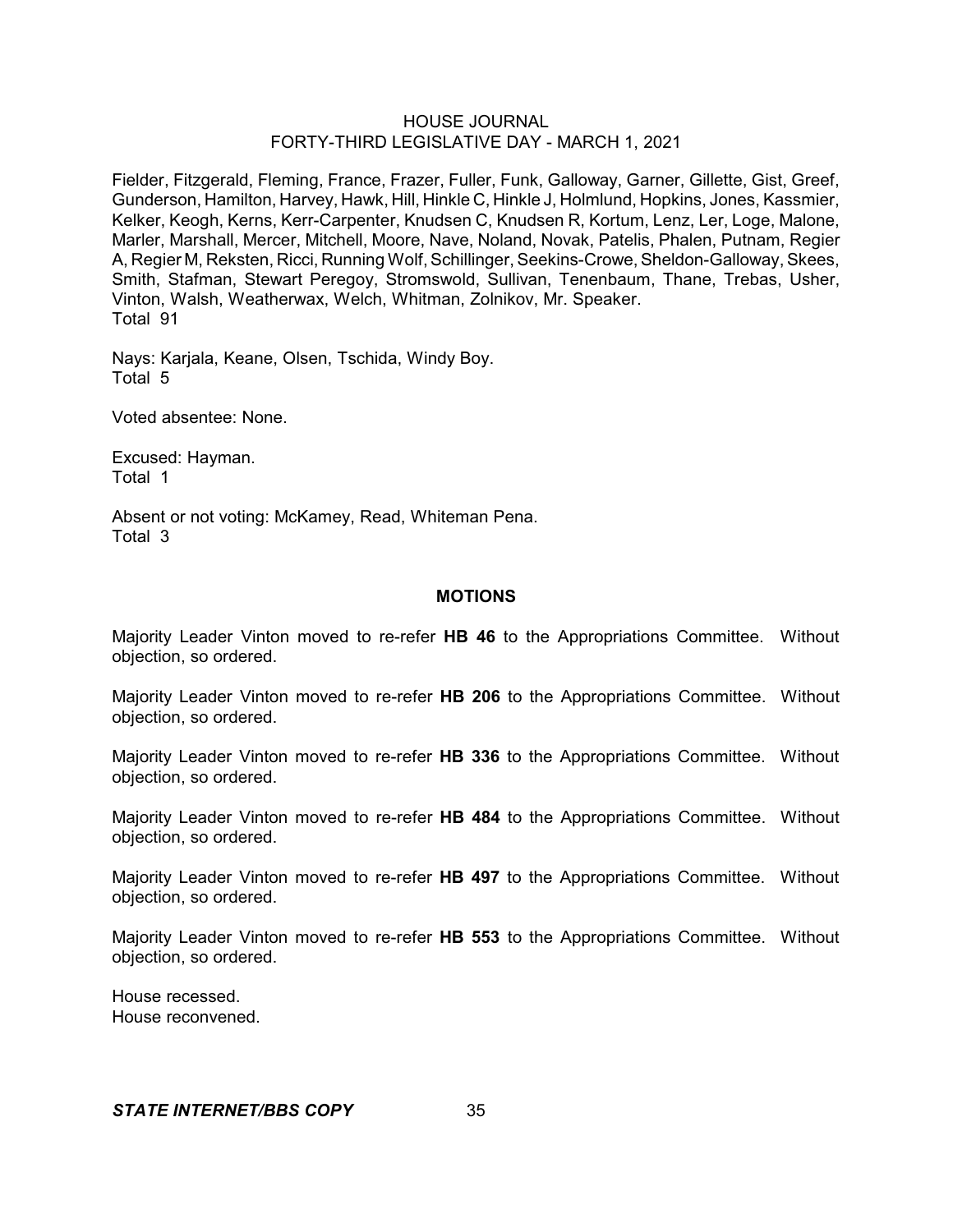# **REPORTS OF STANDING COMMITTEES**

| <b>APPROPRIATIONS (Jones, Chair):</b><br>HB 46, do pass. Report adopted.<br>HB 206, do pass. Report adopted.<br>HB 336, do pass. Report adopted.<br><b>HB 391, do pass. Report adopted.</b><br>HB 406, do pass. Report adopted.<br><b>HB 484, do pass. Report adopted.</b><br>HB 497, do pass. Report adopted.<br>HB 553, do pass. Report adopted. | 3/1/2021  |
|----------------------------------------------------------------------------------------------------------------------------------------------------------------------------------------------------------------------------------------------------------------------------------------------------------------------------------------------------|-----------|
| <b>EDUCATION</b> (Berglee, Chair):<br><b>HB 572, do pass. Report adopted.</b><br><b>HB 583, do pass. Report adopted.</b>                                                                                                                                                                                                                           | 2/24/2021 |
| <b>ENERGY, TECHNOLOGY AND FEDERAL RELATIONS (Skees, Chair):</b><br>HB 570, do pass. Report adopted.<br><b>HB 577, do pass. Report adopted.</b>                                                                                                                                                                                                     | 2/26/2021 |
| <b>JUDICIARY</b> (Usher, Chair):<br>HB 537, introduced bill, be amended as follows:                                                                                                                                                                                                                                                                | 2/26/2021 |

1. Page 1.

Following: line 15

Insert: "NEW SECTION. **Section 1. Venue generally.** Except as otherwise provided by this chapter, any challenge to an action taken by the department or to a decision issued by the board pursuant to this chapter must be brought in the district court in the county where the activity that is the subject of the challenge is proposed to occur. If an activity is proposed to occur or will occur in more than one county, the challenge may be brought in the district court in any of the counties where the activity is proposed to occur or will occur."

**Renumber:** subsequent sections

2. Page 53. Following: line 18 Insert: "NEW SECTION. **Section 54. Codification instruction.** [Section 1] is intended to be codified as an integral part of Title 75, chapter 5, part 1, and the provisions of Title 75, chapter 5, part 1, apply to [section 1"

And, as amended, do pass. Report adopted.

**HB 584**, do pass. Report adopted.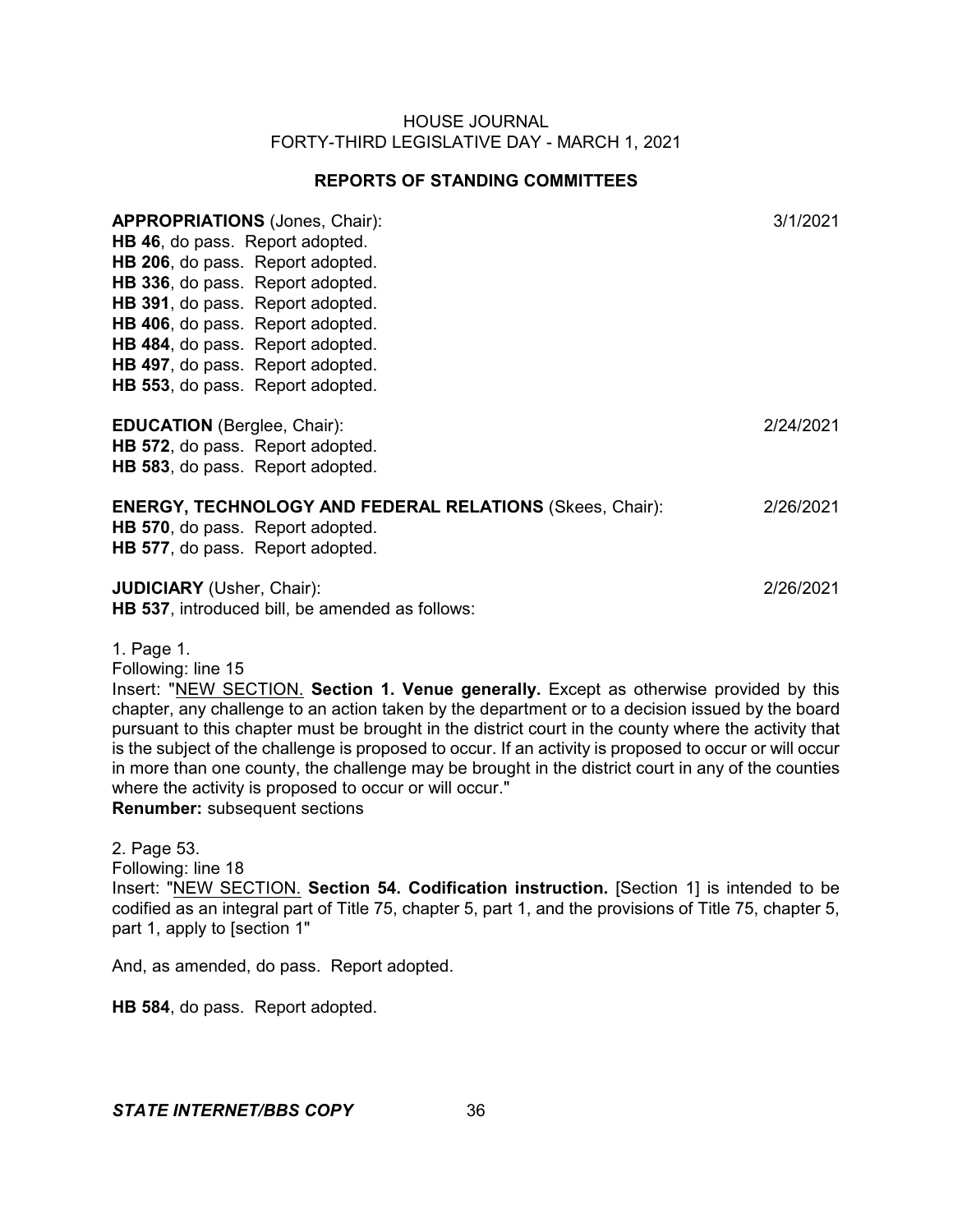**NATURAL RESOURCES** (Gunderson, Chair): 2/26/2021 **HB 599**, introduced bill, be amended as follows:

1. Page 7, line 17. Strike: "82-4-432" Insert: "this section"

2. Page 11, line 28.

Strike: "a zoning form from the county or counties where the operation is proposed"

Insert: "a statement from the local governing body having jurisdiction over the area to be mined certifying that the proposed sand and gravel opencut operation complies with applicable local zoning regulations adopted under Title 76, chapter 2, and in effect prior to the filing of a permit application or at the time a written request is received for a preapplication meeting pursuant to this section"

And, as amended, do pass. Report adopted.

**STATE ADMINISTRATION** (McKamey, Chair): 2/25/2021 **HB 588**, do pass. Report adopted. **HB 604**, introduced bill, be amended as follows:

1. Page 1, following line 14. **Amend table to read:**

| "Below 15,000"   | 85 87 85% to 90 92 94%                        |
|------------------|-----------------------------------------------|
| 15,000 to 29,999 | <del>76 78</del> 76% to <del>90 92</del> 94%  |
| 30,000 to 74,999 | 74 76 74% to 90 92 94%                        |
| 75,000 and over  | <del>72 74</del> 72% to <del>90 92</del> 94%" |

And, as amended, do pass. Report adopted.

**TRANSPORTATION** (Loge, Chair): 2/24/2021 **HB 598**, do pass. Report adopted. **HB 608**, do pass. Report adopted.

# **MESSAGES FROM THE SENATE**

**Senate bills** passed and transmitted to the House for concurrence: 2/27/2021

**SB 16**, introduced by J. Gross **SB 100**, introduced by C. Smith **SB 159**, introduced by G. Hertz **SB 192**, introduced by R. Osmundson **SB 230**, introduced by M. Lang **SB 247**, introduced by E. Boldman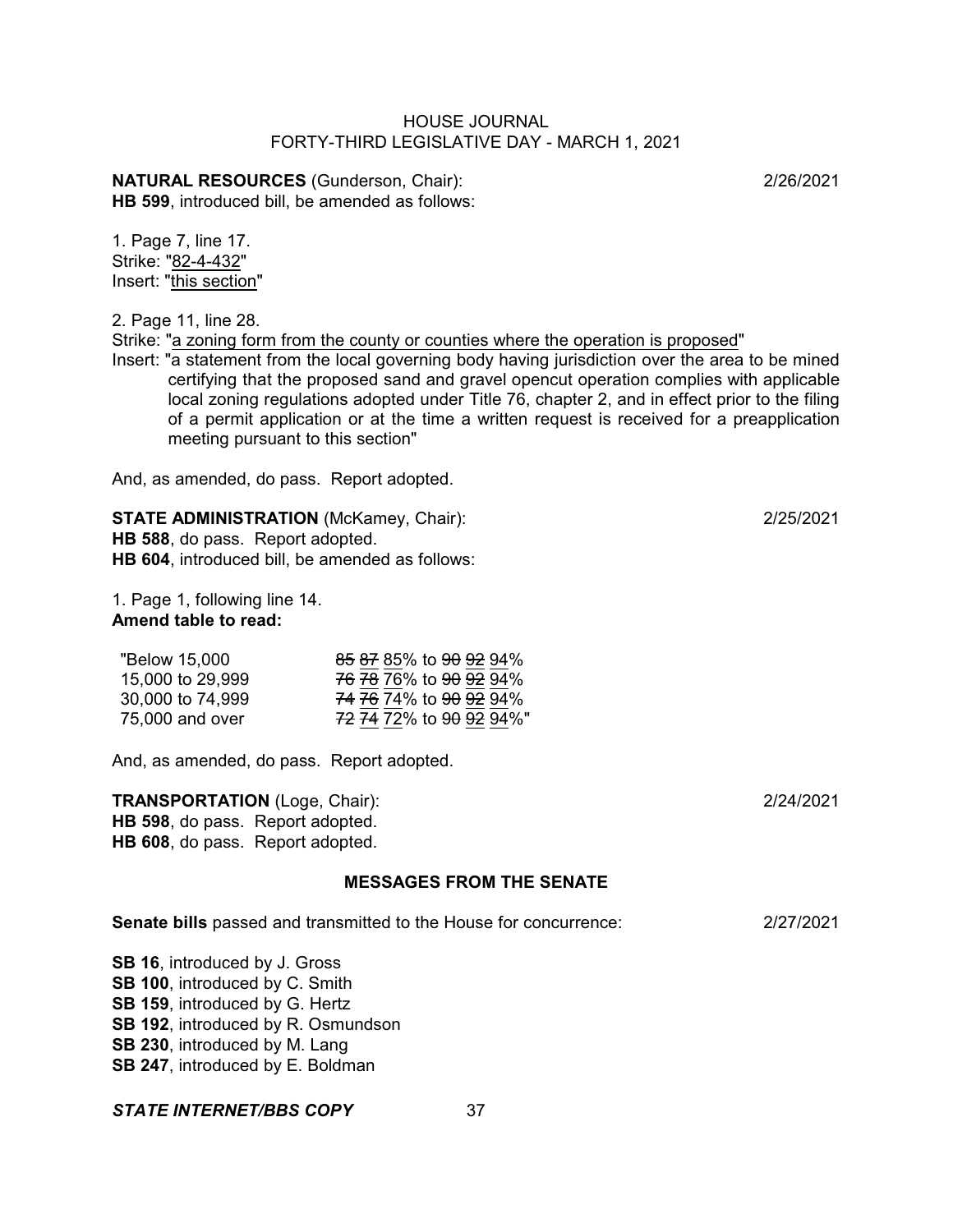**SB 248**, introduced by E. Boldman **SB 249**, introduced by M. Lang **SB 258**, introduced by D. Ankney **SB 265**, introduced by S. Fitzpatrick **SB 266**, introduced by S. Fitzpatrick **SB 294**, introduced by J. Esp **Senate joint resolutions** passed and transmitted to the House for concurrence: 2/27/2021 **SJR 6**, introduced by J. Ellis **SJR 9**, introduced by G. Hertz **SJR 10**, introduced by J. Small

**Senate bills** passed and transmitted to the House for concurrence: 3/1/2021

- **SB 188**, introduced by M. Lang **SB 200**, introduced by D. Sands **SB 201**, introduced by S. Fitzpatrick **SB 206**, introduced by M. Sweeney **SB 215**, introduced by C. Glimm **SB 217**, introduced by J. Small **SB 218**, introduced by D. Sands **SB 220**, introduced by J. Cohenour **SB 221**, introduced by T. Gauthier **SB 226, introduced by S. Fitzpatrick SB 234**, introduced by G. Vance **SB 251**, introduced by C. Smith **SB 260**, introduced by S. Fitzpatrick **SB 271**, introduced by C. Glimm **SB 277**, introduced by T. McGillvray **SB 278**, introduced by G. Hertz **SB 318**, introduced by T. Manzella
- **SB 348**, introduced by W. Sales
- **SB 354**, introduced by S. Hinebauch

# **FIRST READING AND COMMITMENT OF BILLS**

The following Senate bills were introduced, read first time, and referred to committees:

**SB 16**, introduced by J. Gross (by request of the State-Tribal Relations Committee), referred to Human Services.

**SB 100**, introduced by C. Smith, referred to Human Services.

**SB 159**, introduced by G. Hertz, G. Vance, M. Blasdel, W. Galt, C. Knudsen, S. Vinton, T. Welch, B. Beard, J. Small, J. Fuller, R. Knudsen, referred to Taxation.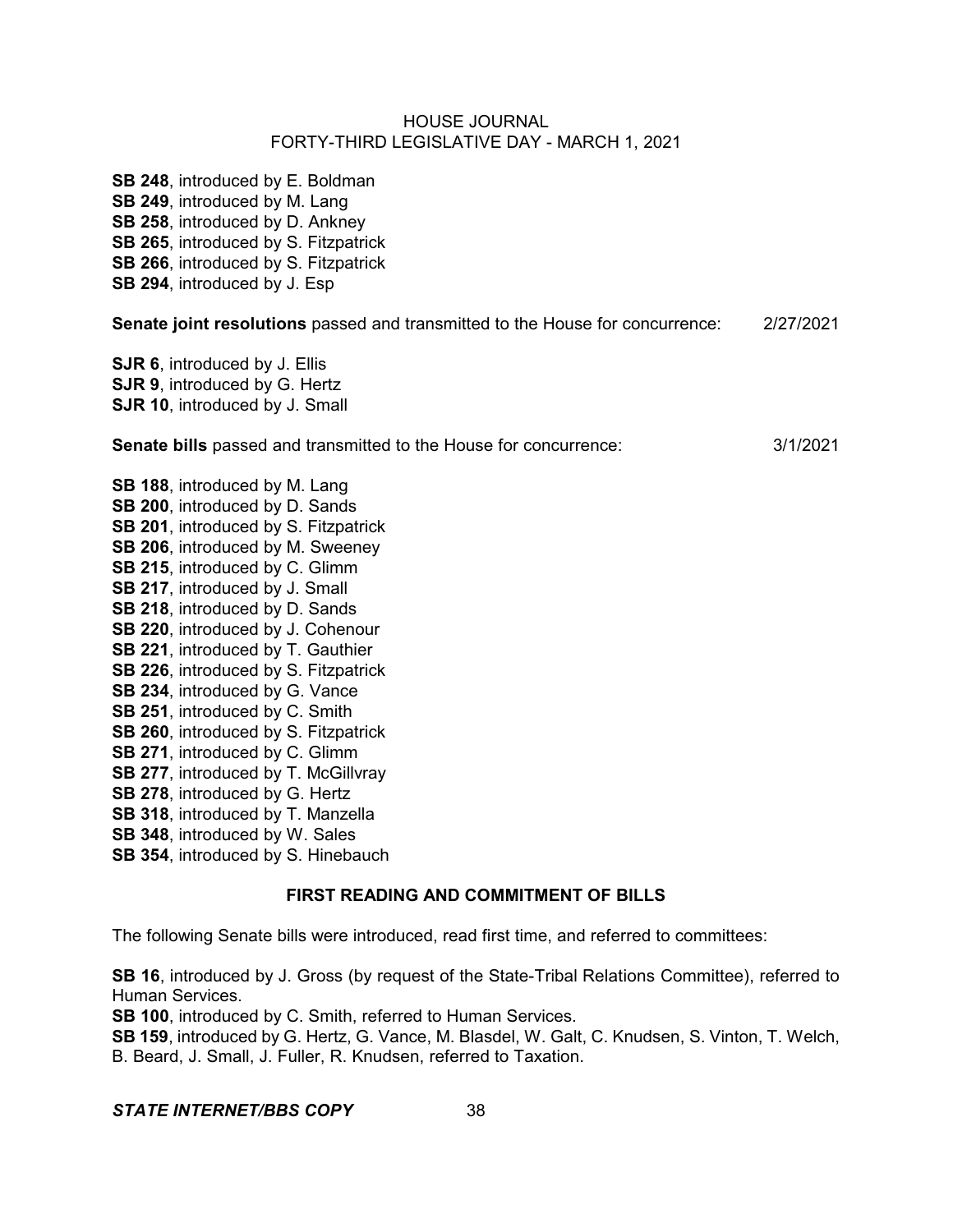**SB 188**, introduced by M. Lang, referred to Education.

**SB 192**, introduced by R. Osmundson, referred to Appropriations.

**SB 200**, introduced by D. Sands, B. Mercer, referred to Judiciary.

**SB 206**, introduced by M. Sweeney, L. Jones, referred to Education.

**SB 215**, introduced by C. Glimm, M. Cuffe, R. Osmundson, D. Kary, T. McGillvray, D. Howard,

K. Regier, C. Smith, G. Vance, J. Welborn, M. Blasdel, B. Keenan, G. Hertz, M. Lang, D. Lenz,

W. Galt, S. Berglee, B. Brown, J. Hinkle, T. Manzella, W. McKamey, M. Noland, S. Hinebauch,

S. Gunderson, J. Trebas, B. Usher, S. Vinton, F. Fleming, J. Ellsworth, K. Bogner, B. Gillespie,

S. Greef, J. Carlson, K. Zolnikov, P. Fielder, E. Hill, J. Gillette, C. Hinkle, M. Bertoglio, M. Binkley, C. Friedel, referred to Judiciary.

**SB 218**, introduced by D. Sands, referred to Business and Labor.

**SB 220**, introduced by J. Cohenour, J. Welborn, M. Blasdel, F. Garner, W. McKamey, B. Usher,

W. Sales, R. Tempel, F. Fleming, J. Ellsworth, B. Mercer, C. Friedel, referred to Judiciary.

**SB 221**, introduced by T. Gauthier, referred to Local Government.

**SB 226**, introduced by S. Fitzpatrick, referred to State Administration.

**SB 230**, introduced by M. Lang, M. Cuffe, R. Knudsen, referred to Natural Resources.

**SB 234**, introduced by G. Vance, referred to Business and Labor.

**SB 247**, introduced by E. Boldman, E. Buttrey, D. Salomon, S. Fitzpatrick, B. Bennett, J. Keane,

J. Welborn, M. Blasdel, T. Jacobson, M. Lang, R. Lynch, W. Galt, F. Garner, C. Knudsen,

J. Patelis, S. Morigeau, J. Small, J. Gross, T. Gauthier, M. Hopkins, J. Ellsworth, D. Harvey,

K. Zolnikov, A. Buckley, D. Tenenbaum, referred to Business and Labor.

**SB 248**, introduced by E. Boldman, E. Buttrey, D. Salomon, S. Fitzpatrick, B. Bennett, J. Keane,

J. Welborn, M. Blasdel, T. Jacobson, M. Lang, R. Lynch, W. Galt, F. Garner, C. Knudsen,

J. Patelis, S. Morigeau, J. Small, J. Gross, T. Gauthier, M. Hopkins, J. Ellsworth, D. Harvey,

K. Zolnikov, A. Buckley, D. Tenenbaum, referred to Education.

**SB 249**, introduced by M. Lang, R. Knudsen, referred to Natural Resources.

**SB 251**, introduced by C. Smith, referred to Business and Labor.

**SB 258**, introduced by D. Ankney, referred to Natural Resources.

**SB 260**, introduced by S. Fitzpatrick, M. Blasdel, J. Small, J. Ellsworth, referred to Business and Labor.

**SB 271**, introduced by C. Glimm, C. Smith, G. Vance, B. Brown, M. Noland, B. Usher, referred to State Administration.

**SB 277**, introduced by T. McGillvray, D. Skees, J. Read, R. Osmundson, D. Kary, D. Howard,

K. Regier, C. Smith, G. Vance, J. Welborn, M. Blasdel, D. Ankney, B. Keenan, B. Molnar,

C. Glimm, G. Hertz, D. Lenz, W. Galt, B. Brown, T. Manzella, M. Noland, V. Ricci, B. Tschida,

S. Hinebauch, M. Regier, J. Patelis, S. Vinton, J. Ellsworth, J. Fuller, R. Knudsen, K. Bogner,

J. Kassmier, T. Moore, B. Ler, B. Phalen, F. Nave, L. Brewster, K. Zolnikov, A. Regier, P. Fielder, K. Seekins-Crowe, M. Stromswold, M. Binkley, C. Friedel, referred to Judiciary.

**SB 278**, introduced by G. Hertz, S. Fitzpatrick, D. Kary, D. Howard, C. Smith, G. Vance, M. Blasdel,

W. Galt, S. Berglee, C. Knudsen, S. Vinton, J. Ellsworth, S. Galloway, referred to Judiciary.

**SB 294**, introduced by J. Esp, referred to Local Government.

**SB 318**, introduced by T. Manzella, referred to Judiciary.

**SB 348**, introduced by W. Sales, referred to Natural Resources.

**SB 354**, introduced by S. Hinebauch, referred to Judiciary.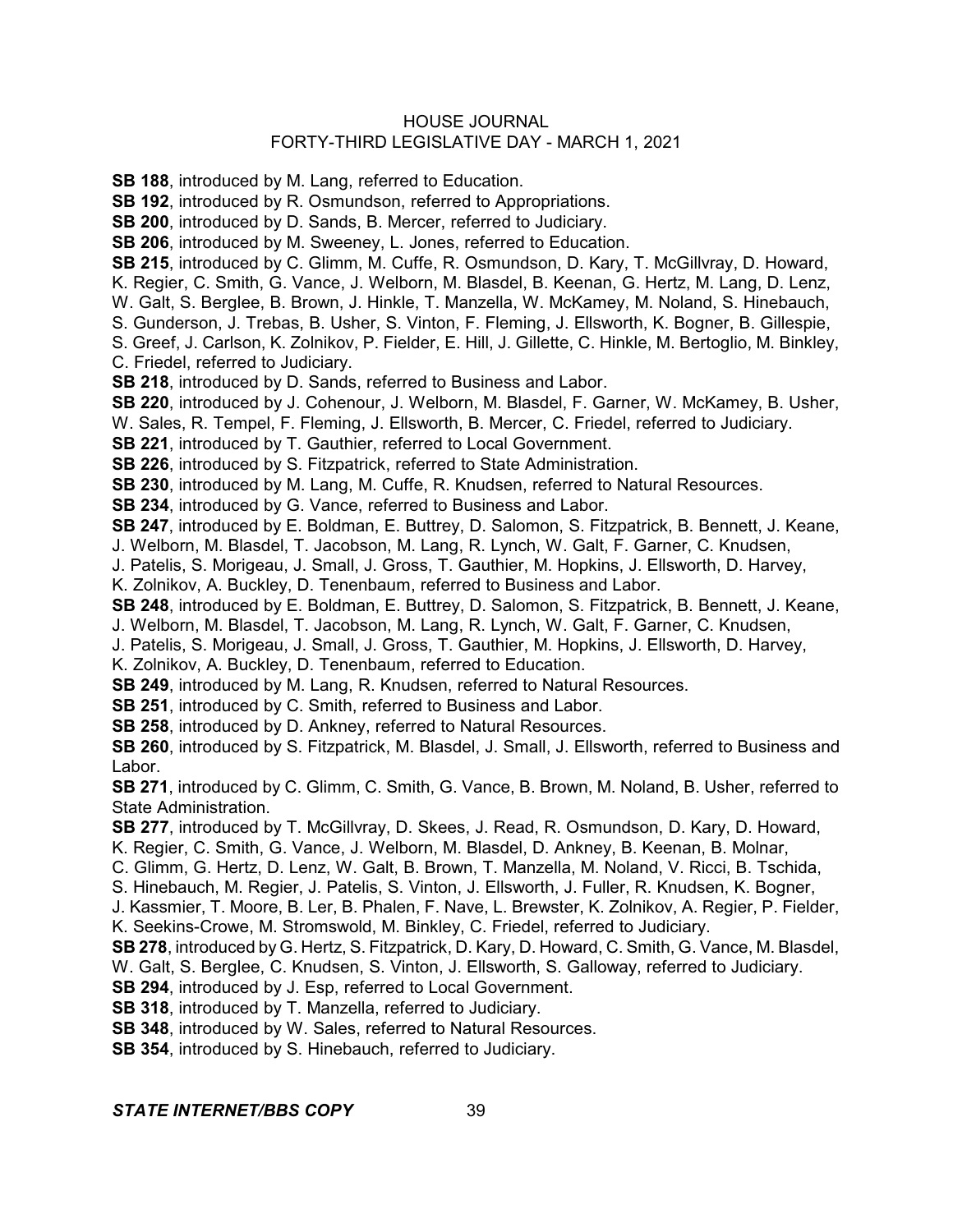The following Senate joint resolutions were introduced, read first time, and referred to committees:

**SJR 6**, introduced by J. Ellis, referred to Natural Resources.

**SJR 9**, introduced by G. Hertz, E. Buttrey, M. Cuffe, D. Salomon, R. Osmundson, B. Bennett,

D. Howard, K. Regier, C. Smith, J. Pomnichowski, M. Blasdel, D. Ankney, J. Cohenour, C. Glimm,

T. Jacobson, W. Galt, S. Berglee, M. Noland, B. Tschida, D. Fern, C. Knudsen, S. Vinton,

K. Abbott, J. Small, J. Ellsworth, E. Kerr-Carpenter, K. Bogner, J. Kassmier, B. Ler, B. Phalen,

J. Schillinger, C. Hinkle, M. Binkley, C. Friedel, J. Pomnichowski, referred to State Administration. **SJR 10**, introduced by J. Small, J. Welborn, D. Ankney, referred to Energy, Technology and Federal Relations.

**SJR 16**, introduced by S. Hinebauch, E. Buttrey, D. Skees, J. Read, S. Fitzpatrick, J. Keane, G. Vance, M. Blasdel, L. Jones, D. Lenz, W. Galt, S. Berglee, G. Custer, F. Garner, J. Hinkle, K. Holmlund, W. McKamey, M. Noland, V. Ricci, B. Tschida, S. Gunderson, M. Regier, D. Loge, R. Fitzgerald, L. Sheldon-Galloway, J. Trebas, D. Bartel, C. Knudsen, B. Usher, J. Patelis, S. Vinton, T. Welch, B. Beard, M. Hopkins, F. Fleming, . Duram, J. Fuller, . Knudsen, J. Dooling, K. Bogner, J. Kassmier, B. Mercer, T. Moore, D. Bedey, S. Greef, B. Ler, B. Phalen, F. Nave, J. Carlson, L. Brewster, K. Zolnikov, A. Regier, L. Reksten, P. Fielder, S. Kerns, S. Galloway, S. Gist, E. Hill, J. Schillinger, K. Seekins-Crowe, M. Stromswold, M. Malone, J. Gillette, C. Hinkle, K. Walsh, M. Bertoglio, G. Frazer, R. Marshall, M. Thane, referred to Natural Resources.

# **SECOND READING OF BILLS (COMMITTEE OF THE WHOLE)**

Majority Leader Vinton moved the House resolve itself into a Committee of the Whole for consideration of business on second reading. Motion carried. Representative Buttrey in the chair.

Mr. Speaker: We, your Committee of the Whole, having had under consideration business on second reading, recommend as follows:

**HB 487** - Representative Windy Boy moved **HB 487** do pass. Motion carried as follows:

Yeas: Abbott, Anderson, Bartel, Bedey, Bertoglio, Bishop, Brewster, Buckley, Buttrey, Caferro, Carlson, Curdy, Custer, Dooling, Dunwell, Duram, Farris-Olsen, Fern, Fitzgerald, France, Frazer, Funk, Garner, Gist, Greef, Hamilton, Harvey, Hawk, Hayman, Hinkle C, Hinkle J, Holmlund, Hopkins, Jones, Karjala, Keane, Kelker, Keogh, Kerr-Carpenter, Knudsen C, Knudsen R, Kortum, Lenz, Malone, Marler, Marshall, McKamey, Nave, Novak, Olsen, Patelis, Putnam, Reksten, Running Wolf, Smith, Stafman, Stewart Peregoy, Sullivan, Tenenbaum, Thane, Walsh, Weatherwax, Welch, Whiteman Pena, Whitman, Windy Boy. Total 66

Nays: Beard, Berglee, Binkley, Fielder, Fleming, Fuller, Galloway, Gillette, Gunderson, Hill, Kassmier, Kerns, Ler, Loge, Mercer, Mitchell, Moore, Noland, Phalen, Read, Regier A, Regier M, Ricci, Schillinger, Seekins-Crowe, Sheldon-Galloway, Skees, Stromswold, Trebas, Tschida, Usher, Vinton, Zolnikov, Mr. Speaker. Total 34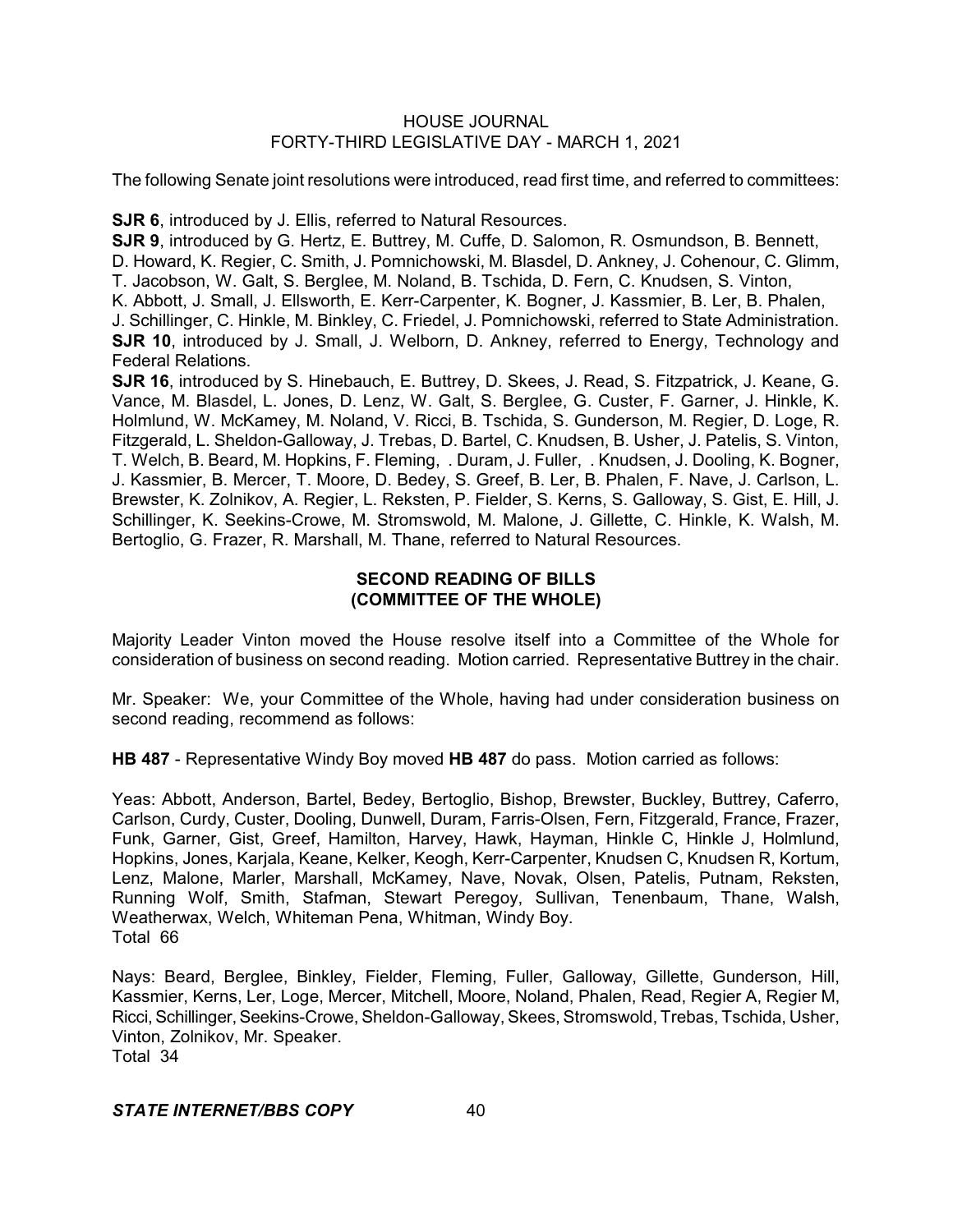Voted absentee: Hayman, Aye.

Excused: Hayman. Total 1

Absent or not voting: None. Total 0

**HB 495** - Representative Caferro moved **HB 495** do pass. Motion carried as follows:

Yeas: Abbott, Bedey, Bertoglio, Bishop, Buckley, Buttrey, Caferro, Carlson, Curdy, Custer, Dooling, Dunwell, Farris-Olsen, Fern, Fitzgerald, France, Frazer, Funk, Garner, Greef, Hamilton, Harvey, Hawk, Hayman, Hill, Holmlund, Hopkins, Jones, Karjala, Keane, Kelker, Keogh, Kerr-Carpenter, Kortum, Loge, Malone, Marler, McKamey, Mercer, Novak, Olsen, Putnam, Read, Reksten, Running Wolf, Smith, Stafman, Stewart Peregoy, Sullivan, Tenenbaum, Thane, Walsh, Weatherwax, Welch, Whiteman Pena, Whitman, Windy Boy. Total 57

Nays: Anderson, Bartel, Beard, Berglee, Binkley, Brewster, Duram, Fielder, Fleming, Fuller, Galloway, Gillette, Gist, Gunderson, Hinkle C, Hinkle J, Kassmier, Kerns, Knudsen C, Knudsen R, Lenz, Ler, Marshall, Mitchell, Moore, Nave, Noland, Patelis, Phalen, Regier A, Regier M, Ricci, Schillinger, Seekins-Crowe, Sheldon-Galloway, Skees, Stromswold, Trebas, Tschida, Usher, Vinton, Zolnikov, Mr. Speaker. Total 43

Voted absentee: Hayman, Aye.

Excused: Hayman. Total 1

Absent or not voting: None. Total 0

**HB 496** - Representative Mercer moved **HB 496** do pass. Motion carried as follows:

Yeas: Abbott, Anderson, Bartel, Beard, Bedey, Berglee, Bertoglio, Binkley, Bishop, Brewster, Buckley, Buttrey, Caferro, Carlson, Curdy, Custer, Dooling, Dunwell, Duram, Farris-Olsen, Fern, Fielder, Fitzgerald, Fleming, France, Frazer, Fuller, Funk, Galloway, Garner, Gillette, Gist, Greef, Gunderson, Hamilton, Harvey, Hawk, Hayman, Hill, Hinkle C, Hinkle J, Holmlund, Hopkins, Jones, Karjala, Kassmier, Keane, Kelker, Keogh, Kerns, Kerr-Carpenter, Knudsen C, Knudsen R, Kortum, Lenz, Ler, Loge, Malone, Marler, Marshall, McKamey, Mercer, Mitchell, Moore, Nave, Noland, Novak, Olsen, Patelis, Phalen, Putnam, Read, Regier A, Regier M, Reksten, Ricci, Running Wolf,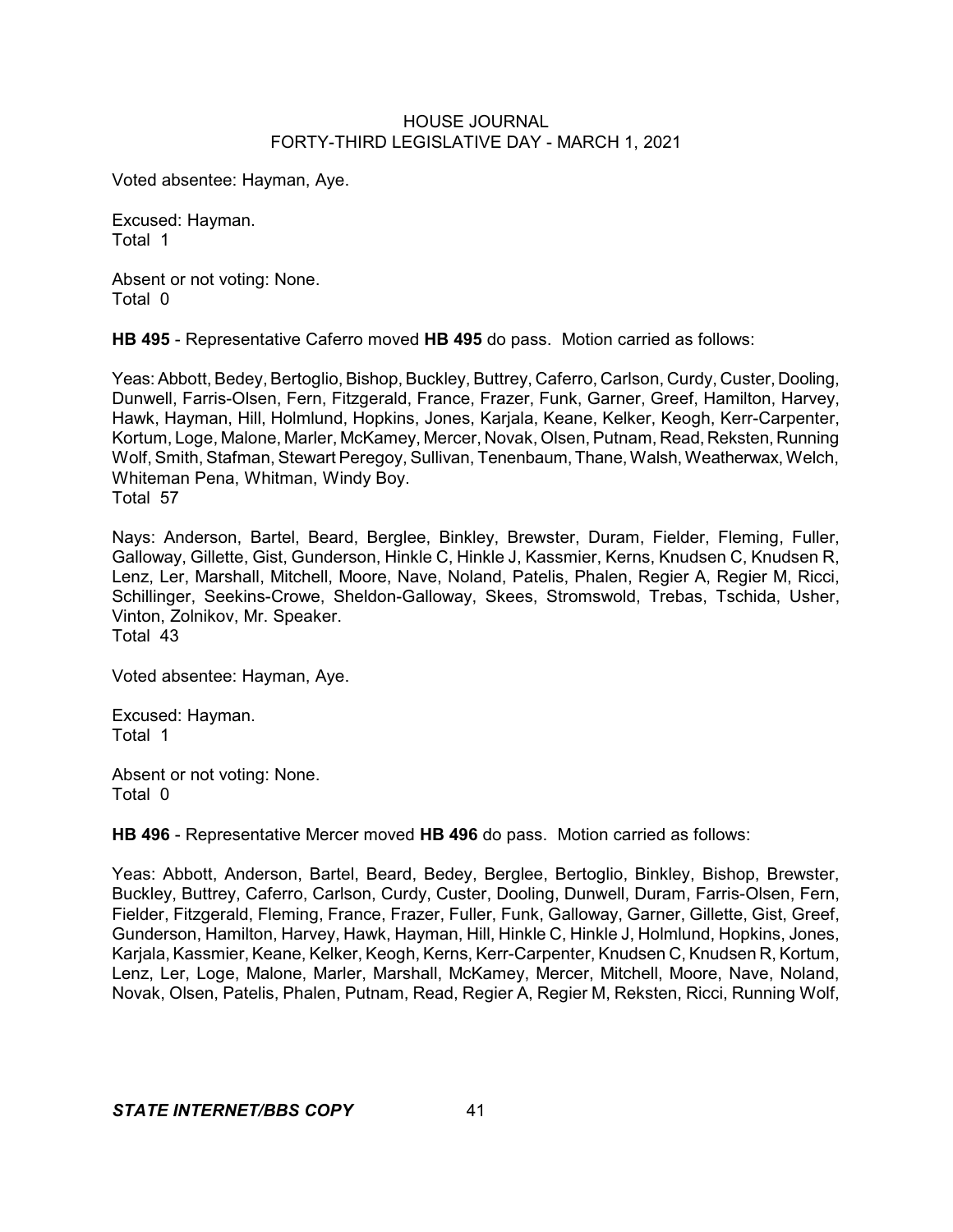Schillinger, Seekins-Crowe, Sheldon-Galloway, Skees, Smith, Stafman, Stewart Peregoy, Stromswold, Sullivan, Tenenbaum, Thane, Trebas, Tschida, Usher, Vinton, Walsh, Weatherwax, Welch, Whiteman Pena, Whitman, Windy Boy, Zolnikov, Mr. Speaker. Total 100

Nays: None. Total 0

Voted absentee: Hayman, Aye.

Excused: Hayman. Total 1

Absent or not voting: None. Total 0

**HB 498** - Representative Gunderson moved **HB 498** do pass. Motion carried as follows:

Yeas: Anderson, Bartel, Beard, Bedey, Berglee, Bertoglio, Binkley, Brewster, Buttrey, Carlson, Custer, Dooling, Duram, Fielder, Fitzgerald, Fleming, Frazer, Fuller, Galloway, Garner, Gillette, Gist, Greef, Gunderson, Hill, Hinkle C, Hinkle J, Holmlund, Hopkins, Jones, Kassmier, Kerns, Knudsen C, Knudsen R, Lenz, Ler, Loge, Malone, Marshall, McKamey, Mercer, Mitchell, Moore, Nave, Noland, Patelis, Phalen, Putnam, Read, Regier A, Regier M, Reksten, Ricci, Schillinger, Seekins-Crowe, Sheldon-Galloway, Skees, Stromswold, Trebas, Tschida, Usher, Vinton, Walsh, Welch, Whitman, Zolnikov, Mr. Speaker. Total 67

Nays: Abbott, Bishop, Buckley, Caferro, Curdy, Dunwell, Farris-Olsen, Fern, France, Funk, Hamilton, Harvey, Hawk, Hayman, Karjala, Keane, Kelker, Keogh,Kerr-Carpenter, Kortum, Marler, Novak, Olsen, Running Wolf, Smith, Stafman, Stewart Peregoy, Sullivan, Tenenbaum, Thane, Weatherwax, Whiteman Pena, Windy Boy. Total 33

Voted absentee: Hayman, No.

Excused: Hayman. Total 1

Absent or not voting: None. Total 0

**HB 499** - Representative Trebas moved **HB 499** do pass. Motion carried as follows:

Yeas: Abbott, Anderson, Bartel, Beard, Bedey, Berglee, Bertoglio, Binkley, Bishop, Brewster, Buckley, Buttrey, Caferro, Carlson, Curdy, Custer, Dooling, Dunwell, Duram, Farris-Olsen, Fielder,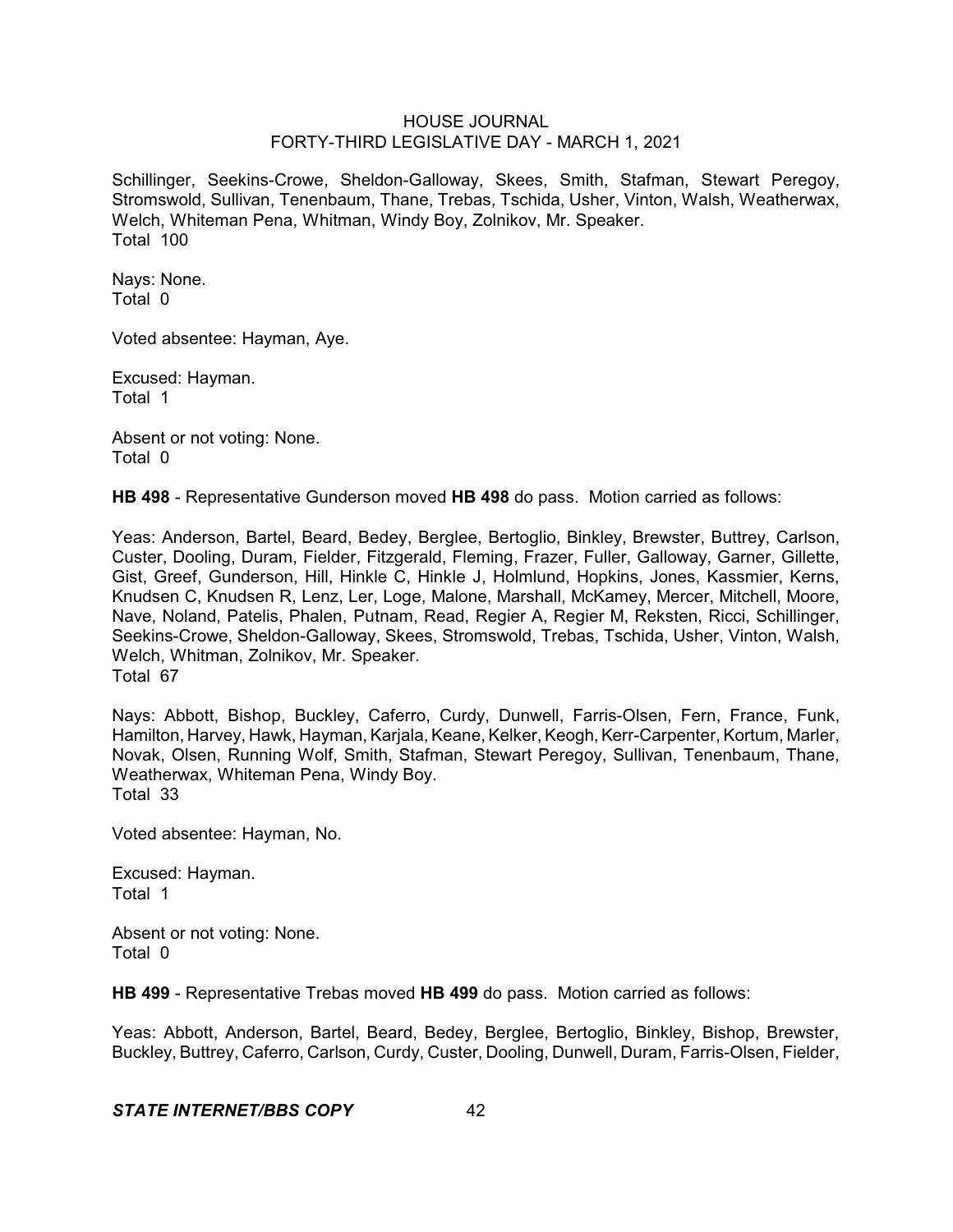Fitzgerald, Fleming, France, Frazer, Fuller, Funk, Galloway, Garner, Gillette, Gist, Greef, Gunderson, Hamilton, Harvey, Hawk, Hayman, Hill, Hinkle C, Hinkle J, Holmlund, Hopkins, Jones, Karjala, Kassmier, Keane, Kelker, Keogh, Kerns, Kerr-Carpenter, Knudsen C, Knudsen R, Kortum, Lenz, Ler, Loge, Malone, Marler, Marshall, McKamey, Mercer, Mitchell, Moore, Nave, Noland, Novak, Olsen, Patelis, Phalen, Putnam, Read, Regier A, Regier M, Reksten, Ricci, Running Wolf, Schillinger, Seekins-Crowe, Sheldon-Galloway, Skees, Smith, Stafman, Stewart Peregoy, Stromswold, Sullivan, Tenenbaum, Thane, Trebas, Tschida, Usher, Vinton, Walsh, Weatherwax, Welch, Whiteman Pena, Whitman, Windy Boy, Zolnikov, Mr. Speaker. Total 99

Nays: Fern. Total 1

Voted absentee: Hayman, Aye.

Excused: Hayman. Total 1

Absent or not voting: None. Total 0

**HB 501** - Representative Trebas moved **HB 501** do pass. Motion carried as follows:

Yeas: Anderson, Bartel, Beard, Bedey, Berglee, Bertoglio, Binkley, Brewster, Buttrey, Carlson, Dooling, Duram, Fielder, Fleming, Fuller, Galloway, Gillette, Gist, Gunderson, Hill, Hinkle C, Hinkle J, Holmlund, Hopkins, Jones, Kassmier, Kerns, Knudsen C, Knudsen R, Lenz, Ler, Loge, Malone, Marshall, McKamey, Mercer, Mitchell, Moore, Nave, Noland, Patelis, Phalen, Read, Regier A, Regier M, Reksten, Ricci, Schillinger, Seekins-Crowe, Sheldon-Galloway, Skees, Stromswold, Trebas, Tschida, Usher, Vinton, Whitman, Zolnikov, Mr. Speaker. Total 59

Nays: Abbott, Bishop, Buckley, Caferro, Curdy, Custer, Dunwell, Farris-Olsen, Fern, Fitzgerald, France, Frazer, Funk, Garner, Greef, Hamilton, Harvey, Hawk, Hayman, Karjala, Keane, Kelker, Keogh, Kerr-Carpenter, Kortum, Marler, Novak, Olsen, Putnam, Running Wolf, Smith, Stafman, Stewart Peregoy, Sullivan, Tenenbaum, Thane, Walsh, Weatherwax, Welch, Whiteman Pena, Windy Boy. Total 41

Voted absentee: Hayman, No.

Excused: Hayman. Total 1

Absent or not voting: None. Total 0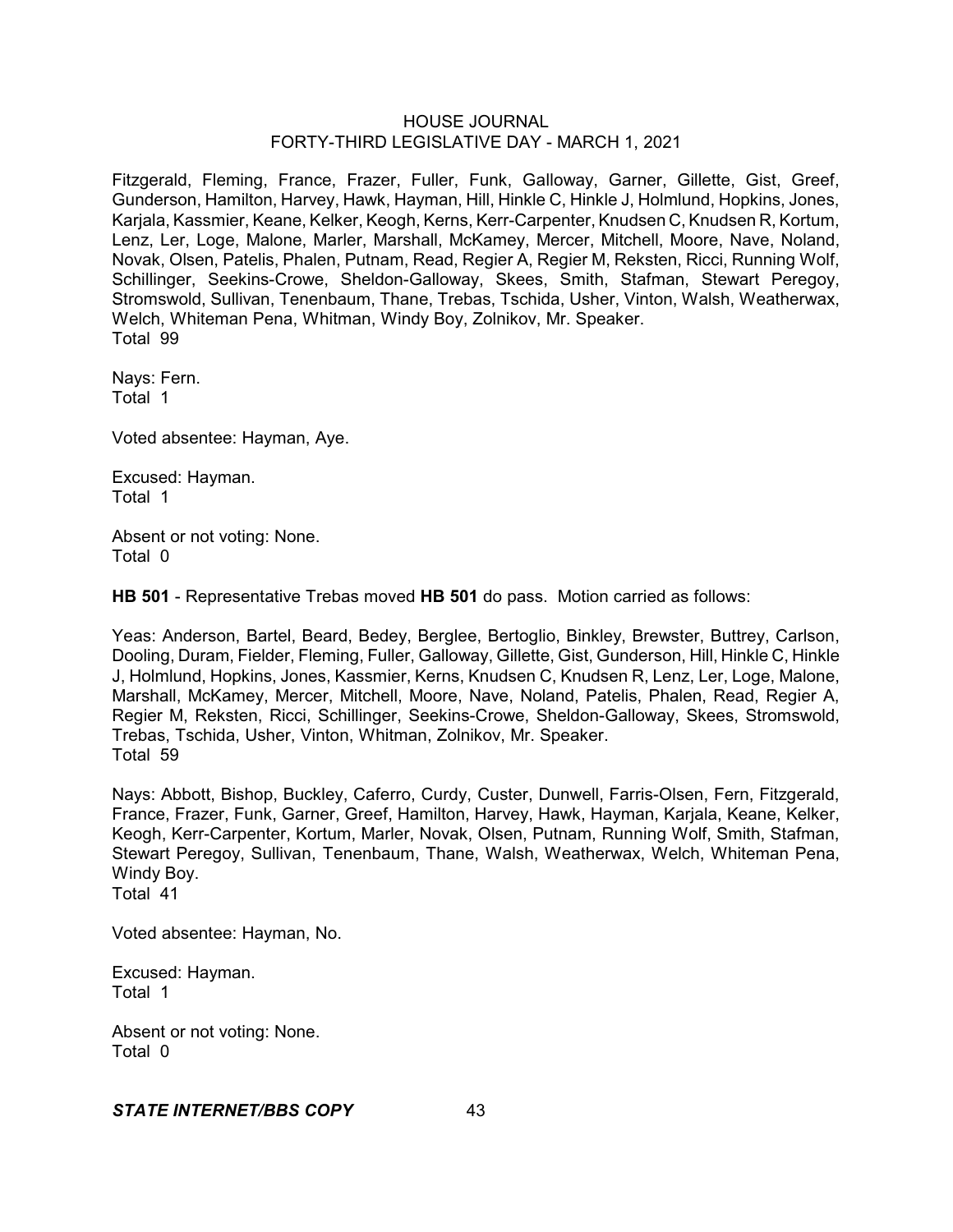**HB 502** - Representative Sheldon-Galloway moved **HB 502** do pass. Motion carried as follows:

Yeas: Anderson, Bartel, Beard, Bedey, Berglee, Bertoglio, Binkley, Brewster, Carlson, Custer, Dooling, Duram, Fielder, Fleming, Frazer, Fuller, Galloway, Garner, Gillette, Gist, Greef, Gunderson, Hill, Hinkle C, Hinkle J, Holmlund, Hopkins, Jones, Kassmier, Kerns, Knudsen C, Knudsen R, Lenz, Ler, Loge, Malone, Marshall, McKamey, Mercer, Mitchell, Moore, Nave, Noland, Patelis, Phalen, Read, Regier A, Regier M, Reksten, Ricci, Schillinger, Seekins-Crowe, Sheldon-Galloway, Skees, Stromswold, Trebas, Tschida, Usher, Vinton, Walsh, Whitman, Zolnikov, Mr. Speaker.

Total 63

Nays: Abbott, Bishop, Buckley, Buttrey, Caferro, Curdy, Dunwell, Farris-Olsen, Fern, Fitzgerald, France, Funk, Hamilton, Harvey, Hawk, Hayman, Karjala, Keane, Kelker, Keogh, Kerr-Carpenter, Kortum, Marler, Novak, Olsen, Putnam, Running Wolf, Smith, Stafman, Stewart Peregoy, Sullivan, Tenenbaum, Thane, Weatherwax, Welch, Whiteman Pena, Windy Boy. Total 37

Voted absentee: Hayman, No.

Excused: Hayman. Total 1

Absent or not voting: None. Total 0

**HB 504** - Representative C. Knudsen moved **HB 504** do pass. Motion carried as follows:

Yeas: Anderson, Bartel, Beard, Bedey, Berglee, Bertoglio, Binkley, Brewster, Buttrey, Carlson, Curdy, Custer, Dooling, Duram, Fern, Fielder, Fitzgerald, Fleming, Frazer, Fuller, Galloway, Garner, Gillette, Gist, Greef, Gunderson, Hill, Hinkle C, Hinkle J, Holmlund, Hopkins, Jones, Kassmier, Kerns, Knudsen C, Knudsen R, Lenz, Ler, Loge, Malone, Marler, Marshall, McKamey, Mercer, Mitchell, Moore, Nave, Noland, Patelis, Phalen, Putnam, Read, Regier A, Regier M, Reksten, Ricci, Schillinger, Seekins-Crowe, Sheldon-Galloway, Skees, Stromswold, Trebas, Tschida, Usher, Vinton, Walsh, Welch, Whitman, Zolnikov, Mr. Speaker. Total 70

Nays: Abbott, Bishop, Buckley, Caferro, Dunwell, Farris-Olsen, France, Funk, Hamilton, Harvey, Hawk, Hayman, Karjala, Keane, Kelker, Keogh, Kerr-Carpenter, Kortum, Novak, Olsen, Running Wolf, Smith, Stafman, Stewart Peregoy, Sullivan, Tenenbaum, Thane, Weatherwax, Whiteman Pena, Windy Boy. Total 30

Voted absentee: Hayman, No.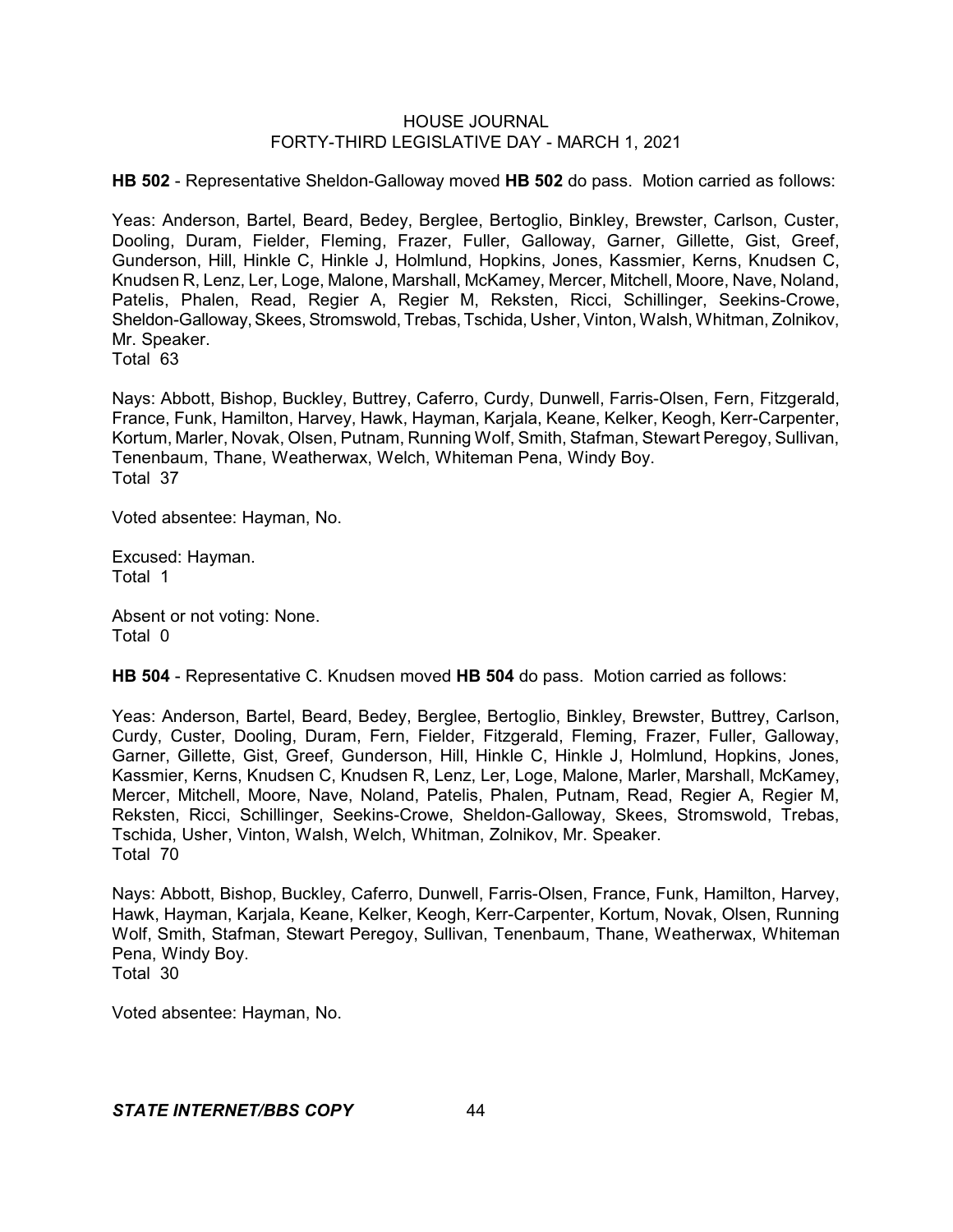Excused: Hayman. Total 1

Absent or not voting: None. Total 0

**HB 506** - Representative Fielder moved **HB 506** do pass. Motion carried as follows:

Yeas: Abbott, Anderson, Bartel, Beard, Bedey, Berglee, Bertoglio, Binkley, Bishop, Brewster, Buckley, Buttrey, Caferro, Carlson, Curdy, Custer, Dooling, Dunwell, Duram, Fern, Fielder, Fitzgerald, Fleming, Frazer, Fuller, Funk, Galloway, Garner, Gillette, Gist, Greef, Gunderson, Hamilton, Harvey, Hawk, Hayman, Hill, Hinkle C, Hinkle J, Holmlund, Hopkins, Jones, Karjala, Kassmier, Keane, Kelker, Kerns, Kerr-Carpenter, Knudsen C,Knudsen R, Lenz, Ler, Loge, Malone, Marler, Marshall, McKamey, Mercer, Mitchell, Moore, Nave, Noland, Novak, Patelis, Phalen, Putnam, Read, Regier A, Regier M, Reksten, Ricci, Running Wolf, Schillinger, Seekins-Crowe, Sheldon-Galloway, Skees, Smith, Stewart Peregoy, Stromswold, Trebas, Tschida, Usher, Vinton, Walsh, Weatherwax, Welch, Whitman, Windy Boy, Zolnikov, Mr. Speaker. Total 90

Nays: Farris-Olsen, France, Keogh, Kortum, Olsen, Stafman, Sullivan, Tenenbaum, Thane, Whiteman Pena. Total 10

Voted absentee: Hayman, Aye.

Excused: Hayman. Total 1

Absent or not voting: None. Total 0

**HB 510** - Representative Gunderson moved **HB 510** do pass. Motion carried as follows:

Yeas: Anderson, Bartel, Beard, Bedey, Berglee, Bertoglio, Binkley, Brewster, Buttrey, Caferro, Carlson, Custer, Dooling, Duram, Fern, Fielder, Fitzgerald, Fleming, France, Frazer, Fuller, Galloway, Garner, Gillette, Gist, Greef, Gunderson, Hill, Hinkle C, Hinkle J, Holmlund, Hopkins, Jones, Kassmier, Keane, Kerns, Knudsen C, Knudsen R, Lenz, Ler, Loge, Malone, Marshall, McKamey, Mercer, Mitchell, Moore, Nave, Noland, Novak, Patelis, Phalen, Read, Regier A, Regier M, Reksten, Ricci, Schillinger, Seekins-Crowe, Sheldon-Galloway, Skees, Stromswold, Trebas, Tschida, Usher, Vinton, Walsh, Welch, Whitman, Windy Boy, Zolnikov, Mr. Speaker. Total 72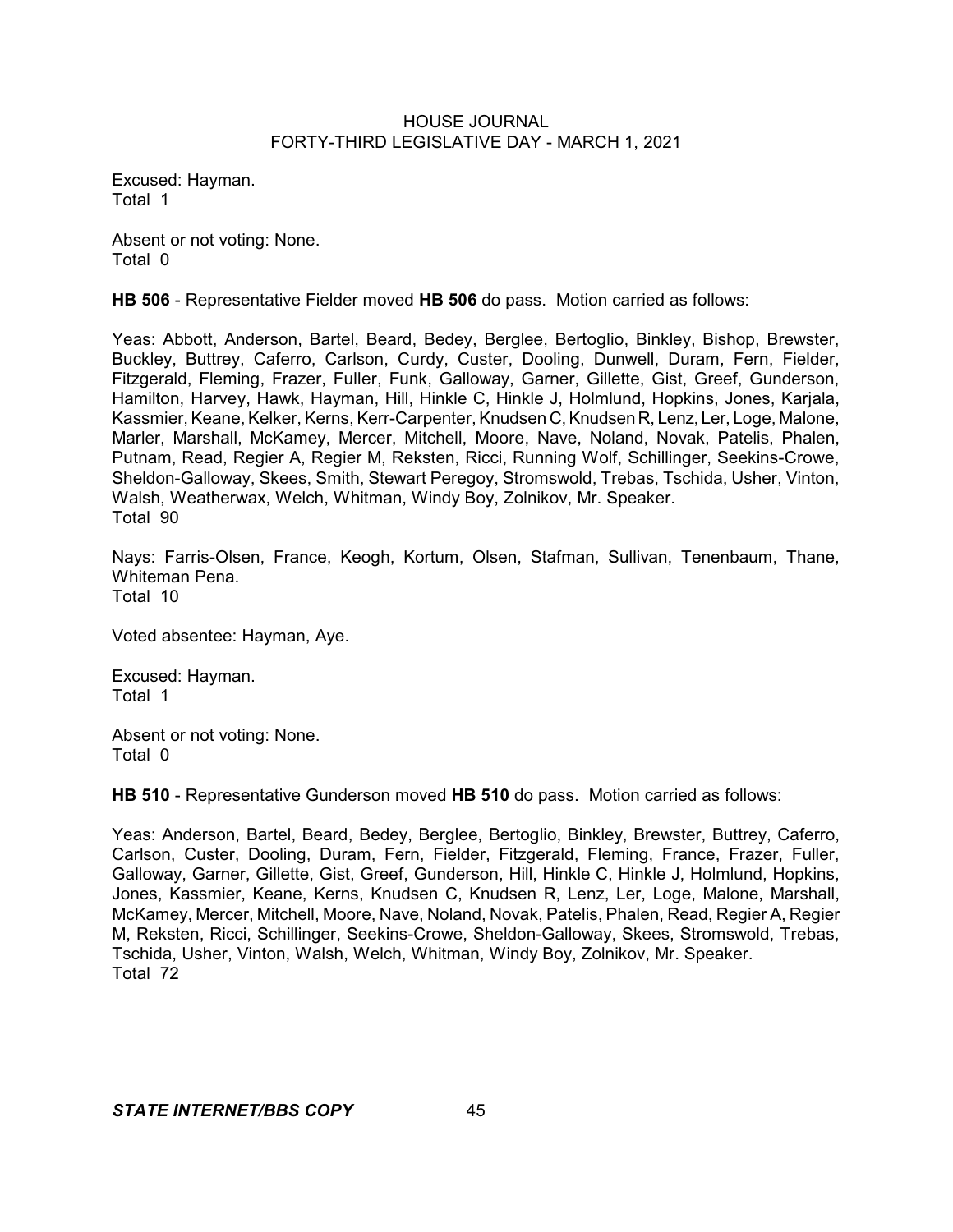Nays: Abbott, Bishop, Buckley, Curdy, Dunwell, Farris-Olsen, Funk, Hamilton, Harvey, Hawk, Hayman, Karjala, Kelker, Keogh, Kerr-Carpenter, Kortum, Marler, Olsen, Putnam, Running Wolf, Smith, Stafman, Stewart Peregoy, Sullivan, Tenenbaum, Thane, Weatherwax, Whiteman Pena. Total 28

Voted absentee: Hayman, No.

Excused: Hayman. Total 1

Absent or not voting: None. Total 0

**HB 515** - Representative Trebas moved **HB 515** do pass. Motion **failed** as follows:

Yeas: Anderson, Bartel, Beard, Berglee, Binkley, Carlson, Duram, Fielder, Fuller, Galloway, Gillette, Gunderson, Hill, Hinkle C, Hinkle J, Kerns, Knudsen C, Knudsen R, Lenz, Ler, Loge, Malone, Marshall, Mitchell, Moore, Nave, Noland, Phalen, Regier A, Regier M, Ricci, Schillinger, Sheldon-Galloway, Skees, Stromswold, Trebas, Tschida, Usher, Vinton, Zolnikov, Mr. Speaker. Total 41

Nays: Abbott, Bedey, Bertoglio, Bishop, Brewster, Buckley, Buttrey, Caferro, Curdy, Custer, Dooling, Dunwell, Farris-Olsen, Fern, Fitzgerald, Fleming, France, Frazer, Funk, Garner, Gist, Greef, Hamilton, Harvey, Hawk, Hayman, Holmlund, Hopkins, Jones, Karjala, Kassmier, Keane, Kelker, Keogh, Kerr-Carpenter, Kortum, Marler, McKamey, Mercer, Novak, Olsen, Patelis, Putnam, Read, Reksten, Running Wolf, Seekins-Crowe, Smith, Stafman, Stewart Peregoy, Sullivan, Tenenbaum, Thane, Walsh, Weatherwax, Welch, Whiteman Pena, Whitman, Windy Boy. Total 59

Voted absentee: Hayman, No.

Excused: Hayman. Total 1

Absent or not voting: None. Total 0

**HB 516** - Representative Harvey moved **HB 516** do pass. Motion carried as follows:

Yeas: Anderson, Beard, Bedey, Berglee, Bertoglio, Bishop, Buckley, Buttrey, Caferro, Carlson, Curdy, Custer, Dooling, Dunwell, Farris-Olsen, Fern, Fitzgerald, Fleming, France, Frazer, Funk, Garner, Gist, Greef, Harvey, Hawk, Hayman, Holmlund, Jones, Karjala, Kassmier, Keane, Kelker, Keogh, Kerr-Carpenter, Knudsen C, Knudsen R, Kortum, Ler, Loge, Malone, Marler, McKamey,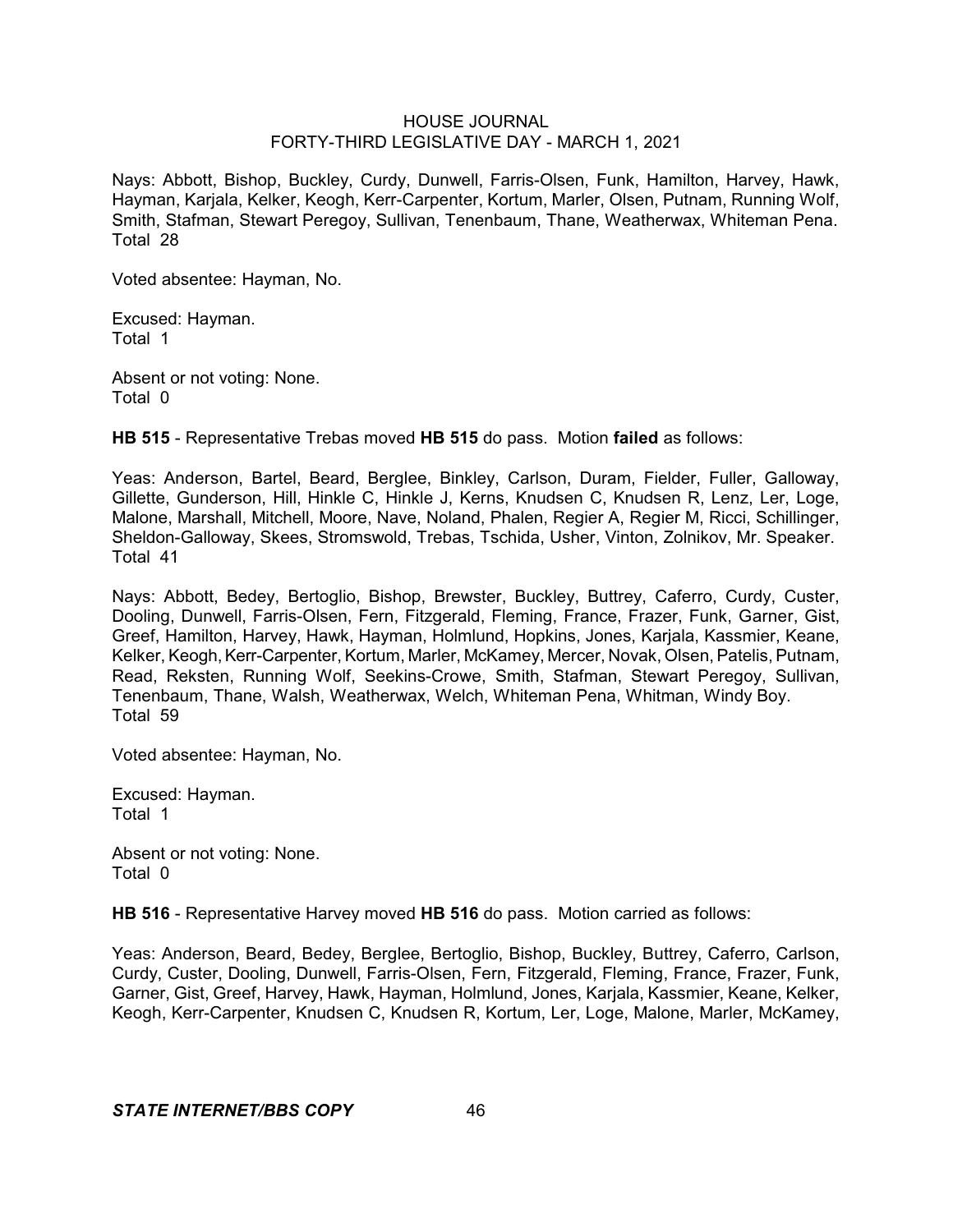Novak, Patelis, Read, Reksten, Ricci, Running Wolf, Sheldon-Galloway, Smith, Stafman, Stewart Peregoy, Stromswold, Sullivan, Tenenbaum, Thane, Trebas, Vinton, Walsh, Weatherwax, Welch, Whiteman Pena, Whitman, Windy Boy, Zolnikov, Mr. Speaker. Total 67

Nays: Abbott, Bartel, Binkley, Brewster, Duram, Fielder, Fuller, Galloway, Gillette, Gunderson, Hamilton, Hill, Hinkle C, Hinkle J, Hopkins, Kerns, Lenz, Marshall, Mercer, Mitchell, Moore, Nave, Noland, Olsen, Phalen, Putnam, Regier A, Regier M, Schillinger, Seekins-Crowe, Skees, Tschida, Usher.

Total 33

Voted absentee: Hayman, Aye.

Excused: Hayman. Total 1

Absent or not voting: None. Total 0

**HB 517** - Representative Mercer moved **HB 517** do pass. Motion carried as follows:

Yeas: Anderson, Bartel, Beard, Bedey, Berglee, Bertoglio, Binkley, Brewster, Buttrey, Carlson, Curdy, Custer, Dooling, Duram, Fielder, Fitzgerald, Fleming, Frazer, Fuller, Galloway, Garner, Gillette, Gist, Greef, Gunderson, Hill, Hinkle C, Hinkle J, Holmlund, Hopkins, Jones, Kassmier, Keane, Kerns, Knudsen C, Knudsen R, Lenz, Ler, Loge, Malone, Marshall, McKamey, Mercer, Mitchell, Moore, Nave, Noland, Novak, Patelis, Phalen, Putnam, Read, Regier A, Regier M, Reksten, Ricci, Schillinger, Seekins-Crowe, Sheldon-Galloway, Skees, Stromswold, Trebas, Tschida, Usher, Vinton, Walsh, Welch, Whitman, Zolnikov, Mr. Speaker. Total 70

Nays: Abbott, Bishop, Buckley, Caferro, Dunwell, Farris-Olsen, Fern, France, Funk, Hamilton, Harvey, Hawk, Hayman, Karjala, Kelker, Keogh, Kerr-Carpenter, Kortum, Marler, Olsen, Running Wolf, Smith, Stafman, Stewart Peregoy, Sullivan, Tenenbaum, Thane, Weatherwax, Whiteman Pena.

Total 29

Voted absentee: Hayman, No.

Excused: Hayman. Total 1

Absent or not voting: Windy Boy. Total 1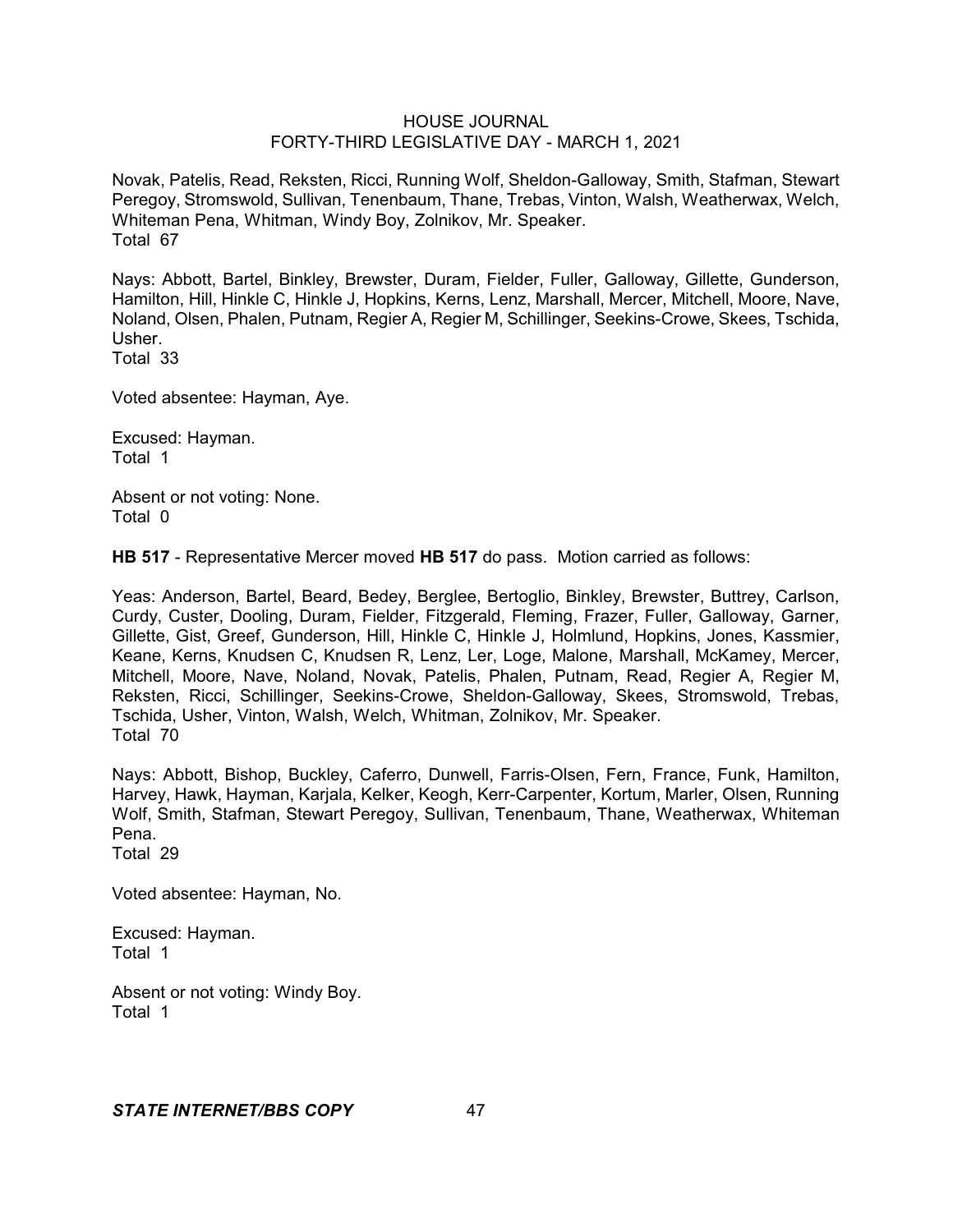**HB 519** - Representative Zolnikov moved **HB 519** do pass. Motion carried as follows:

Yeas: Anderson, Bartel, Beard, Bedey, Berglee, Bertoglio, Binkley, Brewster, Buttrey, Carlson, Custer, Dooling, Duram, Fern, Fielder, Fitzgerald, Fleming, Frazer, Fuller, Galloway, Garner, Gillette, Gist, Greef, Gunderson, Hill, Hinkle C, Hinkle J, Holmlund, Hopkins, Jones, Kassmier, Kerns, Kerr-Carpenter, Knudsen C, Knudsen R, Kortum, Lenz, Ler, Loge, Malone, Marshall, McKamey, Mercer, Mitchell, Moore, Noland, Patelis, Phalen, Putnam, Read, Regier A, Regier M, Reksten, Ricci, Schillinger, Seekins-Crowe, Sheldon-Galloway, Skees, Stromswold, Trebas, Tschida, Usher, Vinton, Walsh, Welch, Whitman, Zolnikov, Mr. Speaker. Total 69

Nays: Abbott, Bishop, Buckley, Caferro, Curdy, Dunwell, Farris-Olsen, France, Funk, Hamilton, Harvey, Hawk, Hayman, Karjala, Keane, Kelker, Keogh, Marler, Nave, Novak, Olsen, Running Wolf, Smith, Stafman, Stewart Peregoy, Sullivan, Tenenbaum, Thane, Weatherwax, Whiteman Pena, Windy Boy. Total 31

Voted absentee: Hayman, No.

Excused: Hayman. Total 1

Absent or not voting: None. Total 0

**HB 520** - Representative Marler moved **HB 520** do pass. Motion carried as follows:

Yeas: Abbott, Anderson, Beard, Bedey, Bertoglio, Bishop, Brewster, Buckley, Buttrey, Caferro, Carlson, Curdy, Custer, Dooling, Dunwell, Duram, Farris-Olsen, Fern, Fitzgerald, Fleming, France, Frazer, Fuller, Funk, Garner, Gist, Greef, Hamilton, Harvey, Hawk, Hayman, Holmlund, Hopkins, Jones, Karjala, Keane, Kelker, Keogh, Kerr-Carpenter, Knudsen C, Knudsen R, Kortum, Ler, Loge, Malone, Marler, Marshall, McKamey, Mercer, Noland, Novak, Olsen, Patelis, Putnam, Read, Reksten, Running Wolf, Schillinger, Smith, Stafman, Stewart Peregoy, Stromswold, Sullivan, Tenenbaum, Thane, Trebas, Vinton, Walsh, Weatherwax, Welch, Whiteman Pena, Whitman, Windy Boy, Zolnikov, Mr. Speaker. Total 75

Nays: Bartel, Berglee, Binkley, Fielder, Galloway, Gillette, Gunderson, Hill, Hinkle C, Hinkle J, Kassmier, Kerns, Lenz, Mitchell, Moore, Nave, Phalen, Regier A, Regier M, Ricci, Seekins-Crowe, Sheldon-Galloway, Skees, Tschida, Usher. Total 25

Voted absentee: Hayman, Aye.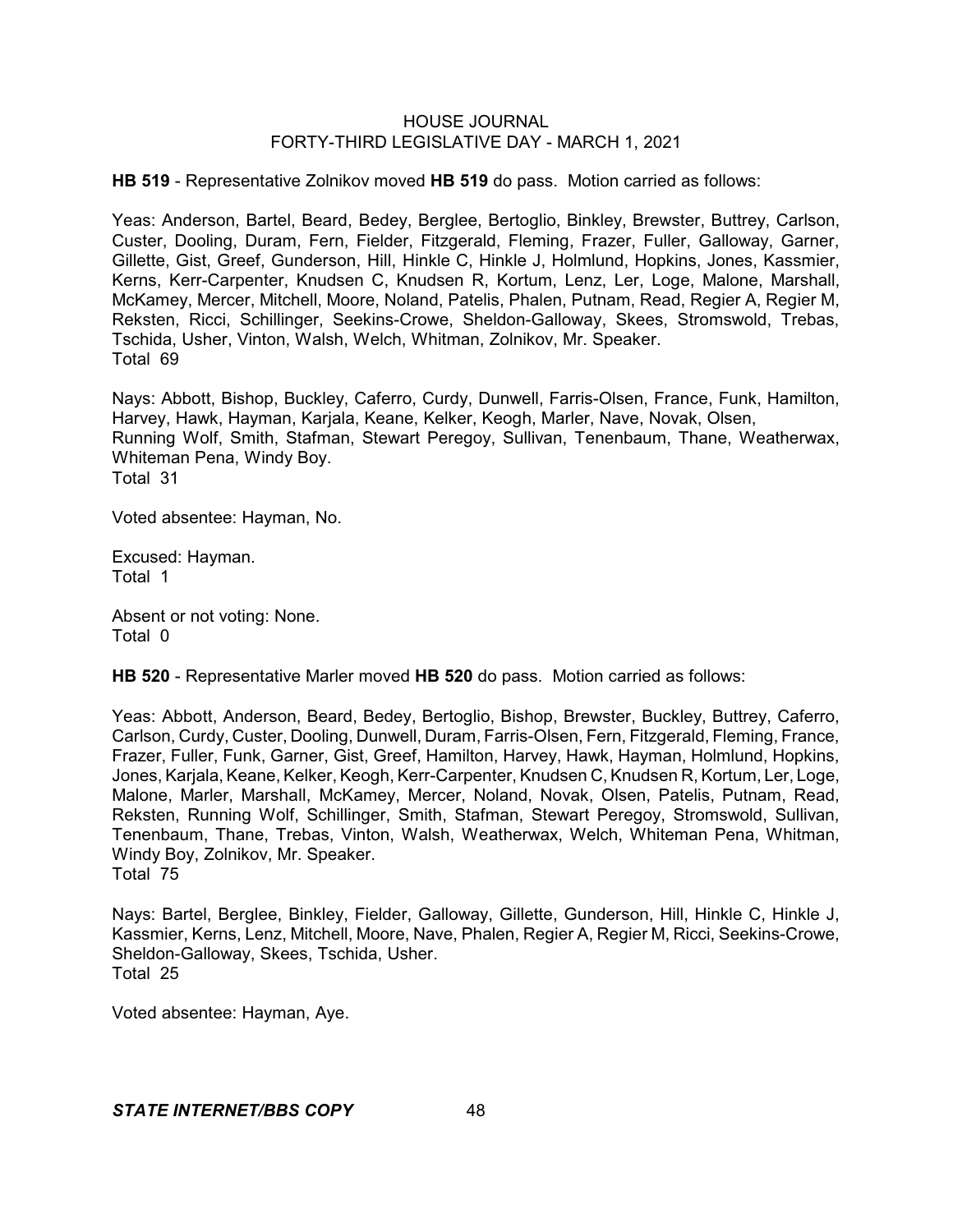Excused: Hayman. Total 1

Absent or not voting: None. Total 0

**HB 526** - Representative Read moved **HB 526** do pass. Motion carried as follows:

Yeas: Anderson, Bartel, Beard, Bedey, Berglee, Bertoglio, Binkley, Brewster, Buttrey, Carlson, Custer, Dooling, Duram, Fielder, Fitzgerald, Fleming, Frazer, Fuller, Galloway, Garner, Gillette, Gist, Greef, Gunderson, Hill, Hinkle C, Hinkle J, Holmlund, Hopkins, Jones, Kassmier, Kerns, Knudsen C, Knudsen R, Lenz, Ler, Loge, Malone, Marshall, McKamey, Mercer, Mitchell, Moore, Nave, Noland, Patelis, Phalen, Putnam, Read, Regier A, Regier M, Reksten, Ricci, Schillinger, Seekins-Crowe, Sheldon-Galloway, Skees, Stromswold, Trebas, Tschida, Usher, Vinton, Walsh, Welch, Whitman, Zolnikov, Mr. Speaker. Total 67

Nays: Abbott, Bishop, Buckley, Caferro, Curdy, Dunwell, Farris-Olsen, Fern, France, Funk, Hamilton, Harvey, Hawk, Hayman, Karjala, Keane, Kelker, Keogh, Kerr-Carpenter, Kortum, Marler, Novak, Olsen, Running Wolf, Smith, Stafman, Stewart Peregoy, Sullivan, Tenenbaum, Thane, Weatherwax, Whiteman Pena, Windy Boy. Total 33

Voted absentee: Hayman, No.

Excused: Hayman. Total 1

Absent or not voting: None. Total 0

**HB 527** - Representative Nave moved **HB 527** do pass. Motion carried as follows:

Yeas: Anderson, Bartel, Beard, Bedey, Berglee, Bertoglio, Binkley, Brewster, Buttrey, Carlson, Dooling, Duram, Fielder, Fitzgerald, Fleming, Frazer, Fuller, Galloway, Garner, Gillette, Gist, Greef, Gunderson, Hill, Hinkle C, Hinkle J, Holmlund, Hopkins, Jones, Kassmier, Kerns, Knudsen C, Knudsen R, Lenz, Ler, Loge, Malone, Marshall, McKamey, Mercer, Mitchell, Moore, Nave, Noland, Patelis, Phalen, Read, Regier A, Regier M, Reksten, Ricci, Schillinger, Seekins-Crowe, Sheldon-Galloway, Skees, Stromswold, Trebas, Tschida, Usher, Vinton, Walsh, Welch, Whitman, Zolnikov, Mr. Speaker.

Total 65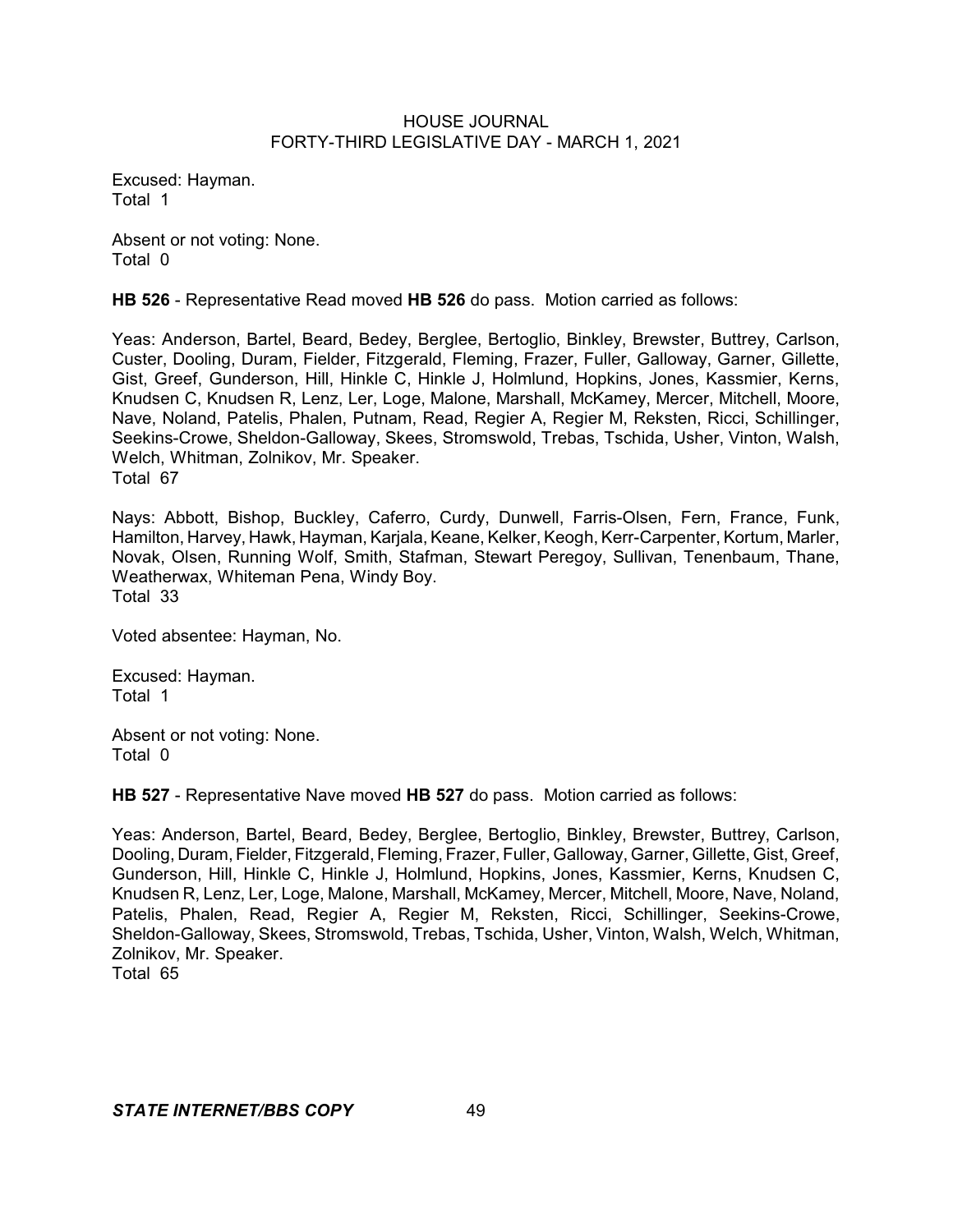Nays: Abbott, Bishop, Buckley, Caferro, Curdy, Custer, Dunwell, Farris-Olsen, Fern, France, Funk, Hamilton, Harvey, Hawk, Hayman, Karjala, Keane, Kelker, Keogh, Kerr-Carpenter, Kortum, Marler, Novak, Olsen, Putnam, Running Wolf, Smith, Stafman, Stewart Peregoy, Sullivan, Tenenbaum, Thane, Weatherwax, Whiteman Pena, Windy Boy. Total 35

Voted absentee: Hayman, No.

Excused: Hayman. Total 1

Absent or not voting: None. Total 0

**HB 538** - Representative Duram moved **HB 538** do pass. Motion **failed** as follows:

Yeas: Abbott, Buckley, Duram, Farris-Olsen, Fitzgerald, Gist, Kerr-Carpenter, Knudsen R, Malone, Nave, Olsen, Phalen, Read, Running Wolf, Smith, Stromswold, Tenenbaum, Tschida, Zolnikov. Total 19

Nays: Anderson, Bartel, Beard, Bedey, Berglee, Bertoglio, Binkley, Bishop, Brewster, Buttrey, Caferro, Carlson, Curdy, Custer, Dooling, Dunwell, Fern, Fielder, Fleming, France, Frazer, Fuller, Funk, Galloway, Garner, Gillette, Greef, Gunderson, Hamilton, Harvey, Hawk, Hayman, Hill, Hinkle C, Hinkle J, Holmlund, Hopkins, Jones, Karjala, Kassmier, Keane, Kelker, Keogh, Kerns, Knudsen C, Kortum, Lenz, Ler, Loge, Marler, Marshall, McKamey, Mercer, Mitchell, Moore, Noland, Novak, Patelis, Putnam, Regier A, Regier M, Reksten, Ricci, Schillinger, Seekins-Crowe, Sheldon-Galloway, Skees, Stafman, Stewart Peregoy, Sullivan, Thane, Trebas, Usher, Vinton, Walsh, Weatherwax, Welch, Whiteman Pena, Whitman, Windy Boy, Mr. Speaker. Total 81

Voted absentee: Hayman, No.

Excused: Hayman. Total 1

Absent or not voting: None. Total 0

**HB 539** - Representative Usher moved **HB 539** do pass. Motion carried as follows:

Yeas: Abbott, Anderson, Bartel, Beard, Bedey, Berglee, Bertoglio, Binkley, Bishop, Brewster, Buckley, Buttrey, Caferro, Carlson, Curdy, Custer, Dooling, Dunwell, Duram, Farris-Olsen, Fern, Fielder, Fitzgerald, Fleming, France, Frazer, Fuller, Funk, Galloway, Garner, Gillette, Gist, Greef, Gunderson, Hamilton, Harvey, Hawk, Hayman, Hill, Hinkle C, Hinkle J, Holmlund, Hopkins, Jones, Karjala, Kassmier, Keane, Kelker, Keogh, Kerns, Kerr-Carpenter, Knudsen C, Knudsen R, Kortum,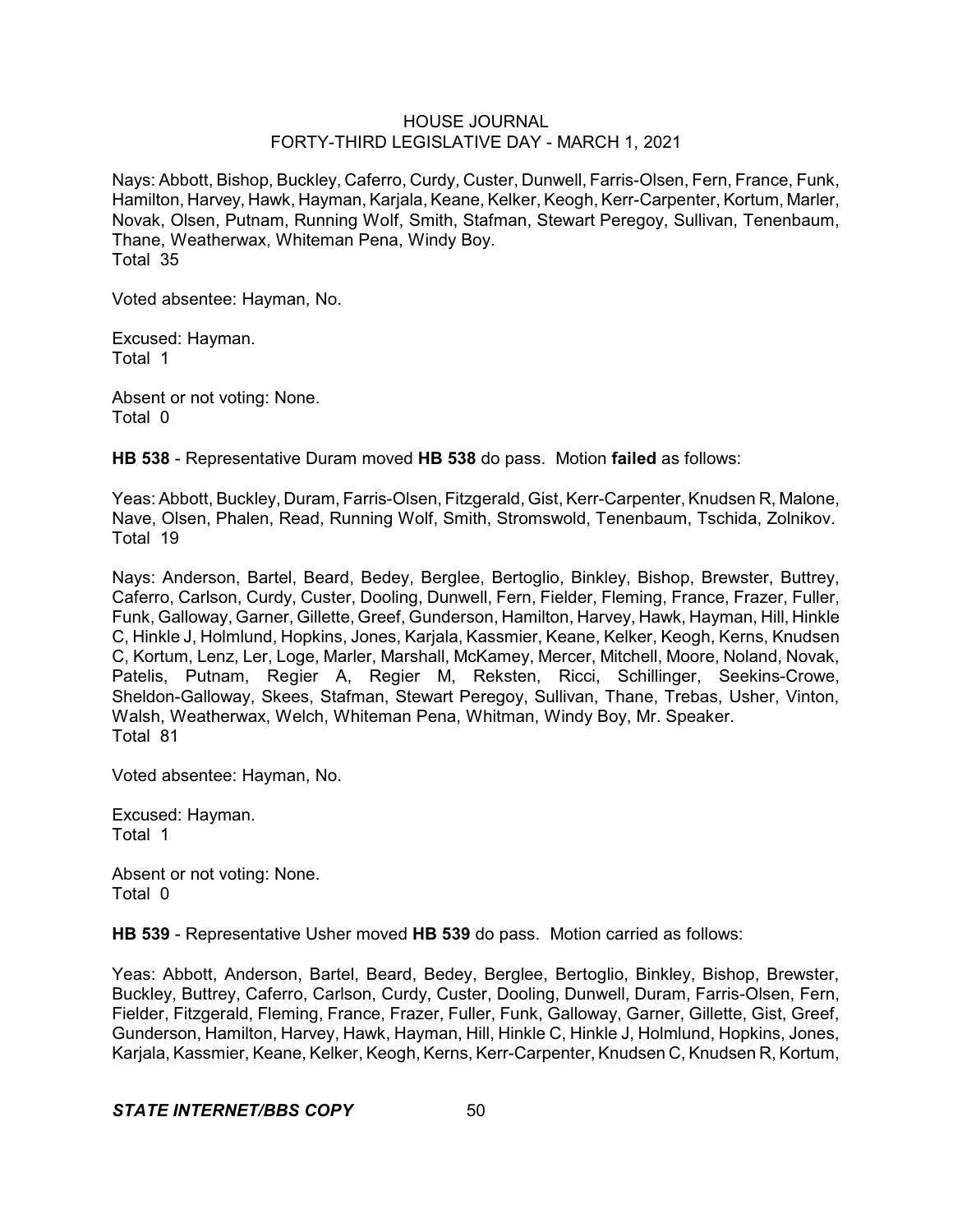Lenz, Ler, Loge, Malone, Marler, Marshall, McKamey, Mercer, Mitchell, Moore, Nave, Noland, Novak, Olsen, Patelis, Phalen, Putnam, Read, Regier A, Regier M, Reksten, Ricci, Running Wolf, Schillinger, Seekins-Crowe, Sheldon-Galloway, Skees, Smith, Stafman, Stewart Peregoy, Stromswold, Sullivan, Tenenbaum, Thane, Trebas, Tschida, Usher, Vinton, Walsh, Weatherwax, Welch, Whiteman Pena, Whitman, Windy Boy, Zolnikov, Mr. Speaker. Total 100

Nays: None. Total 0

Voted absentee: Hayman, Aye.

Excused: Hayman. Total 1

Absent or not voting: None. Total 0

**HB 541** - Representative Galloway moved **HB 541** do pass. Motion carried as follows:

Yeas: Anderson, Bartel, Beard, Bedey, Berglee, Bertoglio, Binkley, Brewster, Buttrey, Custer, Dooling, Duram, Fielder, Fitzgerald, Frazer, Fuller, Galloway, Garner, Gillette, Gist, Greef, Gunderson, Hill, Hinkle J, Holmlund, Jones, Kassmier, Kerns, Knudsen C, Knudsen R, Lenz, Ler, Loge, Malone, Marshall, McKamey, Mitchell, Moore, Noland, Patelis, Phalen, Read, Regier A, Regier M, Reksten, Ricci, Schillinger, Seekins-Crowe, Sheldon-Galloway, Skees, Smith, Trebas, Tschida, Usher, Vinton, Walsh, Welch, Whitman, Zolnikov, Mr. Speaker. Total 60

Nays: Abbott, Bishop, Buckley, Caferro, Carlson, Curdy, Dunwell, Farris-Olsen, Fern, Fleming, France, Funk, Hamilton, Harvey, Hawk, Hayman, Hinkle C, Karjala, Keane, Kelker, Keogh, Kerr-Carpenter, Kortum, Marler, Mercer, Nave, Novak, Olsen, Putnam, Running Wolf, Stafman, Stewart Peregoy, Stromswold, Sullivan, Tenenbaum, Thane, Weatherwax, Whiteman Pena, Windy Boy. Total 39

Voted absentee: Hayman, No.

Excused: Hayman. Total 1

Absent or not voting: Hopkins. Total 1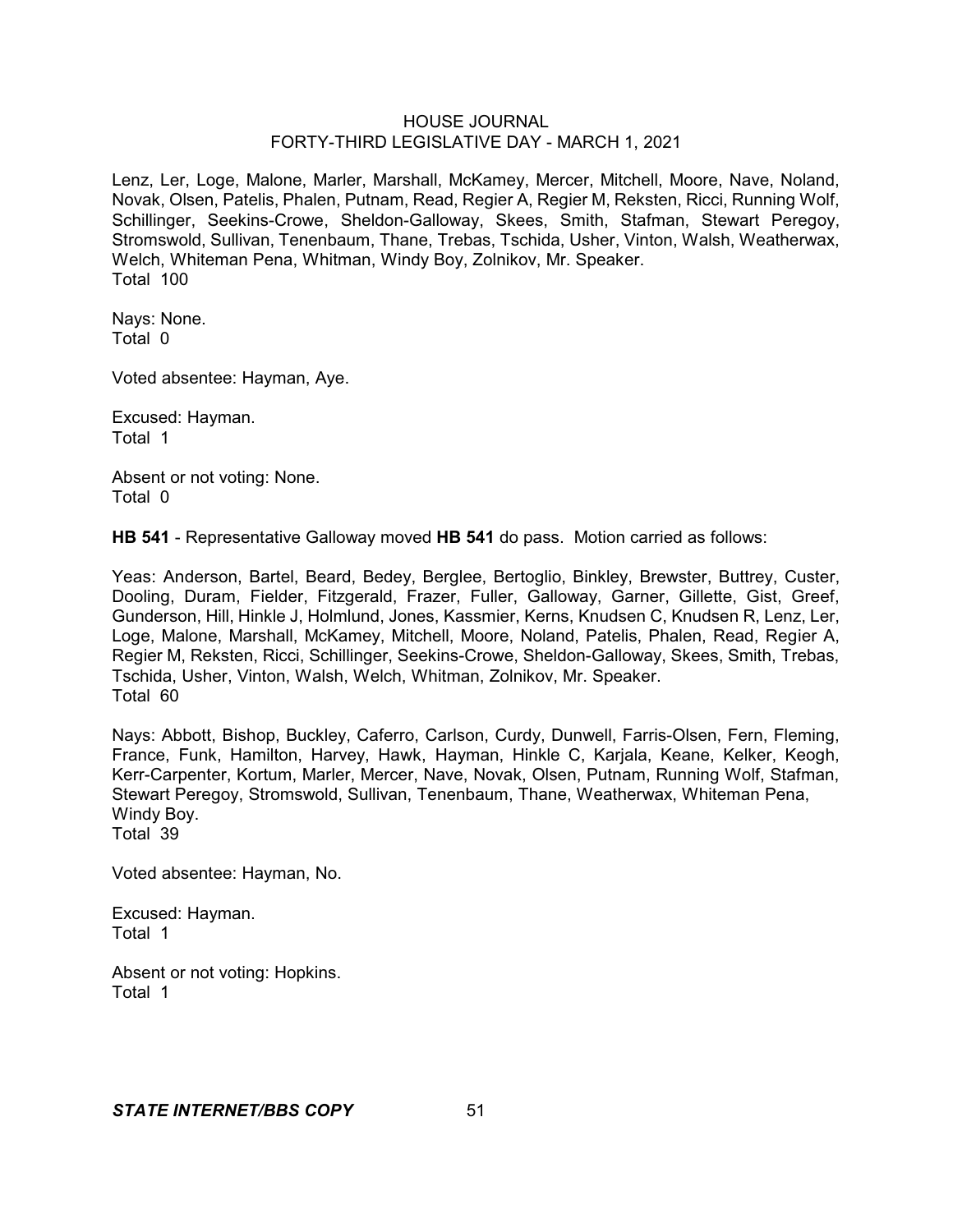**HB 543** - Representative Phalen moved **HB 543** do pass. Motion carried as follows:

Yeas: Anderson, Bartel, Beard, Bedey, Berglee, Bertoglio, Binkley, Brewster, Buttrey, Carlson, Custer, Dooling, Duram, Fielder, Fitzgerald, Fleming, Frazer, Fuller, Galloway, Garner, Gillette, Gist, Greef, Gunderson, Hill, Hinkle C, Hinkle J, Holmlund, Hopkins, Jones, Kassmier, Kerns, Knudsen C, Knudsen R, Lenz, Ler, Loge, Malone, Marshall, McKamey, Mercer, Mitchell, Moore, Nave, Noland, Patelis, Phalen, Putnam, Read, Regier A, Regier M, Reksten, Ricci, Schillinger, Seekins-Crowe, Sheldon-Galloway, Skees, Stromswold, Trebas, Tschida, Usher, Vinton, Walsh, Welch, Whitman, Zolnikov, Mr. Speaker. Total 67

Nays: Abbott, Bishop, Buckley, Caferro, Curdy, Dunwell, Farris-Olsen, Fern, France, Funk, Hamilton, Harvey, Hawk, Hayman, Karjala, Keane, Kelker, Keogh, Kerr-Carpenter, Kortum, Marler, Novak, Olsen, Running Wolf, Smith, Stafman, Stewart Peregoy, Sullivan, Tenenbaum, Thane, Weatherwax, Whiteman Pena, Windy Boy. Total 33

Voted absentee: Hayman, No.

Excused: Hayman. Total 1

Absent or not voting: None. Total 0

**HB 548** - Representative Patelis moved **HB 548** do pass. Motion carried as follows:

Yeas: Abbott, Anderson, Bartel, Beard, Bedey, Berglee, Bertoglio, Binkley, Bishop, Brewster, Buckley, Buttrey, Carlson, Curdy, Custer, Dooling, Duram, Farris-Olsen, Fern, Fielder, Fitzgerald, Fleming, France, Frazer, Fuller, Funk, Galloway, Garner, Gillette, Gist, Greef, Gunderson, Hamilton, Harvey, Hawk, Hayman, Hill, Hinkle C, Hinkle J, Holmlund, Hopkins, Jones, Karjala, Kassmier, Keane, Kelker, Keogh, Kerns, Kerr-Carpenter, Knudsen C, Knudsen R, Kortum, Lenz, Ler, Loge, Malone, Marler, Marshall, McKamey, Mercer, Mitchell, Moore, Nave, Noland, Novak, Patelis, Phalen, Putnam, Read, Regier A, Regier M, Reksten, Ricci, Running Wolf, Schillinger, Seekins-Crowe, Skees, Smith, Stafman, Stewart Peregoy, Stromswold, Sullivan, Tenenbaum, Thane, Trebas, Tschida, Usher, Vinton, Walsh, Weatherwax, Welch, Whitman, Windy Boy, Zolnikov, Mr. Speaker. Total 95

Nays: Caferro, Dunwell, Olsen, Sheldon-Galloway, Whiteman Pena. Total 5

Voted absentee: Hayman, Aye.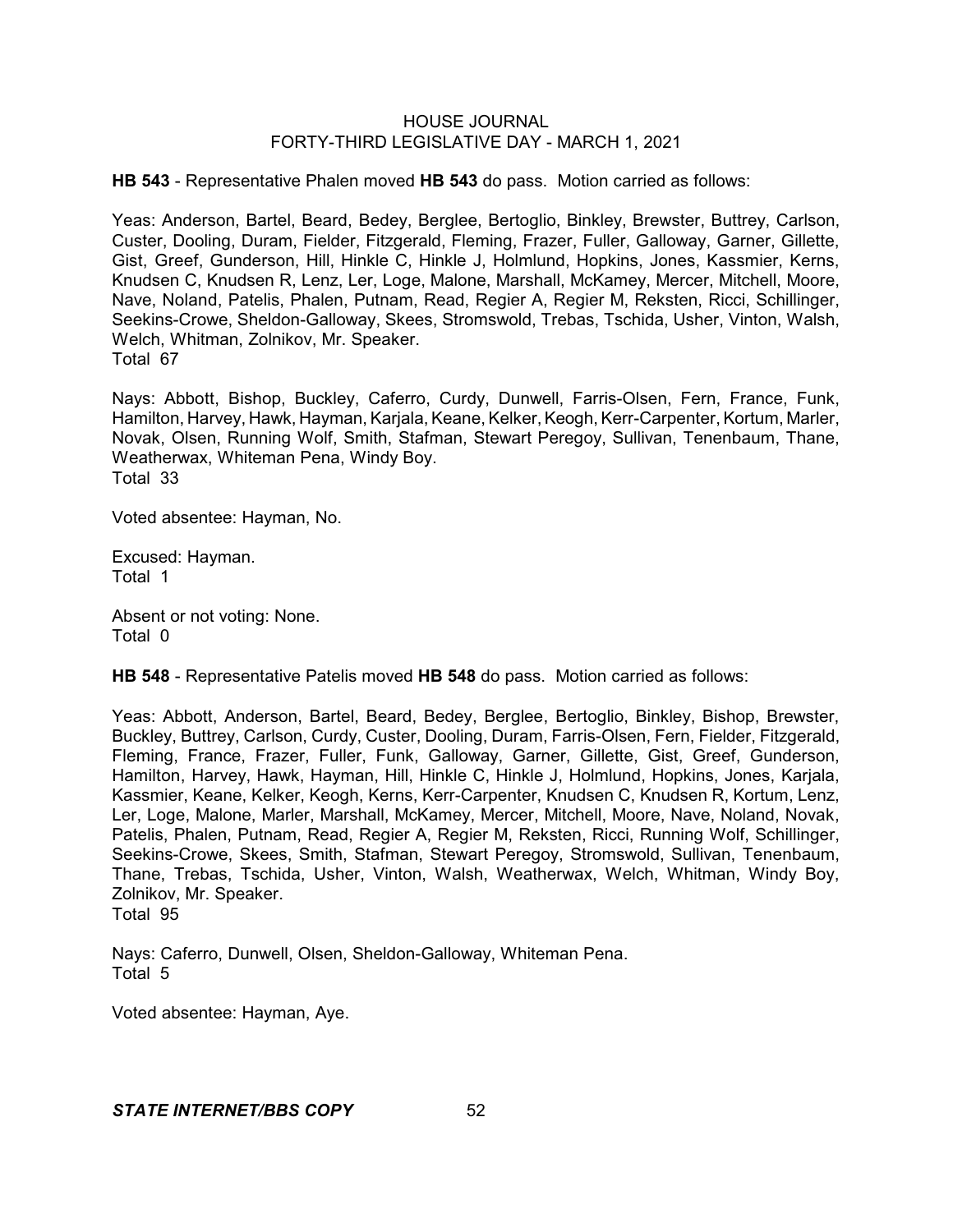Excused: Hayman. Total 1

Absent or not voting: None. Total 0

**HB 549** - Representative Kerns moved **HB 549** do pass. Motion carried as follows:

Yeas: Anderson, Bartel, Beard, Bedey, Berglee, Bertoglio, Binkley, Bishop, Brewster, Buckley, Buttrey, Caferro, Carlson, Curdy, Custer, Dooling, Dunwell, Duram, Farris-Olsen, Fern, Fielder, Fitzgerald, Fleming, France, Frazer, Fuller, Funk, Galloway, Garner, Gillette, Gist, Greef, Gunderson, Hamilton, Harvey, Hawk, Hayman, Hill, Hinkle C, Hinkle J, Holmlund, Hopkins, Jones, Karjala, Kassmier, Keane, Keogh, Kerns, Kerr-Carpenter, Knudsen C, Knudsen R, Kortum, Lenz, Ler, Loge, Malone, Marler, Marshall, McKamey, Mercer, Mitchell, Moore, Nave, Noland, Novak, Patelis, Phalen, Putnam, Read, Regier A, Regier M, Reksten, Ricci, Running Wolf, Schillinger, Seekins-Crowe, Sheldon-Galloway, Skees, Smith, Stafman, Stewart Peregoy, Stromswold, Sullivan, Tenenbaum, Thane, Trebas, Tschida, Usher, Vinton, Walsh, Weatherwax, Welch, Whiteman Pena, Whitman, Windy Boy, Zolnikov, Mr. Speaker. Total 97

Nays: Abbott, Kelker, Olsen. Total 3

Voted absentee: Hayman, Aye.

Excused: Hayman. Total 1

Absent or not voting: None. Total 0

**HB 554** - Representative Kassmier moved **HB 554** do pass. Motion carried as follows:

Yeas: Abbott, Anderson, Bartel, Beard, Bedey, Berglee, Bertoglio, Binkley, Bishop, Brewster, Buckley, Buttrey, Caferro, Carlson, Custer, Dooling, Duram, Fern, Fielder, Fitzgerald, Fleming, Frazer, Fuller, Funk, Galloway, Garner, Gillette, Gist, Greef, Gunderson, Hill, Hinkle C, Hinkle J, Holmlund, Hopkins, Jones, Kassmier, Keane, Kelker, Kerns, Kerr-Carpenter, Knudsen C, Knudsen R, Lenz, Ler, Loge, Malone, Marshall, McKamey, Mercer, Mitchell, Moore, Nave, Noland, Patelis, Phalen, Putnam, Read, Regier A, Regier M, Reksten, Ricci, Running Wolf, Schillinger, Seekins-Crowe, Sheldon-Galloway, Skees, Smith, Stromswold, Trebas, Tschida, Usher, Vinton, Walsh, Welch, Whitman, Windy Boy, Zolnikov, Mr. Speaker. Total 79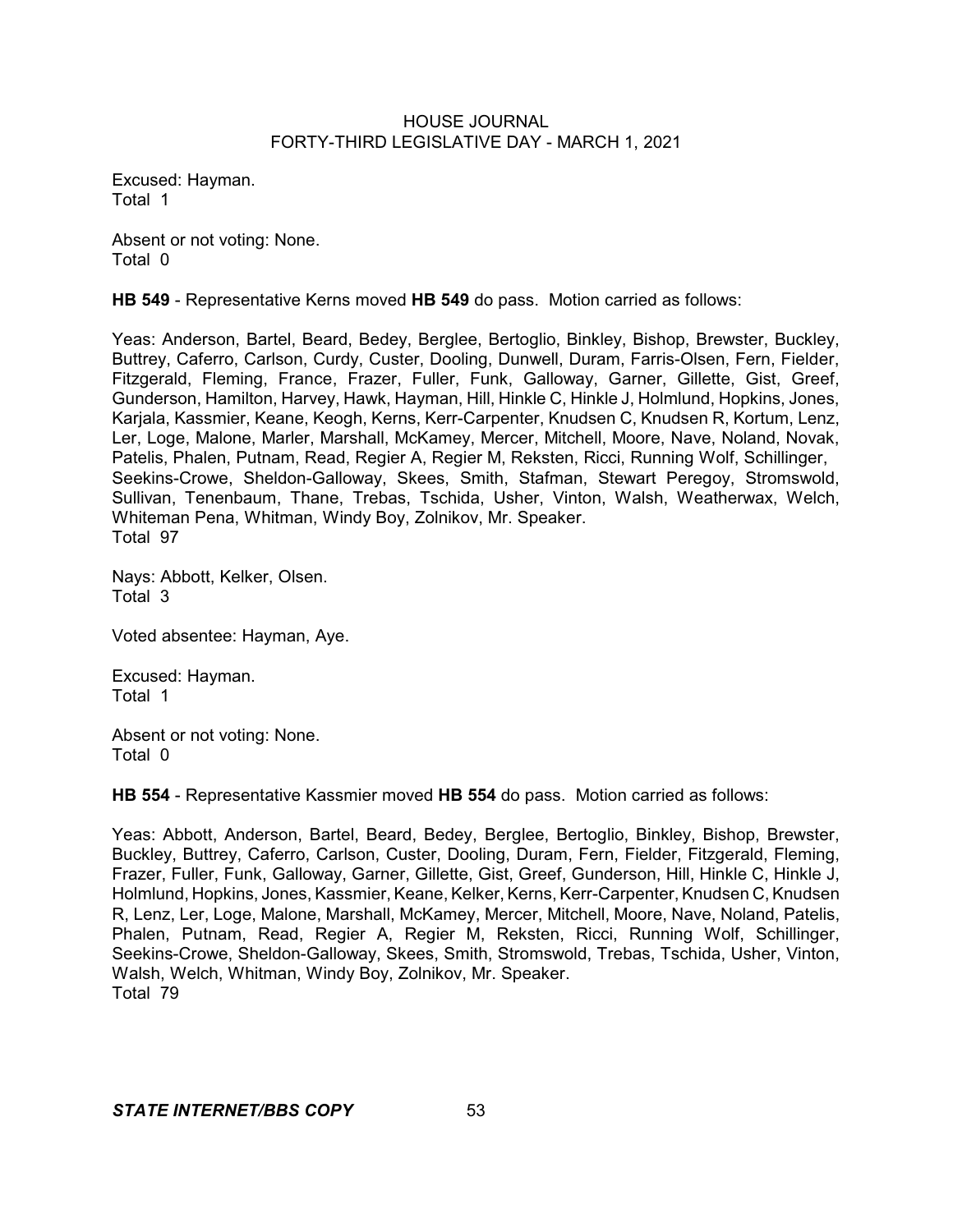Nays: Curdy, Dunwell, Farris-Olsen, France, Hamilton, Harvey, Hawk, Hayman, Karjala, Keogh, Kortum, Marler, Novak, Olsen, Stafman, Stewart Peregoy, Sullivan, Tenenbaum, Thane, Weatherwax, Whiteman Pena. Total 21

Voted absentee: Hayman, No.

Excused: Hayman. Total 1

Absent or not voting: None. Total 0

**HB 558** - Representative Noland moved **HB 558** do pass. Motion carried as follows:

Yeas: Abbott, Anderson, Bartel, Beard, Bedey, Berglee, Bertoglio, Binkley, Bishop, Brewster, Buckley, Buttrey, Caferro, Carlson, Curdy, Custer, Dooling, Dunwell, Duram, Farris-Olsen, Fern, Fielder, Fitzgerald, Fleming, France, Frazer, Fuller, Funk, Galloway, Garner, Gillette, Gist, Greef, Gunderson, Hamilton, Hawk, Hayman, Hill, Hinkle C, Hinkle J, Holmlund, Hopkins, Jones, Karjala, Kassmier, Keane, Kelker, Keogh, Kerns, Kerr-Carpenter, Knudsen C, Knudsen R, Kortum, Lenz, Ler, Loge, Malone, Marler, Marshall, McKamey, Mercer, Mitchell, Moore, Nave, Noland, Novak, Olsen, Patelis, Phalen, Putnam, Read, Regier A, Regier M, Reksten, Ricci, Running Wolf, Schillinger, Seekins-Crowe, Sheldon-Galloway, Skees, Smith, Stafman, Stewart Peregoy, Stromswold, Sullivan, Tenenbaum, Thane, Trebas, Tschida, Usher, Vinton, Walsh, Weatherwax, Welch, Whiteman Pena, Whitman, Windy Boy, Zolnikov, Mr. Speaker. Total 99

Nays: Harvey. Total 1

Voted absentee: Hayman, Aye.

Excused: Hayman. Total 1

Absent or not voting: None. Total 0

**HB 559** - Representative Mercer moved **HB 559** do pass. Motion carried as follows:

Yeas: Abbott, Anderson, Bartel, Beard, Bedey, Berglee, Bertoglio, Binkley, Bishop, Brewster, Buckley, Buttrey, Caferro, Carlson, Curdy, Custer, Dooling, Dunwell, Duram, Farris-Olsen, Fern, Fielder, Fitzgerald, Fleming, France, Frazer, Fuller, Funk, Galloway, Garner, Gillette, Gist, Greef, Gunderson, Hamilton, Harvey, Hawk, Hayman, Hill, Hinkle C, Hinkle J, Holmlund, Hopkins, Jones, Karjala, Kassmier, Keane, Kelker, Keogh, Kerns, Kerr-Carpenter, Knudsen C, Knudsen R, Kortum,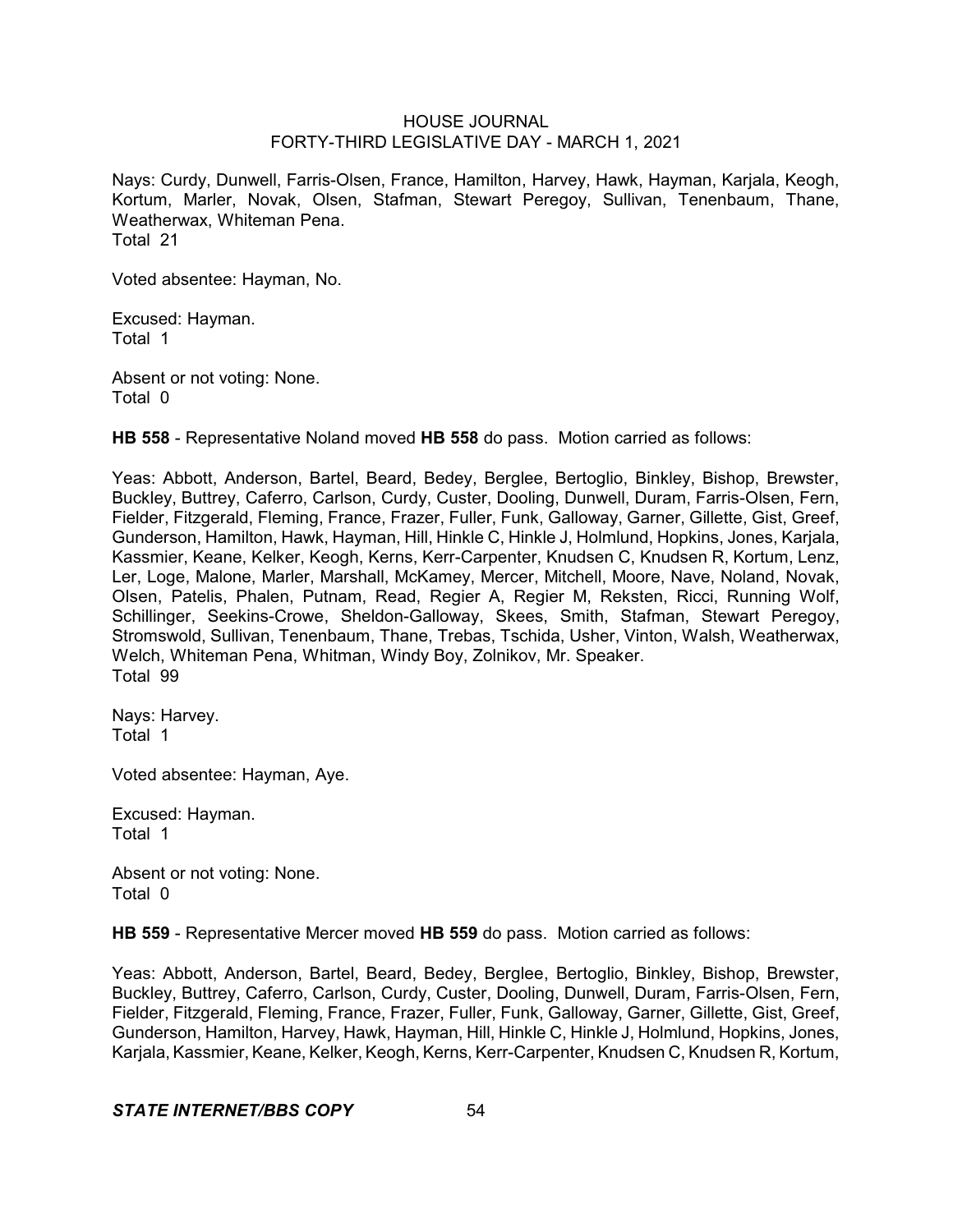Lenz, Ler, Loge, Malone, Marler, Marshall, McKamey, Mercer, Mitchell, Moore, Nave, Noland, Novak, Olsen, Patelis, Phalen, Putnam, Read, Regier A, Regier M, Reksten, Ricci, Running Wolf, Schillinger, Seekins-Crowe, Sheldon-Galloway, Skees, Smith, Stafman, Stewart Peregoy, Stromswold, Sullivan, Tenenbaum, Thane, Trebas, Tschida, Usher, Vinton, Walsh, Weatherwax, Welch, Whiteman Pena, Whitman, Windy Boy, Zolnikov, Mr. Speaker. Total 100

Nays: None. Total 0

Voted absentee: Hayman, Aye.

Excused: Hayman. Total 1

Absent or not voting: None. Total 0

**HB 564** - Representative Noland moved **HB 564** do pass. Motion carried as follows:

Yeas: Anderson, Bartel, Beard, Bedey, Berglee, Bertoglio, Binkley, Brewster, Buttrey, Carlson, Custer, Dooling, Duram, Fielder, Fitzgerald, Fleming, Frazer, Fuller, Galloway, Garner, Gillette, Gist, Greef, Gunderson, Hill, Hinkle C, Hinkle J, Holmlund, Hopkins, Jones, Kassmier, Kerns, Knudsen C, Knudsen R, Lenz, Ler, Loge, Malone, Marshall, Mercer, Mitchell, Moore, Nave, Noland, Patelis, Phalen, Putnam, Read, Regier A, Regier M, Reksten, Ricci, Schillinger, Seekins-Crowe, Sheldon-Galloway, Skees, Stromswold, Trebas, Tschida, Usher, Vinton, Welch, Whitman, Zolnikov, Mr. Speaker.

Total 65

Nays: Abbott, Bishop, Buckley, Caferro, Curdy, Dunwell, Farris-Olsen, Fern, France, Funk, Hamilton, Harvey, Hawk, Hayman, Karjala, Keane, Kelker, Keogh, Kerr-Carpenter, Kortum, Marler, McKamey, Novak, Olsen, Running Wolf, Smith, Stafman, Stewart Peregoy, Sullivan, Tenenbaum, Thane, Walsh, Weatherwax, Whiteman Pena, Windy Boy. Total 35

Voted absentee: Hayman, No.

Excused: Hayman. Total 1

Absent or not voting: None. Total 0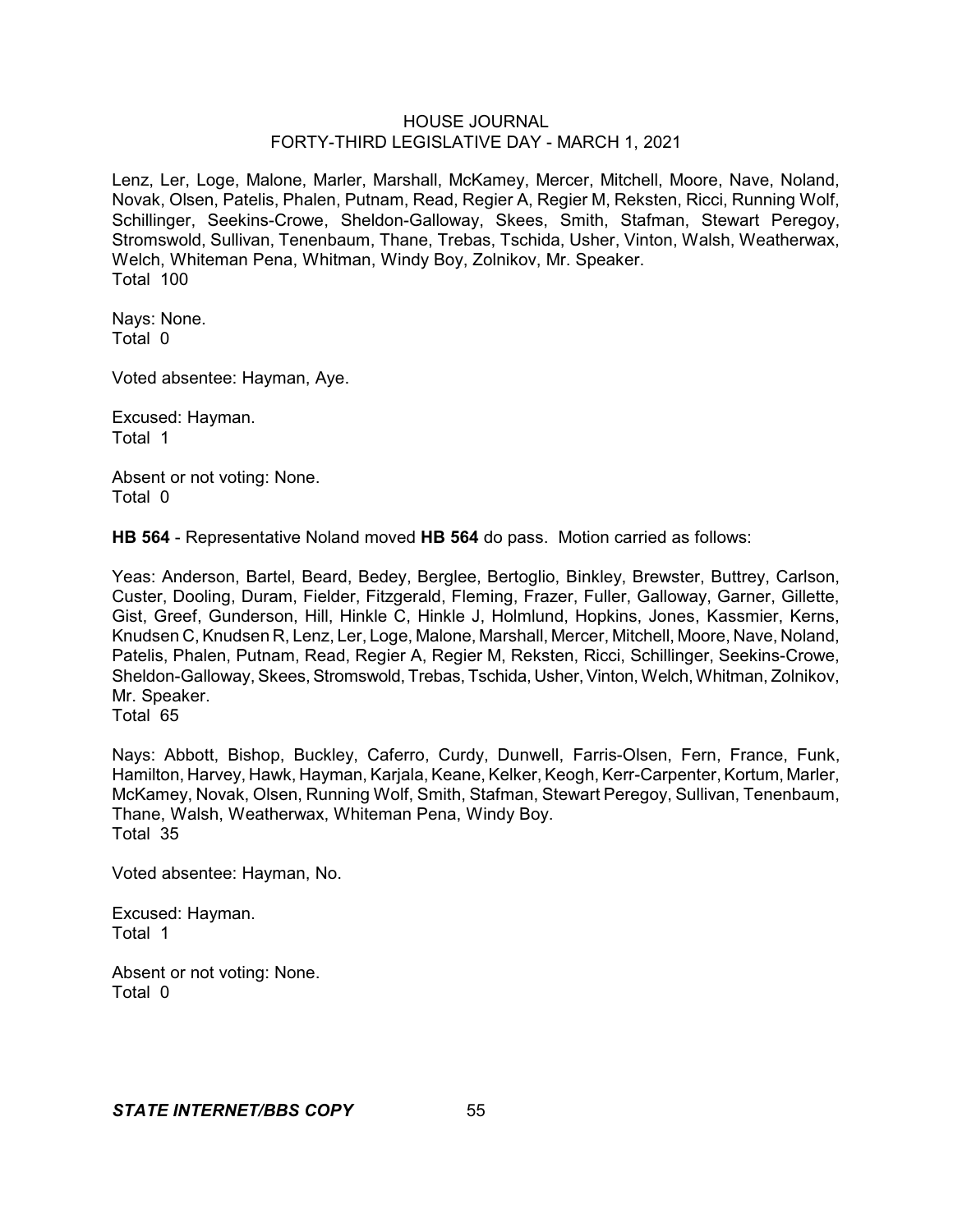**HB 566** - Representative Welch moved **HB 566** do pass. Motion carried as follows:

Yeas: Abbott, Anderson, Bartel, Beard, Bedey, Berglee, Bertoglio, Binkley, Bishop, Brewster, Buckley, Buttrey, Caferro, Carlson, Curdy, Custer, Dooling, Dunwell, Duram, Farris-Olsen, Fern, Fielder, Fitzgerald, Fleming, France, Frazer, Fuller, Funk, Galloway, Garner, Gillette, Gist, Greef, Gunderson, Hamilton, Harvey, Hawk, Hayman, Hill, Hinkle C, Hinkle J, Holmlund, Hopkins, Jones, Kassmier, Keane, Kelker, Keogh, Kerns, Kerr-Carpenter, Knudsen C, Knudsen R, Kortum, Lenz, Ler, Loge, Malone, Marler, Marshall, McKamey, Mercer, Mitchell, Moore, Nave, Noland, Novak, Patelis, Phalen, Putnam, Read, Regier A, Regier M, Reksten, Ricci, Running Wolf, Schillinger, Seekins-Crowe, Sheldon-Galloway, Skees, Smith, Stafman, Stewart Peregoy, Stromswold, Sullivan, Tenenbaum, Thane, Trebas, Usher, Vinton, Walsh, Weatherwax, Welch, Whiteman Pena, Whitman, Windy Boy, Zolnikov, Mr. Speaker. Total 97

Nays: Karjala, Olsen, Tschida. Total 3

Voted absentee: Hayman, Aye.

Excused: Hayman. Total 1

Absent or not voting: None. Total 0

**HB 574** - Representative Lenz moved **HB 574** do pass. Motion carried as follows:

Yeas: Abbott, Anderson, Bartel, Beard, Bedey, Berglee, Bertoglio, Binkley, Bishop, Brewster, Buckley, Buttrey, Caferro, Carlson, Curdy, Custer, Dooling, Dunwell, Duram, Farris-Olsen, Fern, Fielder, Fitzgerald, Fleming, France, Frazer, Fuller, Funk, Galloway, Garner, Gillette, Gist, Greef, Gunderson, Hamilton, Harvey, Hawk, Hayman, Hill, Hinkle C, Hinkle J, Holmlund, Hopkins, Jones, Karjala, Kassmier, Keane, Kelker, Keogh, Kerns, Kerr-Carpenter, Knudsen C, Knudsen R, Kortum, Lenz, Ler, Loge, Malone, Marler, Marshall, McKamey, Mercer, Mitchell, Moore, Nave, Noland, Novak, Olsen, Patelis, Phalen, Putnam, Read, Regier A, Regier M, Reksten, Ricci, Running Wolf, Schillinger, Seekins-Crowe, Sheldon-Galloway, Skees, Smith, Stafman, Stewart Peregoy, Stromswold, Sullivan, Tenenbaum, Thane, Trebas, Tschida, Usher, Vinton, Walsh, Weatherwax, Welch, Whiteman Pena, Whitman, Windy Boy, Zolnikov, Mr. Speaker. Total 100

Nays: None. Total 0

Voted absentee: Hayman, Aye.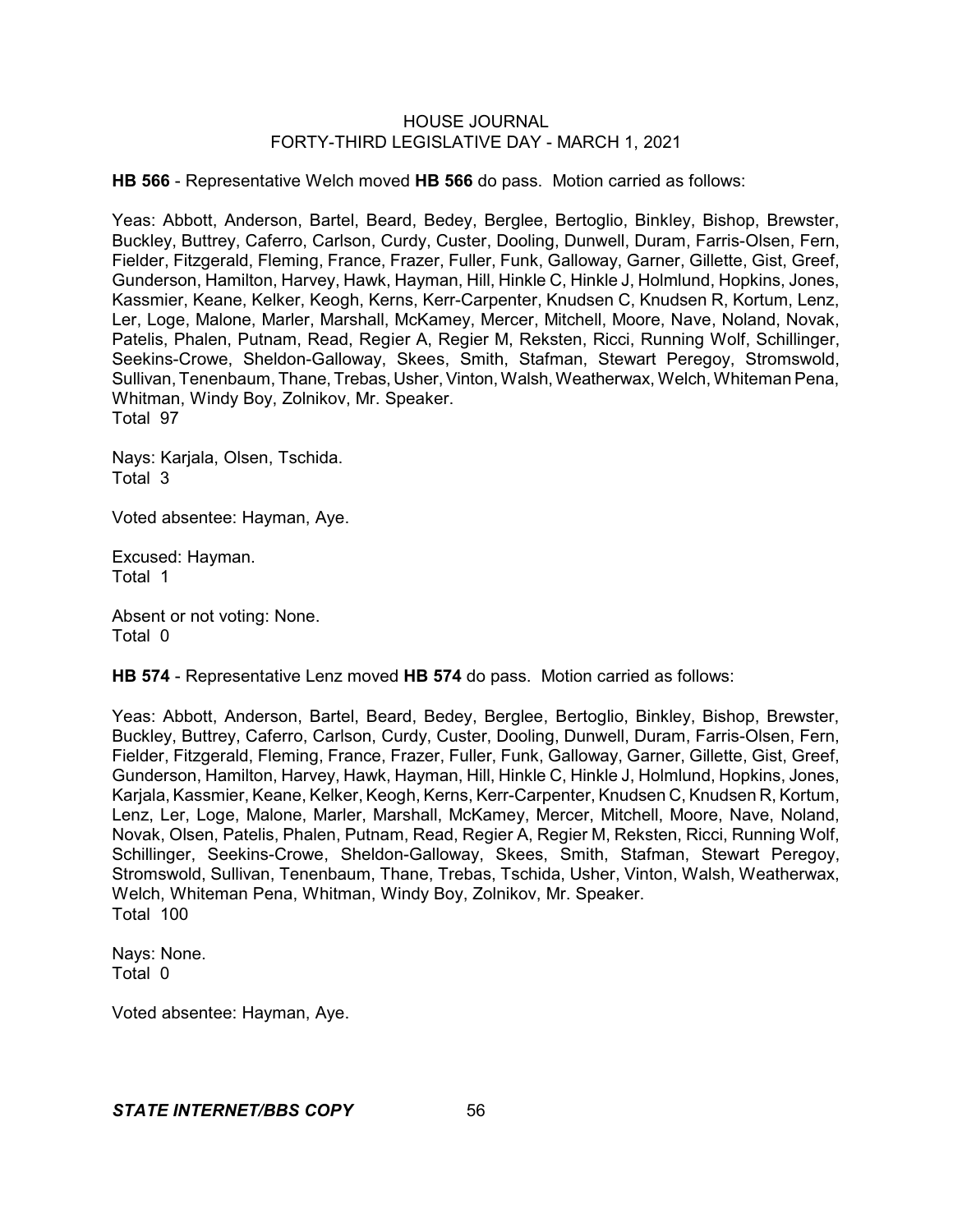Excused: Hayman. Total 1

Absent or not voting: None. Total 0

**HB 575** - Representative Seekins-Crowe moved **HB 575** do pass. Motion carried as follows:

Yeas: Bartel, Beard, Berglee, Bertoglio, Binkley, Brewster, Carlson, Dooling, Duram, Fielder, Fleming, Fuller, Galloway, Gillette, Gist, Gunderson, Hill, Hinkle C, Hinkle J, Kassmier, Kerns, Knudsen C, Knudsen R, Lenz, Ler, Malone, Marshall, McKamey, Mercer, Mitchell, Moore, Nave, Noland, Patelis, Phalen, Read, Regier A, Regier M, Reksten, Ricci, Schillinger, Seekins-Crowe, Sheldon-Galloway, Skees, Stromswold, Trebas, Tschida, Usher, Vinton, Walsh, Zolnikov, Mr. Speaker. Total 52

Nays: Abbott, Anderson, Bedey, Bishop, Buckley, Buttrey, Caferro, Curdy, Custer, Dunwell, Farris-Olsen, Fern, Fitzgerald, France, Frazer, Funk, Garner, Greef, Hamilton, Harvey, Hawk, Hayman, Holmlund, Hopkins, Jones, Karjala, Keane, Kelker, Keogh, Kerr-Carpenter, Kortum, Loge,

Marler, Novak, Olsen, Putnam, Running Wolf, Smith, Stafman, Stewart Peregoy, Sullivan, Tenenbaum, Thane, Weatherwax, Welch, Whiteman Pena, Whitman, Windy Boy. Total 48

Voted absentee: Hayman, No.

Excused: Hayman. Total 1

Absent or not voting: None. Total 0

**HB 576** - Representative Schillinger moved **HB 576** do pass. Motion carried as follows:

Yeas: Anderson, Bartel, Beard, Bedey, Berglee, Bertoglio, Binkley, Brewster, Buttrey, Carlson, Custer, Dooling, Duram, Fielder, Fitzgerald, Fleming, Frazer, Fuller, Galloway, Garner, Gillette, Gist, Greef, Gunderson, Harvey, Hill, Hinkle C, Hinkle J, Holmlund, Hopkins, Jones, Kassmier, Kerns, Knudsen C, Knudsen R, Lenz, Ler, Loge, Malone, Marshall, McKamey, Mercer, Mitchell, Moore, Nave, Noland, Novak, Patelis, Phalen, Putnam, Read, Regier A, Regier M, Reksten, Ricci, Schillinger, Seekins-Crowe, Sheldon-Galloway, Skees, Stromswold, Trebas, Tschida, Usher, Vinton, Walsh, Welch, Whitman, Zolnikov, Mr. Speaker. Total 69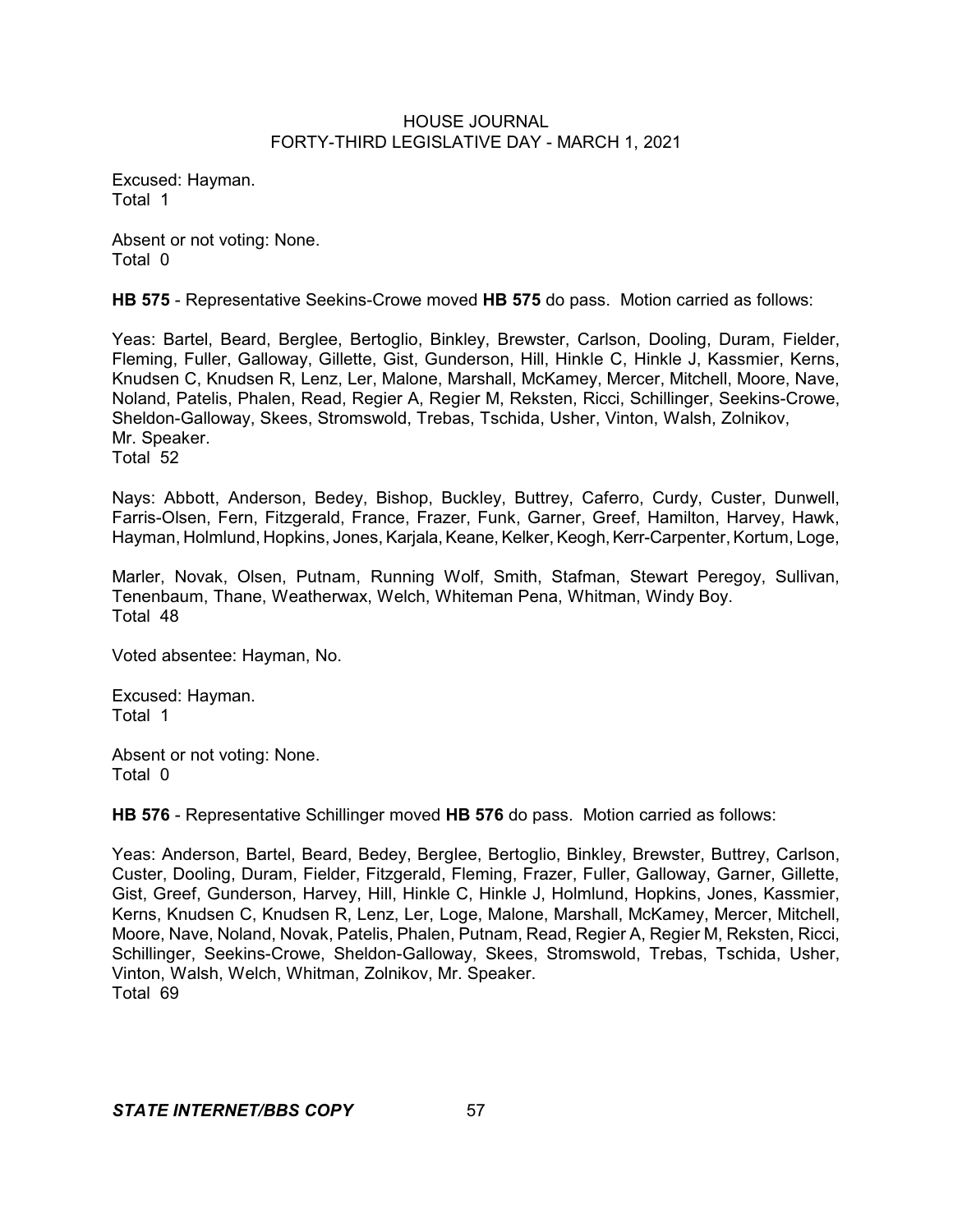Nays: Abbott, Bishop, Buckley, Caferro, Curdy, Dunwell, Farris-Olsen, Fern, France, Funk, Hamilton, Hawk, Hayman, Karjala, Keane, Kelker, Keogh, Kerr-Carpenter, Kortum, Marler, Olsen, Running Wolf, Smith, Stafman, Stewart Peregoy, Sullivan, Tenenbaum, Thane, Weatherwax, Whiteman Pena, Windy Boy. Total 31

Voted absentee: Hayman, No.

Excused: Hayman. Total 1

Absent or not voting: None. Total 0

**HB 578** - Representative Moore moved **HB 578** do pass. Motion carried as follows:

Yeas: Abbott, Anderson, Bartel, Beard, Bedey, Berglee, Bertoglio, Binkley, Bishop, Brewster, Buckley, Buttrey, Caferro, Carlson, Curdy, Custer, Dooling, Dunwell, Duram, Farris-Olsen, Fern, Fielder, Fitzgerald, Fleming, France, Frazer, Fuller, Funk, Galloway, Garner, Gillette, Gist, Greef, Gunderson, Hamilton, Harvey, Hawk, Hayman, Hill, Hinkle C, Hinkle J, Holmlund, Hopkins, Jones, Karjala, Kassmier, Keane, Kelker, Keogh, Kerns, Kerr-Carpenter, Knudsen C, Knudsen R, Kortum, Lenz, Ler, Loge, Malone, Marler, Marshall, McKamey, Mercer, Mitchell, Moore, Nave, Noland, Novak, Olsen, Patelis, Phalen, Putnam, Read, Regier A, Regier M, Reksten, Ricci, Running Wolf, Schillinger, Seekins-Crowe, Sheldon-Galloway, Skees, Smith, Stafman, Stewart Peregoy. Stromswold, Sullivan, Tenenbaum, Thane, Trebas, Tschida, Usher, Vinton, Walsh, Weatherwax, Welch, Whiteman Pena, Whitman, Windy Boy, Zolnikov, Mr. Speaker. Total 100

Nays: None. Total 0

Voted absentee: Hayman, Aye.

Excused: Hayman. Total 1

Absent or not voting: None. Total 0

**HB 580** - Representative Running Wolf moved **HB 580** do pass. Motion carried as follows:

Yeas: Abbott, Bedey, Bertoglio, Bishop, Buckley, Buttrey, Caferro, Curdy, Custer, Dooling, Dunwell, Duram, Farris-Olsen, Fern, Fitzgerald, France, Frazer, Funk, Garner, Greef, Hamilton, Harvey, Hawk, Hayman, Holmlund, Jones, Karjala, Keane, Kelker, Keogh, Kerr-Carpenter, Kortum, Loge, Marler, McKamey, Novak, Olsen, Putnam, Reksten, Running Wolf, Smith, Stafman,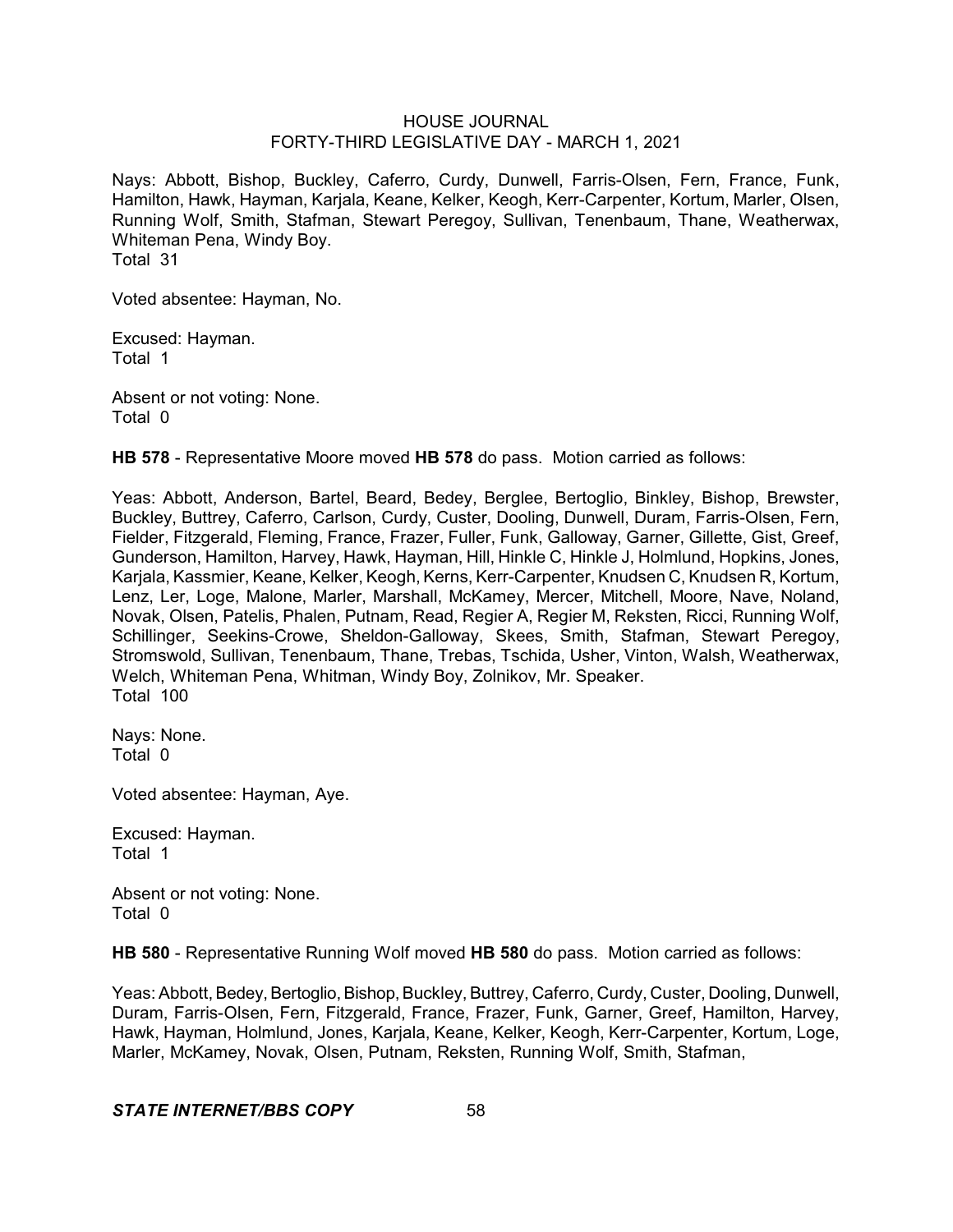Stewart Peregoy, Sullivan, Tenenbaum, Thane, Walsh, Weatherwax, Welch, Whiteman Pena, Whitman, Windy Boy. Total 52

Nays: Anderson, Bartel, Beard, Berglee, Binkley, Brewster, Carlson, Fielder, Fleming, Fuller, Galloway, Gillette, Gist, Gunderson, Hill, Hinkle C, Hinkle J, Hopkins, Kassmier, Kerns, Knudsen C, Knudsen R, Lenz, Ler, Malone, Marshall, Mercer, Mitchell, Moore, Nave, Noland, Patelis, Phalen, Read, Regier A, Regier M, Ricci, Schillinger, Seekins-Crowe, Sheldon-Galloway, Skees, Stromswold, Trebas, Tschida, Usher, Vinton, Zolnikov, Mr. Speaker. Total 48

Voted absentee: Hayman, Aye.

Excused: Hayman. Total 1

Absent or not voting: None. Total 0

**HB 586** - Representative Galloway moved **HB 586** do pass. Motion carried as follows:

Yeas: Abbott, Anderson, Bartel, Beard, Bedey, Berglee, Bertoglio, Binkley, Bishop, Brewster, Buckley, Buttrey, Caferro, Carlson, Curdy, Custer, Dooling, Dunwell, Duram, Farris-Olsen, Fern, Fielder, Fitzgerald, Fleming, France, Frazer, Fuller, Funk, Galloway, Garner, Gillette, Gist, Greef, Gunderson, Hamilton, Harvey, Hawk, Hayman, Hill, Hinkle C, Hinkle J, Holmlund, Hopkins, Jones, Karjala, Kassmier, Keane, Kelker, Keogh, Kerns, Kerr-Carpenter, Knudsen C, Knudsen R, Kortum, Lenz, Ler, Loge, Malone, Marler, Marshall, McKamey, Mercer, Mitchell, Moore, Nave, Noland, Novak, Olsen, Patelis, Phalen, Putnam, Read, Regier A, Regier M, Reksten, Ricci, Running Wolf, Schillinger, Seekins-Crowe, Sheldon-Galloway, Skees, Smith, Stafman, Stewart Peregoy, Stromswold, Sullivan, Tenenbaum, Thane, Trebas, Tschida, Usher, Vinton, Walsh, Weatherwax, Welch, Whiteman Pena, Whitman, Windy Boy, Zolnikov, Mr. Speaker. Total 100

Nays: None. Total 0

Voted absentee: Hayman, Aye.

Excused: Hayman. Total 1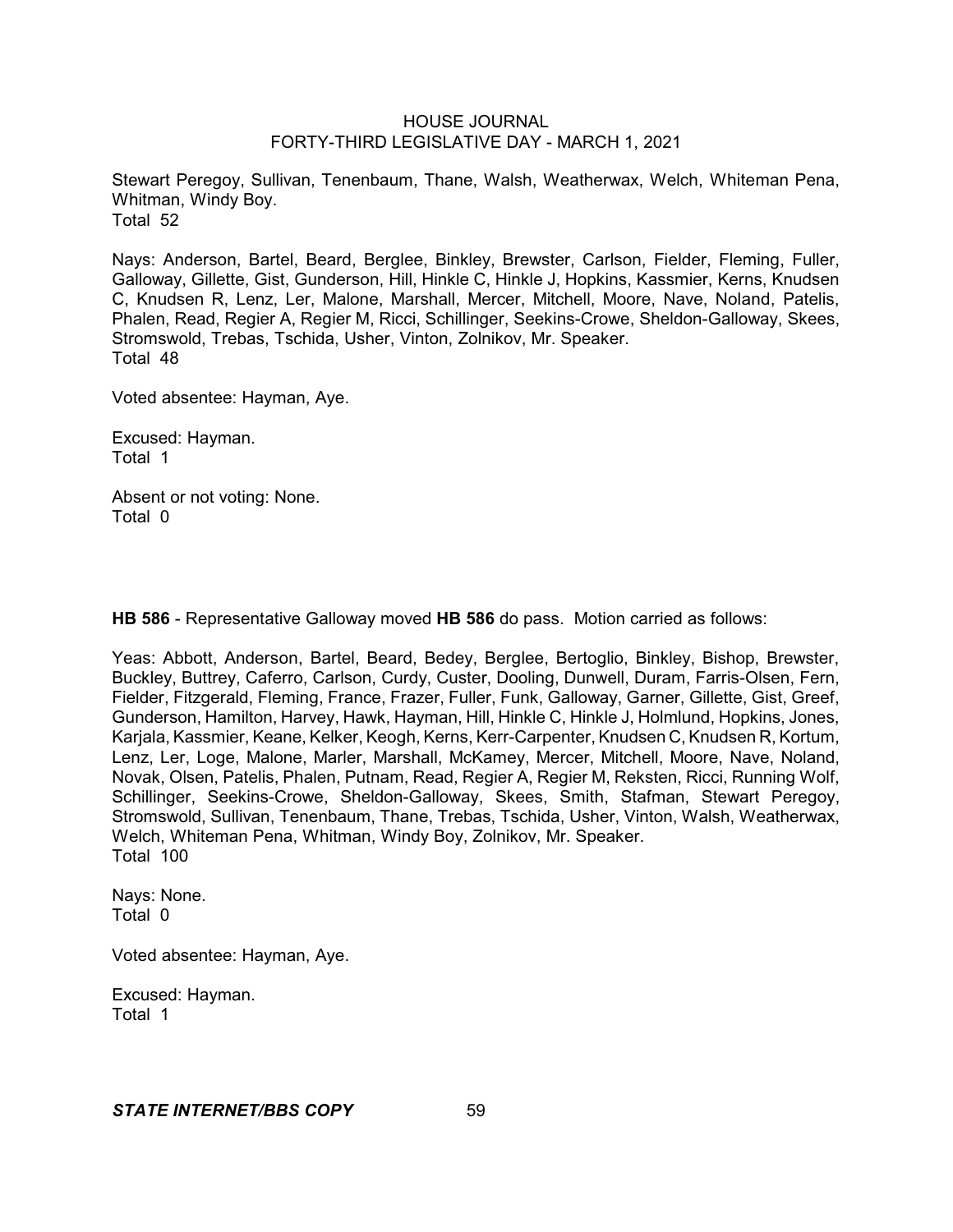Absent or not voting: None. Total 0

**HB 590** - Representative Kerns moved **HB 590** do pass. Motion carried as follows:

Yeas: Abbott, Anderson, Bartel, Beard, Bedey, Berglee, Bertoglio, Binkley, Bishop, Brewster, Buckley, Buttrey, Caferro, Carlson, Curdy, Custer, Dooling, Dunwell, Duram, Farris-Olsen, Fern, Fielder, Fitzgerald, Fleming, France, Frazer, Fuller, Funk, Galloway, Garner, Gillette, Gist, Greef, Gunderson, Hamilton, Harvey, Hawk, Hayman, Hill, Hinkle C, Hinkle J, Holmlund, Hopkins, Jones, Karjala, Kassmier, Keane, Kelker, Keogh, Kerns, Kerr-Carpenter, Knudsen C, Knudsen R, Kortum, Lenz, Ler, Loge, Malone, Marler, Marshall, McKamey, Mercer, Mitchell, Moore, Nave, Noland, Novak, Olsen, Patelis, Phalen, Putnam, Read, Regier A, Regier M, Reksten, Ricci, Running Wolf, Schillinger, Seekins-Crowe, Sheldon-Galloway, Skees, Smith, Stafman, Stewart Peregoy, Stromswold, Sullivan, Tenenbaum, Thane, Trebas, Tschida, Usher, Vinton, Walsh, Weatherwax, Welch, Whiteman Pena, Whitman, Windy Boy, Zolnikov, Mr. Speaker. Total 100

Nays: None. Total 0

Voted absentee: Hayman, Aye.

Excused: Hayman. Total 1

Absent or not voting: None. Total 0

Majority Leader Vinton moved the Committee rise and report. Motion carried. Committee arose. House resumed. Mr. Speaker presiding. Chair Buttrey moved the Committee of the Whole report be adopted. Report adopted as follows:

Yeas: Abbott, Anderson, Bartel, Beard, Bedey, Berglee, Bertoglio, Binkley, Bishop, Brewster, Buckley, Caferro, Carlson, Curdy, Custer, Dooling, Dunwell, Duram, Farris-Olsen, Fern, Fielder, Fitzgerald, Fleming, France, Frazer, Fuller, Funk, Galloway, Garner, Gillette, Gist, Greef, Gunderson, Hamilton, Harvey, Hawk, Hill, Hinkle C, Hinkle J, Holmlund, Hopkins, Jones, Kassmier, Keane, Kelker, Keogh, Kerns, Kerr-Carpenter, Knudsen C, Knudsen R, Kortum, Lenz, Ler, Loge, Marler, Marshall, McKamey, Mercer, Mitchell, Moore, Nave, Noland, Novak, Patelis, Phalen, Putnam, Read, Regier A, Regier M, Reksten, Ricci, Running Wolf, Schillinger, Seekins-Crowe, Sheldon-Galloway, Skees, Smith, Stafman, Stewart Peregoy, Stromswold, Sullivan, Tenenbaum, Thane, Trebas, Tschida, Usher, Vinton, Walsh, Weatherwax, Welch, Whiteman Pena, Windy Boy, Zolnikov, Mr. Speaker. Total 94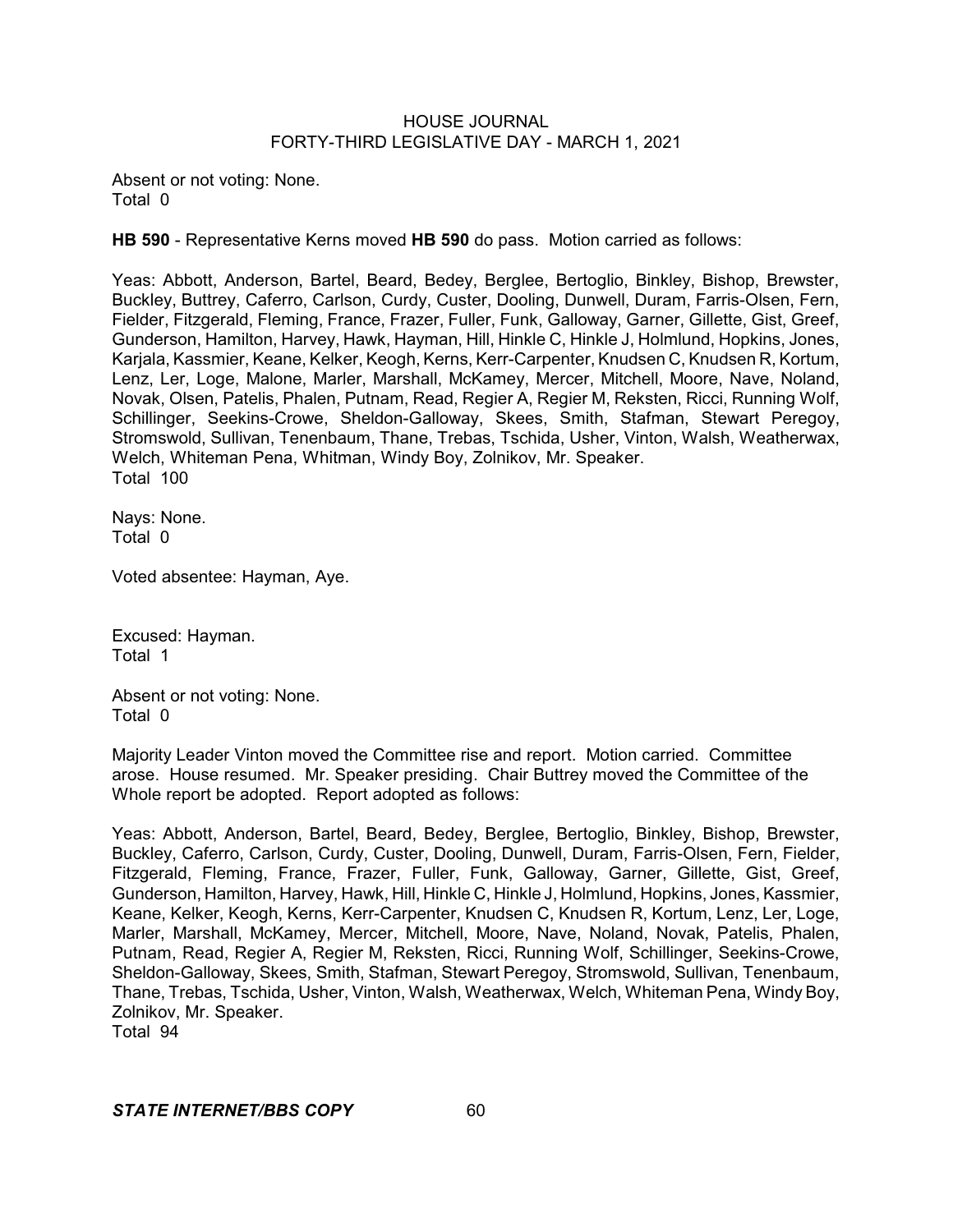Nays: Karjala, Olsen. Total 2

Voted absentee: None.

Excused: Hayman. Total 1

Absent or not voting: Buttrey, Malone, Whitman. Total 3

# **REPORTS OF STANDING COMMITTEES**

**BUSINESS AND LABOR** (Noland, Chair): 2/26/2021 **HB 589**, do pass. Report adopted.

**ENERGY, TECHNOLOGY AND FEDERAL RELATIONS** (Skees, Chair): 2/26/2021 **HB 573**, do pass. Report adopted.

# **MOTIONS**

Representative Galloway moved to reconsider action on **HB 453** and that **HB 453** be placed on second reading on the 44<sup>th</sup> Legislative Day.

Motion **passed** as follows:

Yeas: Anderson, Bartel, Bedey, Berglee, Bertoglio, Binkley, Brewster, Buttrey, Custer, Duram, Fielder, Fitzgerald, Fleming, Frazer, Fuller, Galloway, Garner, Gillette, Gist, Greef, Gunderson, Hill, Hinkle C, Hopkins, Jones, Kassmier, Kerns, Knudsen C, Lenz, Ler, Loge, Malone, Marshall, McKamey, Mercer, Mitchell, Moore, Nave, Noland, Patelis, Phalen, Putnam, Read, Regier A, Regier M, Reksten, Schillinger, Seekins-Crowe, Sheldon-Galloway, Skees, Stromswold, Trebas, Tschida, Usher, Vinton, Walsh, Welch, Mr. Speaker. Total 58

Nays: Abbott, Beard, Bishop, Buckley, Caferro, Carlson, Curdy, Dooling, Dunwell, Farris-Olsen, Fern, France, Funk, Hamilton, Harvey, Hawk, Hinkle J, Holmlund, Karjala, Keane, Kelker, Keogh, Kerr-Carpenter, Knudsen R, Kortum, Marler, Novak, Olsen, Ricci, Running Wolf, Smith, Stafman, Stewart Peregoy, Sullivan, Tenenbaum, Thane, Weatherwax, Whiteman Pena, Whitman, Windy Boy, Zolnikov. Total 41

Voted absentee: None.